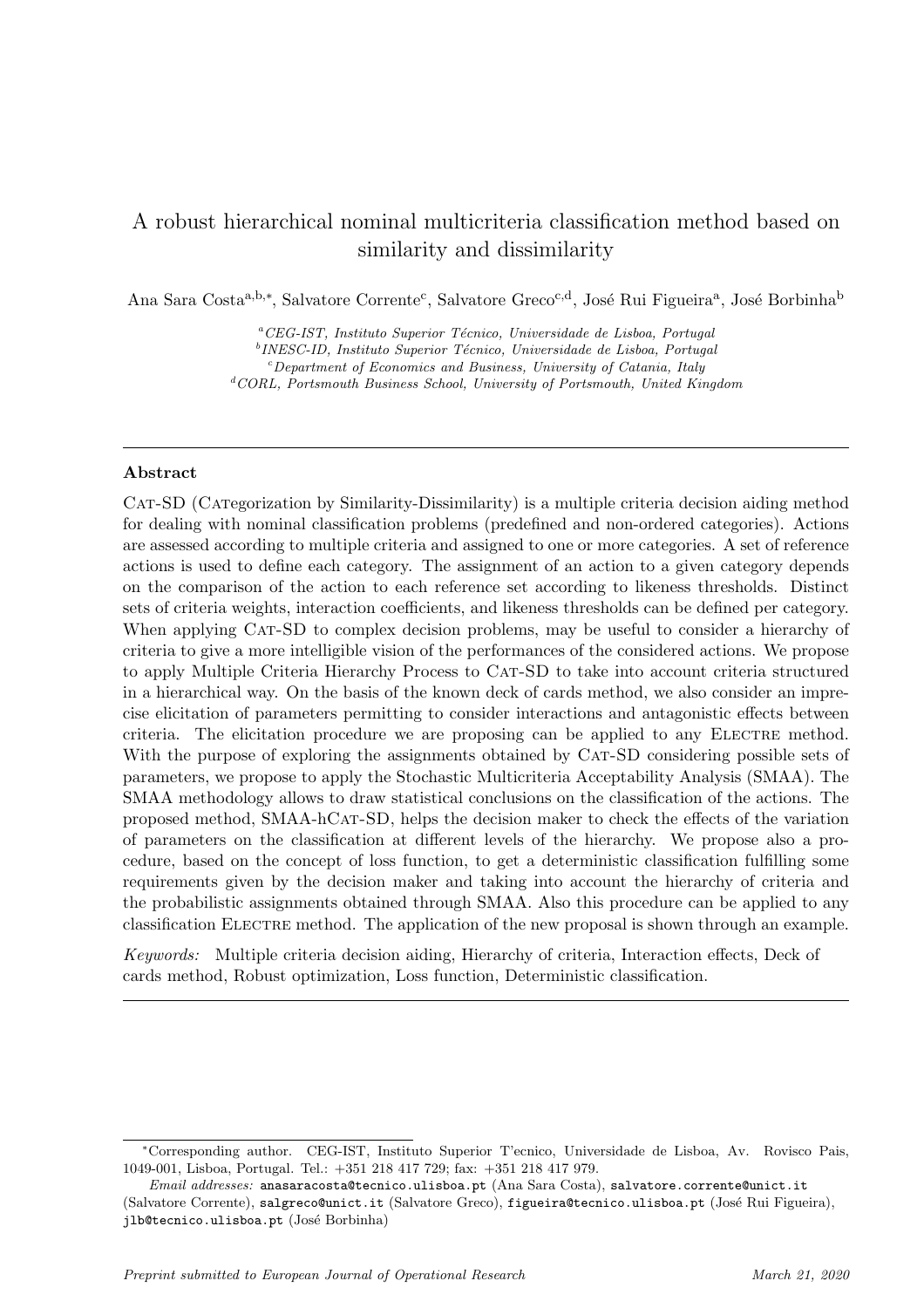# 1. Introduction

In several decision situations, we face a classification problem involving the assessment of a set of actions (or alternatives), according to multiple criteria (usually conflicting), and their assignment to categories defined in a nominal way. In fact, the wide range of potential real-world applications in various areas (e.g., human resources management, finance, medicine, etc.) has motivated researchers to develop Multiple Criteria Decision Aiding (MCDA) methods for dealing with multiple criteria nominal classification problems. In this kind of classification problems, categories are predefined and no order exists among them (nominal categories). In opposition, in sorting problems (or ordinal classification problems), there is a preference order among the categories. In other fields, such as statistics and machine learning (ML), both terms discrimination and classification are used to refer to decision problems where the categories are defined a priori and there is no preferential order among them. The term *supervised classification problems* is usually used when the categories are previously defined, whereas unsupervised classification problems is used when there is no information about the categories and they are identified a posteriori (they are designed clusters) [\(Henriet, 2000](#page-29-0); [Perny, 1998](#page-30-0)). In clustering, the objective is to find such clusters, representing groups of actions with similar features. Recent proposals for handling classification problems are mainly based on operations research and artificial intelligence techniques [\(Doumpos and Zopounidis, 2002;](#page-29-1) [Zopounidis and Doumpos](#page-31-0), [2002](#page-31-0)). In fact, nominal classification has been addressed in an MCDA setting, but also in ML. The main difference between the MCDA setting and the standard nominal classification problems in ML is the role of criteria. Standard ML algorithms assume features (usually called attributes), whereas MCDA assumes criteria. In particular, criteria in MCDA have, in general, an increasing or a decreasing direction of preference that reveal the preferences of the Decision Maker (DM) on such criteria. On the contrary, features in ML have not any direction of preference and, instead, the relation between the values of the attributes and the preferences of the DM are discovered from data [\(Corrente et al.](#page-29-2), [2013\)](#page-29-2).

In the literature, we can find proposals for nominal classification mainly using outranking-based procedures [\(Belacel, 2000;](#page-28-0) [Henriet](#page-29-0), [2000](#page-29-0); Léger and Martel, [2002](#page-30-1); [Perny](#page-30-0), [1998](#page-30-0); [Rigopoulos et al.,](#page-30-2) [2010\)](#page-30-2), rough set theory (Slowinski and Vanderpooten, [2000](#page-31-1)), and verbal decision analysis [\(Furems,](#page-29-3) [2013\)](#page-29-3). The majority of existing MCDA nominal classification methods are based on outranking relations (see, for example, [Belacel 2000](#page-28-0); [Perny 1998\)](#page-30-0). While for choice, ranking and sorting problems outranking binary relations are acceptable, for nominal classification problems, they may be questionable. One may argue that in nominal classification the aim of the pairwise comparison should be to know whether two actions are similar and not if one action is preferred to the other. None of the current methods proposed a way to model preference information related to similarity concepts when comparing actions, neither to deal with criteria hierarchy and interactions between criteria. In addition, robustness concerns have not been considered, and it has been pointed out as an important issue in nominal classification (Zopounidis [and Doumpos, 2002](#page-31-0)). The Cat-SD (Categorization by Similarity-Dissimilarity) method has been recently proposed as a new MCDA method, covering some of these issues [\(Costa et al., 2018\)](#page-29-4). This method allows to assign actions to nominal categories, based on similarity and dissimilarity between actions, using reference actions to define the categories. Multiple criteria and possible interactions in some pairs of criteria are considered. In CAT-SD, for each category, a particular set of preference parameters can be chosen (e.g., criteria weights and interaction coefficients), which means that distinct parameter sets can be defined for different categories. Thus, CAT-SD has been designed to model subjective judgments of the DM in pairwise comparison of actions in terms of similarity and dissimilarity between them. Then, likeness binary relations are constructed taking into account the preferences of the DM. Moreover, to the best of our knowledge, CAT-SD is the first MCDA nominal classification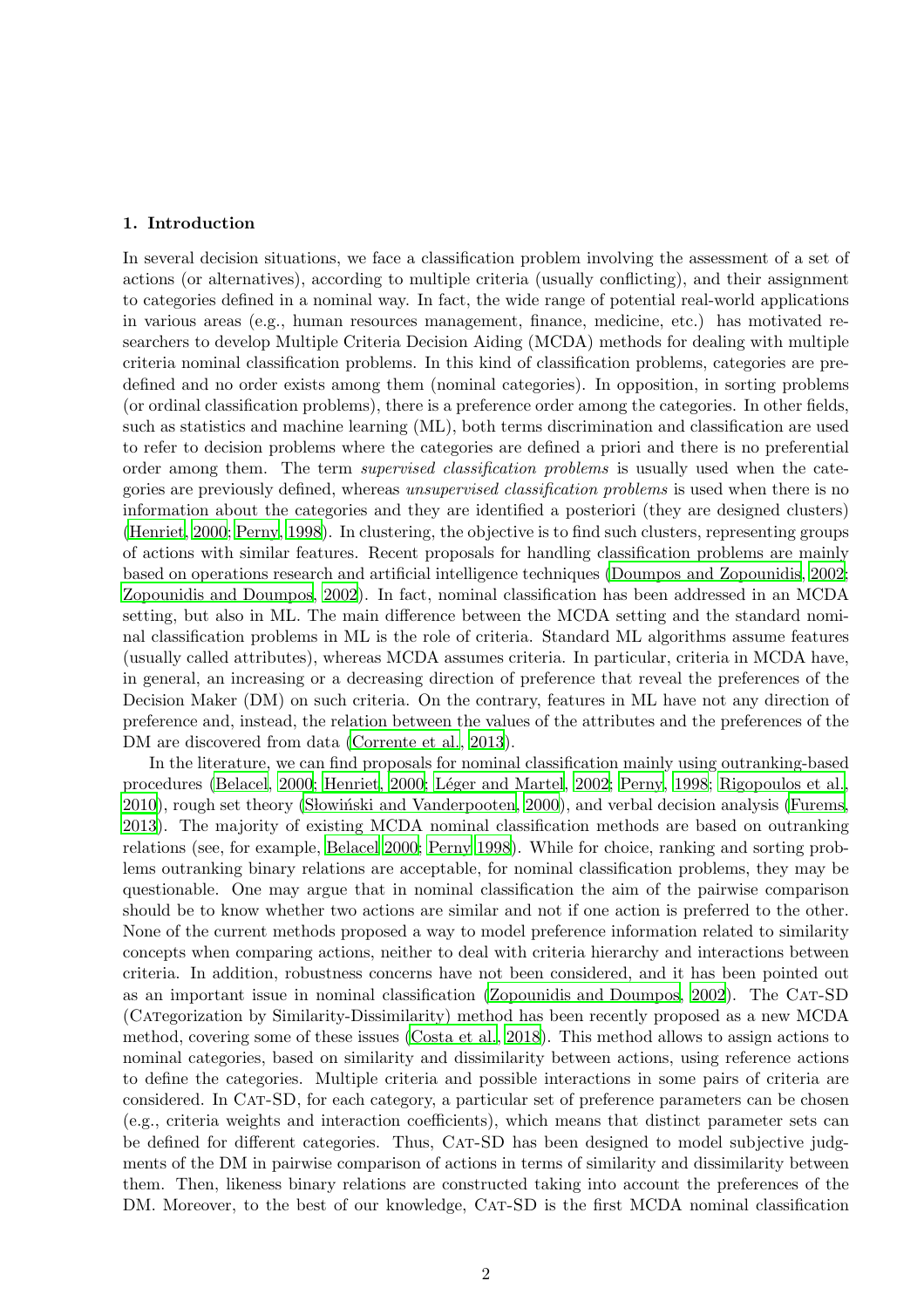method that permits to model interactions between criteria. As stated in [Costa et al. \(2018](#page-29-4)), there are still aspects that need further research related to CAT-SD, namely considering a hierarchical structure of criteria and robustness analysis, while different vectors of parameter sets are taken into consideration. All these aspects are taken into account in the method we are proposing.

In several decision aiding scenarios, complex multiple criteria decision problems arise involving a great number of criteria for assessing actions (Belton [and Stewart](#page-28-1), [2002](#page-28-1); [Greco et al., 2016;](#page-29-5) [Ishizaka and Nemery](#page-30-3), [2013\)](#page-30-3). The heterogeneity and the high number of criteria are the main reasons for the complexity of the decision problems. Structuring the criteria in a hierarchical way can be a useful approach for dealing with such decision problems. Multiple Criteria Hierarchy Process (MCHP) has been proposed to handle the decision problems in which the considered criteria are hierarchically structured [\(Corrente et al.](#page-29-6), [2012\)](#page-29-6). In MCHP all criteria are not considered at the same level but they are grouped into subsets according to distinct points of view. In this way, the elicitation of preferences of the DM can be easier than considering a great number of heterogeneous criteria at the same level. To the best of our knowledge, there is no research work adopting such an approach to multiple criteria nominal classification methods. In this paper, we propose to apply MCHP to the CAT-SD method.

We introduce an adapted MCHP to handle the three types of interaction between criteria considered in CAT-SD: mutual-strengthening effect, mutual-weakening effect, and antagonistic effect (for more details on the meaning of these effects in case of outranking relations, see [Figueira et al.,](#page-29-7) [2009\)](#page-29-7). Moreover, an imprecise elicitation of criteria weights is considered. For that, we adopt an extension of the Simos-Roy-Figueira (SRF) [\(Figueira and](#page-29-8) Roy, [2002\)](#page-29-8) by considering imprecise preference information provided by the DM to assign values to the criteria weights [\(Corrente et al.,](#page-29-9) [2017\)](#page-29-9). To take into account interaction between criteria, we further extend this methodology obtaining a new version that can be applied to any Electre method considering such interaction.

The results provided by the CAT-SD method can include multiple assignments of an action, i.e., a given action can be assigned to several categories. It is interesting to know the robustness of the assignment of each action, considering then the robustness of the recommendations with respect to the assignment results. In this sense, to take into account all sets of weights and interaction coefficients compatible with the information provided by the DM, we propose to apply the Stochastic Multicriteria Acceptability Analysis (SMAA) [\(Lahdelma et al.](#page-30-4), [1998;](#page-30-4) [Lahdelma and Salminen,](#page-30-5) [2010;](#page-30-5) [Pelissari et al., 2019\)](#page-30-6) to draw conclusions with respect to the assignments of each action. Application of MCHP and SMAA allows to obtain, for each action, the probability of its assignment to each category (or a set of categories), not only when considering the whole set of criteria, but also when considering a particular node in the hierarchy structure. Of course, this can be a relevant information for the DM. Finally, we propose a methodology to define a single classification taking into consideration the whole probabilistic information related to the imprecise elicitation of preference parameters. The procedure we propose is based on the concept of loss function and it has an autonomous interest that permits to apply this approach to any classification method, not only nominal but also ordinal.

We therefore aim to present a new method, in the sense of a more comprehensive framework, for dealing with these interrelated issues having the following main objectives:

- 1. To apply MCHP to the nominal classification method CAT-SD;
- 2. To use the imprecise SRF method for each category taking into account the hierarchy of criteria and the possible interactions between criteria; the method we propose has a general interest and can be applied to any outranking method considering interactions between criteria;
- 3. To apply SMAA to the hierarchical CAT-SD method by sampling several sets of parameters compatible with the preferences provided by the DM;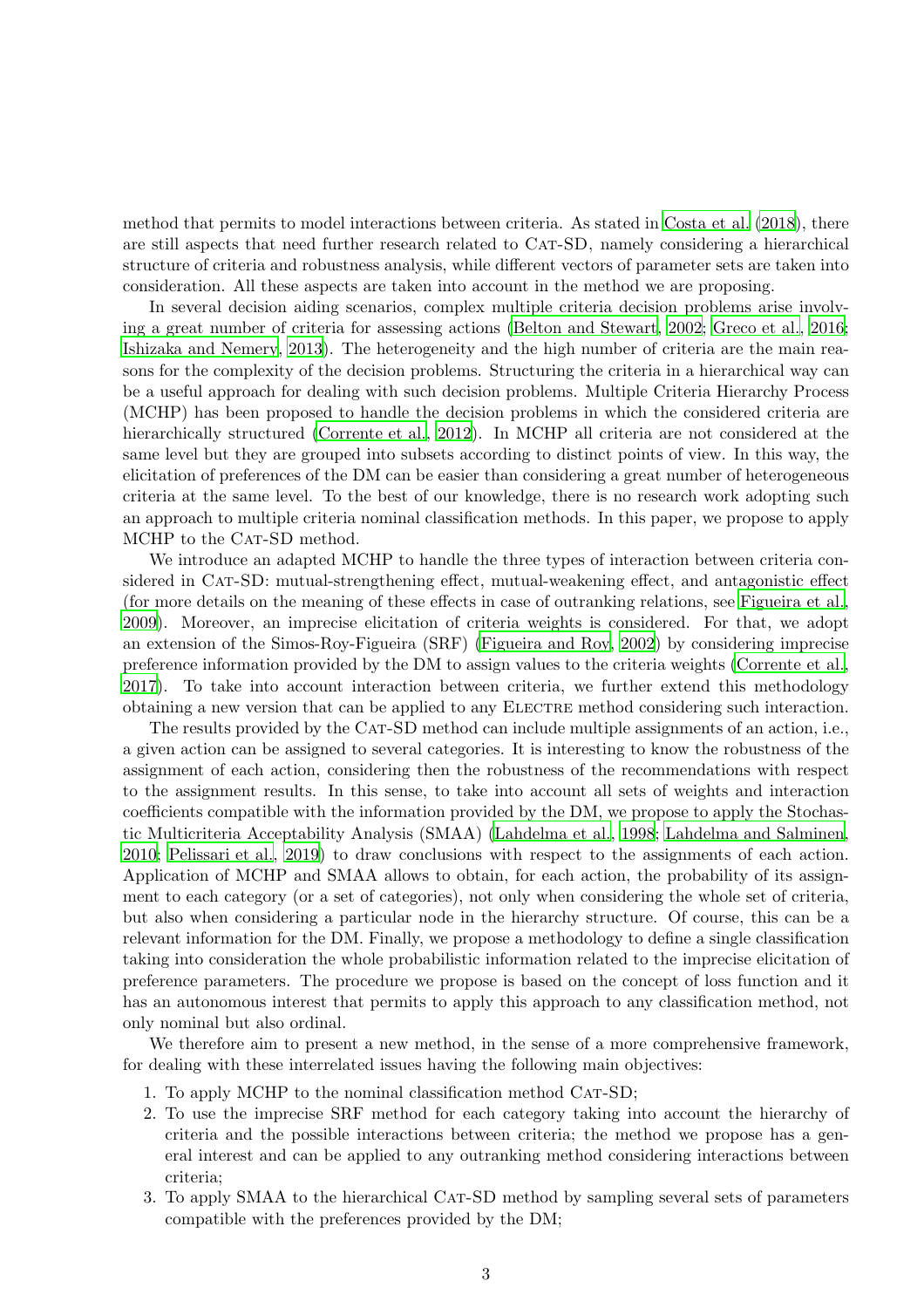4. To propose a procedure that starting from the probabilistic assignments obtained by SMAA provides a final classification that fulfills some requirements given by the DM; the method we propose has a general interest and can be applied to any classification method, both nominal and ordinal.

It is worth to remark that the parameters elicitation is a fundamental step not only for our method but for all methods using an indirect preference information provided by the DM. The weights elicitation as well as the interaction coefficients elicitation can involve a certain difficulty and different methods have been proposed in literature to this aim. For instance, [Figueira and Roy](#page-29-8) [\(2002](#page-29-8)) provides a method to elicit the weights and [Figueira et al. \(2009\)](#page-29-7) presents an elicitation procedure for getting the values of the interaction effects (see also [Bottero et al. 2015](#page-28-2) and [Costa et al.](#page-29-10) [2019b](#page-29-10) applying such a procedure to real-world cases).

This paper is organized as follows. Section [2](#page-3-0) introduces the CAT-SD method. Section [3](#page-7-0) is related to our proposal of applying MCHP to the CAT-SD method, in order to construct the hierarchical CAT-SD method, hCAT-SD. Section [4](#page-9-0) presents a way for dealing with imprecise in-formation to determine the criteria weights when considering the hCAT-SD method. Section [5](#page-17-0) is devoted to the application of SMAA to the hCAT-SD method, building the comprehensive method SMAA-hCat-SD. Section [6](#page-17-1) proposes a procedure to obtain the final nominal classification results according to some requirements indicated by the DM. Section [7](#page-21-0) provides a numerical example of application of the SMAA-hCat-SD method. Section [8](#page-27-0) presents some concluding remarks and future lines of research.

# <span id="page-3-0"></span>2. The CAT-SD method

In this section, we briefly introduce the CAT-SD method (for more details, see [Costa et al. 2018\)](#page-29-4). This method deals with decision problems where categories are defined in a nominal way (they are not ordered). Each category is defined a priori and characterized by a set of reference actions. Each action is assessed on several criteria, and assigned to a category or a set of categories. The assignment of actions is based on the concepts of similarity and dissimilarity between two actions. The main notation, concepts and definitions are presented.

#### 2.1. Main notation

In the CAT-SD method, the following notation is used:

- $-A = \{a, b, \ldots\}$  is the set of actions (or alternatives) not necessarily known a priori;
- $-G = \{g_1, ..., g_j, ..., g_n\}$  $-G = \{g_1, ..., g_j, ..., g_n\}$  $-G = \{g_1, ..., g_j, ..., g_n\}$  is the set of all criteria<sup>1</sup>;
- $-C = \{C_1, ..., C_h, ..., C_q, C_{q+1}\}\$ is the set of nominal categories, where  $C_{q+1}$  is a dummy one considered to receive actions not assigned to the other categories;
- $-B = \{B_1, ..., B_h, ..., B_q, B_{q+1}\}\$ is the set of all sets of reference actions, where  $B_{q+1} = \emptyset$ ;
- $\{b_{h1}, \ldots, b_{h\ell}, \ldots, b_{h|B_h|}\}\$ is the set of (representative) reference actions chosen to define category  $C_h$ , for  $h = 1, ..., q$ ;
- $-k_j^h$  is the weight of criterion  $g_j$  for category  $C_h$ , for  $j = 1, ..., n$  and  $h = 1, ..., q$ ;

<span id="page-3-1"></span><sup>&</sup>lt;sup>1</sup>In the following, for the sake of simplicity and without loss of generality we shall write  $g_j \in G$  or  $j \in G$ interchangeably.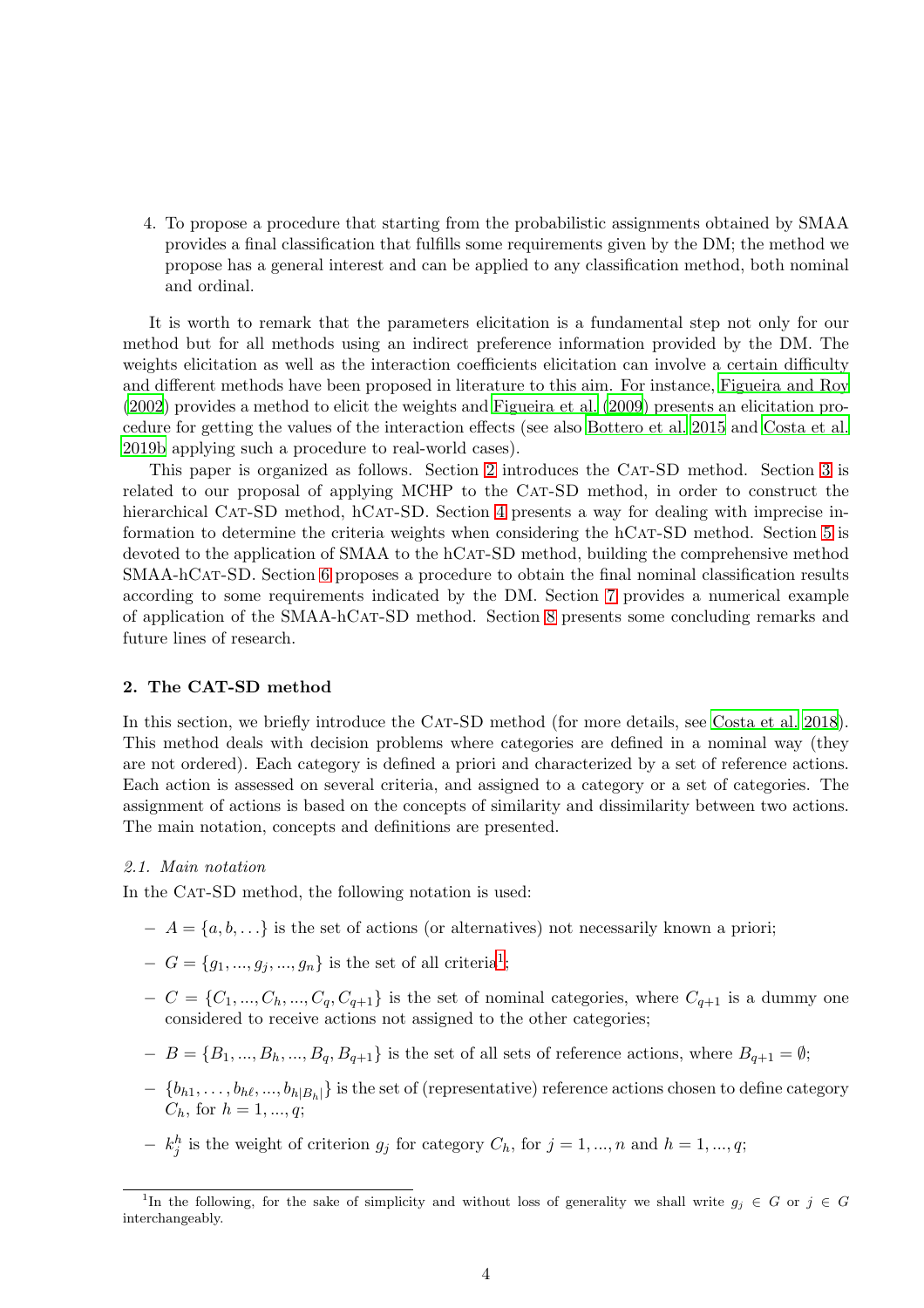- $k_{j\ell}^h$  is a mutual-strengthening (or mutual-weakening) coefficient of the pair of criteria  $\{g_j, g_\ell\},$ with  $k_{j\ell}^h > 0$  (or  $k_{j\ell}^h < 0$ ), for  $h = 1, ..., q$ ;
- $-k_{j|p}^h$  is an antagonistic coefficient for the ordered pair of criteria  $(g_j, g_p)$ , with  $k_{j|p}^h < 0$ , for  $h = 1, ..., q;$
- $k(C_h)$  is the set of all criteria weights and interaction coefficients of category  $C_h$ , for  $h =$  $1, ..., q;$
- $\lambda^h$  is a likeness threshold of category  $C_h$ , for  $h = 1, ..., q$ .

# 2.2. Modeling similarity-dissimilarity

CAT-SD is more focused on similarity between actions than on their dissimilarity, since likeness between actions is usually what counts most when categorizing actions. According to a given criterion, when an action  $a$  (the subject) is compared to an action  $b$  (the referent or the reference action), similarity-dissimilarity between them can be assessed. Indeed, the preferences of the DM with respect to the similarity-dissimilarity between the two actions on a criterion can be modeled through a function.

In what follows, let  $E_j$  denote the scale of criterion  $g_j$ ,  $j = 1, ..., n$  (generally bounded from below by  $g_j^{\min}$  and from above by  $g_j^{\max}$ ). Consider the difference of performances of actions a and b,  $\Delta_j(a, b) = diff\{g_j(a), g_j(b)\}\.$  Let  $E_{\Delta_j}$  denote the scale of such a difference. For ratio and interval scales,  $diff\{g_i(a), g_i(b)\}=g_i(a)-g_i(b)$ , and for ordinal scales,  $diff\{g_i(a), g_i(b)\}$  corresponds to the number of performance levels between  $g_i(a)$  and  $g_i(b)$ . Without loss of generality, we assume that criteria are to be maximized. A per-criterion similarity-dissimilarity function is a real-valued function  $f_i$  :  $E_{\Delta_i} \rightarrow [-1, 1]$  such that:

- 1.  $f_j$  is a non-decreasing function of  $\Delta_j(a, b)$ , if  $\Delta_j(a, b) \in [-diff\{g_j^{\max}, g_j^{\min}\}, 0]$ ;
- 2.  $f_j$  is a non-increasing function of  $\Delta_j(a, b)$ , if  $\Delta_j(a, b) \in [0, diff\{g_j^{\max}, g_j^{\min}\}]$ ;
- 3.  $f_i > 0$  iff criterion  $g_i$  contributes to similarity;
- 4.  $f_i < 0$  iff criterion  $g_i$  contributes to dissimilarity.

This function defines:

- $A$  per-criterion similarity function  $s_j(a,b) = f_j(\Delta_j(a,b))$ , if  $f_j(\Delta_j(a,b)) > 0$ , and  $s_j(a,b) =$ 0, otherwise;
- $A$  per-criterion dissimilarity function  $d_j(a, b) = f_j(\Delta_j(a, b))$ , if  $f_j(\Delta_j(a, b)) < 0$ , and  $d_j(a, b) =$ 0, otherwise.

Each  $f_j$  can be defined as a piecewise function by means of thresholds  $\sigma_1^j$  $\frac{j}{1}, \sigma_2^j$  $\frac{j}{2}, \, \sigma_3^j$  $\frac{j}{3}$  and  $\sigma_4^j$  $\frac{J}{4}$  as follows:

- − For values of  $\Delta_j(a, b)$  such that  $|\Delta_j(a, b)| \leq \sigma_1^j$ <sup>*j*</sup>, we have  $f_j(\Delta_j(a,b)) = 1$ ;
- $-$  For values of  $\Delta_j(a, b)$  such that  $\sigma_1^j$  ≤  $|\Delta_j(a, b)|$  ≤  $\sigma_2^j$  $\mathcal{L}_2^j$ ,  $f_j(\Delta_j(a, b))$  is linear with  $f_j(\Delta_j(a, b)) =$ 1 if  $|\Delta_j(a, b)| = \sigma_1^j$  $j\choose 1$  and  $f_j(\Delta_j(a,b)) = 0$  if  $|\Delta_j(a,b)| = \sigma_2^j$  $\frac{j}{2}$ ;
- − For values of  $\Delta_j(a, b)$  such that  $\sigma_2^j < |\Delta_j(a, b)| \leqslant \sigma_3^j$ <sup>*j*</sup>, we have  $f_j(\Delta_j(a, b)) = 0;$
- $-$  For values of  $\Delta_j(a, b)$  such that  $\sigma_3^j$  ≤  $|\Delta_j(a, b)|$  ≤  $\sigma_4^j$  $\mathcal{L}_4^j, f_j(\Delta_j(a, b))$  is linear with  $f_j(\Delta_j(a, b)) =$ 0 if  $|\Delta_j(a,b)| = \sigma_3^j$  $\frac{j}{3}$  and  $f_j(\Delta_j(a, b)) = -1$  if  $|\Delta_j(a, b)| = \sigma_4^j$  $\frac{J}{4}$ ;
- $-$  For values of  $\Delta_j(a, b)$  such that  $|\Delta_j(a, b)| > \sigma_4^j$ , we have  $f_j(\Delta_j(a, b)) = -1$ .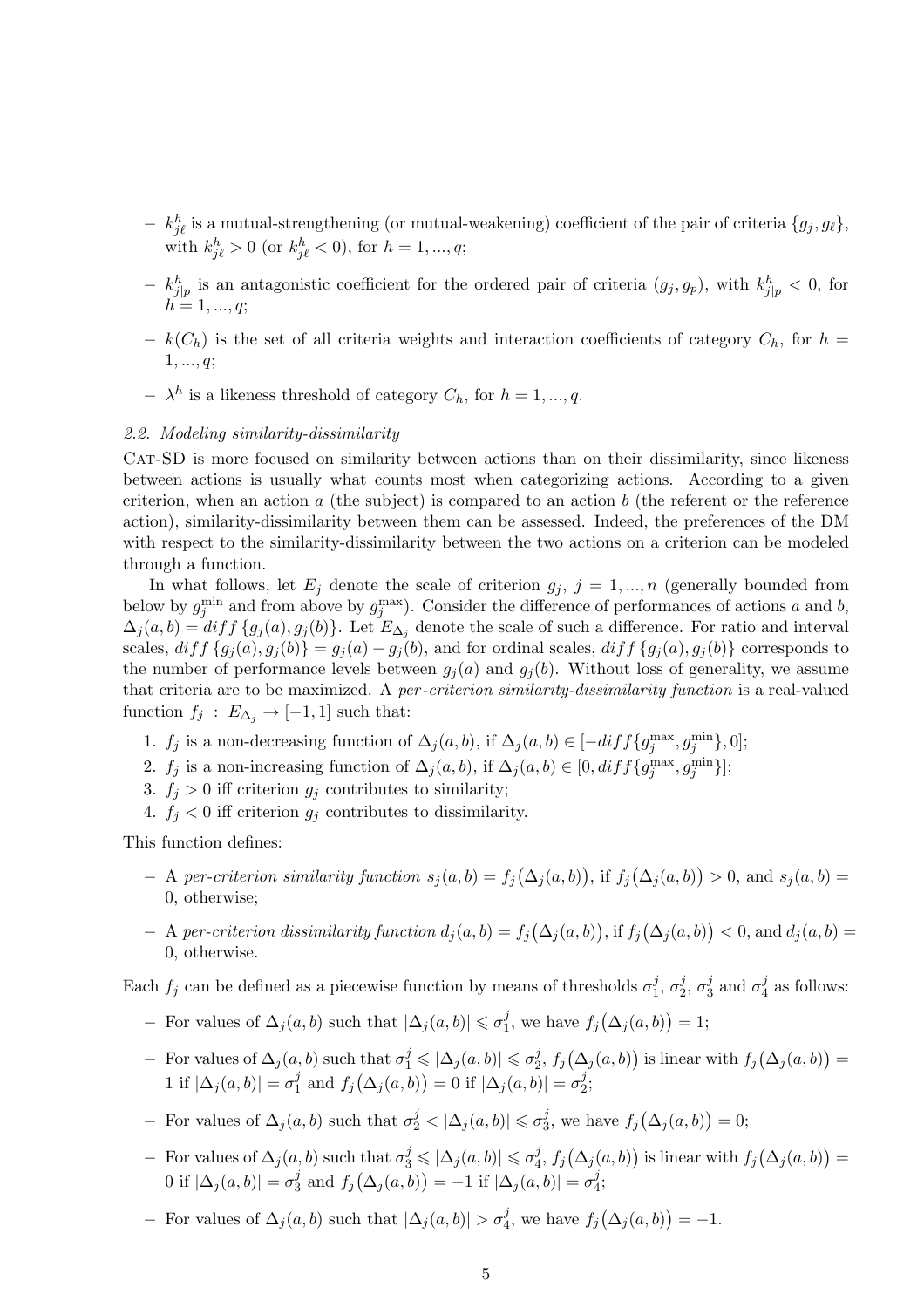The thresholds defining the function  $f_j$  can be induced with the following set of questions for the DM (possibly supported by the analyst):

- − Which is the maximal difference  $\sigma_1^j$ <sup>1</sup> between actions a and b on criterion  $g_j$  such that a and b can be considered absolutely similar with respect to the same criterion?
- $-$  Which is the minimal difference  $\sigma_2^j$ <sup>2</sup> between actions a and b on criterion  $g_j$  such that a and b can be considered definitely not similar with respect to the same criterion?
- Which is the maximal difference  $\sigma_3^j$ <sup>3</sup>/<sub>3</sub> between actions *a* and *b* on criterion  $g_j$  such that there is not any dissimilarity between  $a$  and  $b$  with respect to the same criterion?
- − Which is the minimal difference  $\sigma_4^j$  $\frac{J}{4}$  between actions a and b on criterion  $g_j$  such that a and b can be considered absolutely dissimilar with respect to the same criterion?

Let us observe that an alternative procedure to elicit this kind of functions has been proposed in [Costa et al. \(2019a](#page-29-11)).

The CAT-SD method was designed to take into account interaction effects between pairs of criteria when computing likeness between two actions. In general, in real-world problems, the following three types of interactions between criteria can be considered [\(Figueira et al., 2009](#page-29-7)):

- 1. Mutual-strengthening effect between the criteria  $g_j$  and  $g_\ell$ . This synergy effect between the two criteria, when both criteria are in favor of similarity between actions a and b, can be modeled through a positive coefficient  $k_{j\ell}^h$  ( $k_{j\ell}^h = k_{\ell j}^h$ ), which is added to the sum of the weights  $k_j^h + k_\ell^h$ ;
- 2. Mutual-weakening effect between the criteria  $g_j$  and  $g_\ell$ . This redundancy effect between the two criteria, when both criteria are in favor of similarity between actions a and b, can be modeled through a negative coefficient  $k_{j\ell}^h$  ( $k_{j\ell}^h = k_{\ell j}^h$ ), which is added to the sum of the weights  $k_j^h + k_\ell^h$ ;
- 3. Antagonistic effect between the criteria  $g_i$  and  $g_p$ . This antagonistic effect exercised when criterion  $g_j$  is in favor of the similarity and criterion  $g_p$  is in favor of the dissimilarity between actions a and b, can be modeled through a negative coefficient  $k_{j|p}^h$ , which is added to the weight  $k_j^h$  (in general,  $k_{j|p}^h$  is not equal to  $k_{p|j}^h$  or, even more, one of the two antagonistic effects could not exist).

It should be remarked that distinct sets of weights and interaction coefficients,  $k(C_h)$ , can be defined among categories,  $h = 1, ..., q$ . For example, let us consider a problem in which some cars have to be assigned to categories "family car" and "sport car", and that criteria cost, safety, maximum speed and acceleration have to be taken into account. One can imagine that, on one hand, cost and safety are the most important criteria when assigning a car to the "family car" category, while, on the other hand, maximum speed and acceleration become the most important criteria in assigning a car to the "sport car" category.

To guarantee that the contribution of each criterion to the comprehensive similarity is not negative when considering the interaction effects, the following net flow condition has to be fulfilled [\(Figueira et al.](#page-29-7), [2009\)](#page-29-7):

<span id="page-5-0"></span>
$$
k_j^h \quad - \sum_{\{j,\ell\} \in M^h \; : \; k_{j\ell}^h < 0\}} |k_{j\ell}^h| \; - \sum_{(j,p)\in O^h} |k_{j|p}^h| \geq 0, \text{ for all } j \text{ and } h = 1, \dots, q,
$$
\n(1)

where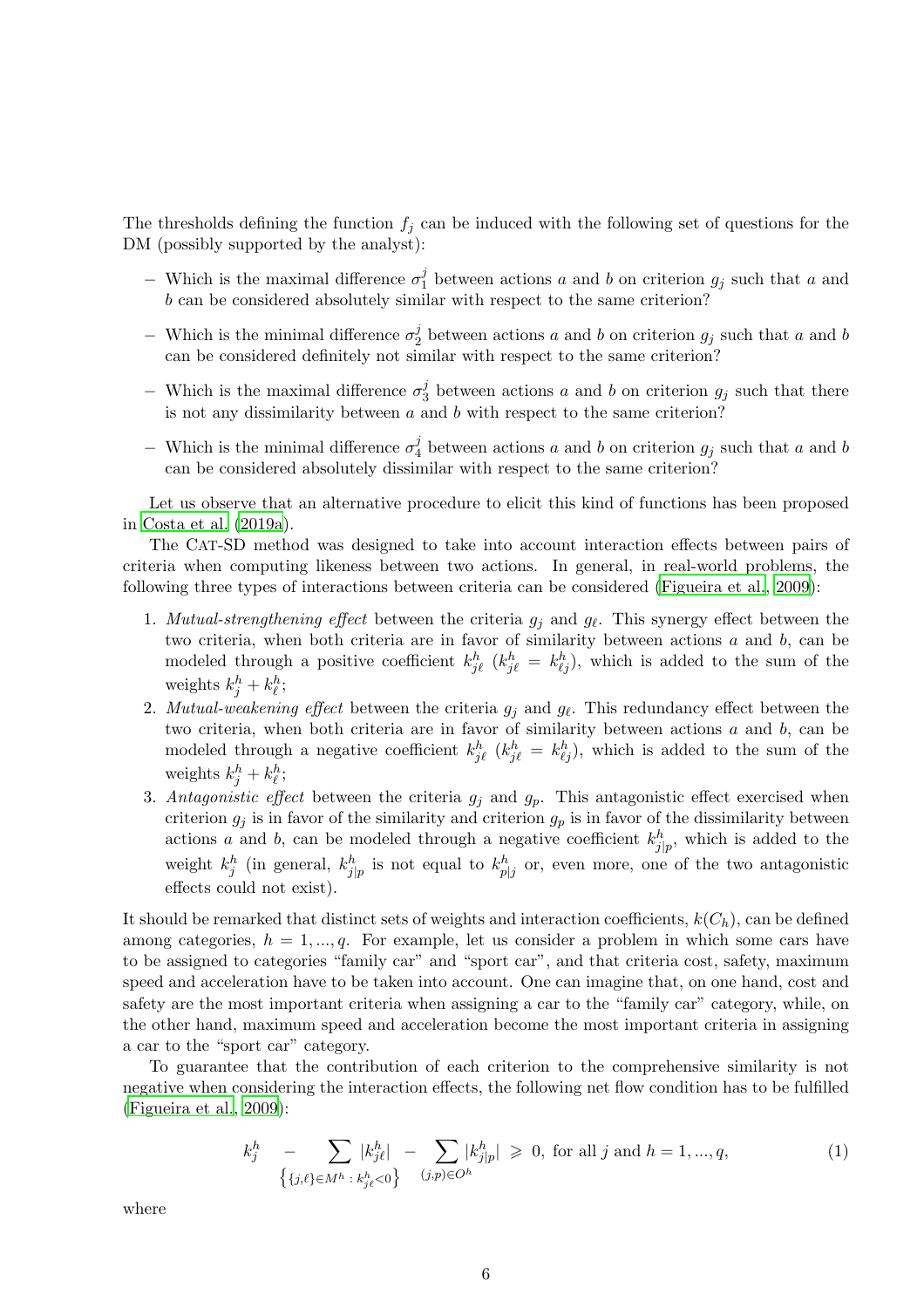- $-M<sup>h</sup>$  is the set of all pairs of criteria  $\{j, \ell\}$  such that  $f_j(\Delta_j(a, b)) > 0$ ,  $f_{\ell}(\Delta_{\ell}(a, b)) > 0$ , and there is mutual-weakening effect between them, for category  $C_h$ ,  $h = 1, ..., q$ ;
- $O<sup>h</sup>$  is the set of all ordered pairs of criteria  $(j, p)$  such that  $f<sub>j</sub>(\Delta<sub>j</sub>(a, b)) > 0$ ,  $f<sub>p</sub>(\Delta<sub>p</sub>(a, b)) < 0$ , and  $g_p$  exercises an antagonistic effect on  $g_j$ , for category  $C_h$ ,  $h = 1, ..., q$ .

Considering a similarity-dissimilarity function for each criterion, the set of criteria weights and the interaction coefficients defined for each category  $C_h$ ,  $h = 1, ..., q$ , a comprehensive similarity aggregation function can be defined. Such a function measures the strength of the arguments in favor of likeness of action a with respect to action b. A *comprehensive similarity function* is a real-valued function  $f^s : [0,1]^n \times [-1,0]^n \to [0,1]$  defined as follows:

$$
s^{h}(a,b) = f^{s}(s_{1}(a,b),\ldots,s_{j}(a,b),\ldots,s_{n}(a,b),d_{1}(a,b),\ldots,d_{j}(a,b),\ldots,d_{n}(a,b),k(C_{h})) =
$$

$$
= \frac{1}{K^h(a,b)} \left( \sum_{j \in G} k_j^h s_j(a,b) + \sum_{\{j,\ell\} \in M^h} s_j(a,b) s_\ell(a,b) k_{j\ell}^h + \sum_{(j,p) \in O^h} s_j(a,b) |d_p(a,b)| k_{j\ell}^h \right) \tag{2}
$$

and

$$
K^h(a,b) = \sum_{j \in G} k_j^h + \sum_{\{j,\ell\} \in M^h} s_j(a,b) s_\ell(a,b) k_{j\ell}^h + \sum_{(j,p) \in O^h} s_j(a,b) |d_p(a,b)| k_{j|p}^h,
$$

for  $h = 1, ..., q$ .

A comprehensive dissimilarity function,  $d(a, b)$ , can also be defined to measure the strength of the arguments in favor of dissimilarity between actions  $a$  and  $b$ , i.e., in opposition to likeness. The function considers only the dissimilarity values obtained from all per-criterion dissimilarity functions. A *comprehensive dissimilarity function*  $d(a, b)$  can be defined for each  $(a, b) \in A \times A$ through a real-valued function  $f^d: [-1,0]^n \to [-1,0]$  as follows:

$$
d(a,b) = f^{d}(d_1(a,b),...,d_j(a,b),...,d_n(a,b)) = \prod_{j=1}^{n} (1 + d_j(a,b)) - 1.
$$
 (3)

In order to calculate a likeness degree that aggregates similarity and dissimilarity, for each pair of actions  $(a, b)$  (a represents a given action and b a reference action), it is necessary to use an aggregation function. A *comprehensive likeness function*  $\delta(a, b)$  can be defined for each  $(a, b) \in A \times A$  through a real-valued function  $f : [0, 1] \times [-1, 0] \rightarrow [0, 1]$  as follows:

$$
\delta(a,b) = f(s^h(a,b), d(a,b)) = s^h(a,b)(1 + d(a,b)).
$$
\n(4)

Thus, it is possible to assess the degree of likeness of action a with respect to action b.  $\delta(a, b)$ is called likeness degree between a and b.

A remark with respect to the dissimilarity  $d(a, b)$  is in order. Indeed, differently from the similarity  $s^h(a, b)$ , we are considering the same dissimilarity  $d(a, b)$  for each category. From a theoretical point of view, it is possible to define a dissimilarity  $d^h(a, b)$  changing from one category to another. However, observe that the definition of the per criterion dissimilarity function  $d_i(a, b)$ is related to the per-criterion similarity-dissimilarity function  $f_i(\Delta_i(a, b))$ . Consequently, the use of a dissimilarity function for each category would require the elicitation of a specific per-criterion similarity-dissimilarity function  $f_j^h(\Delta_j(a, b))$  which would require a challenging cognitive burden for the DM that has to be taken into account in evaluating its possible adoption.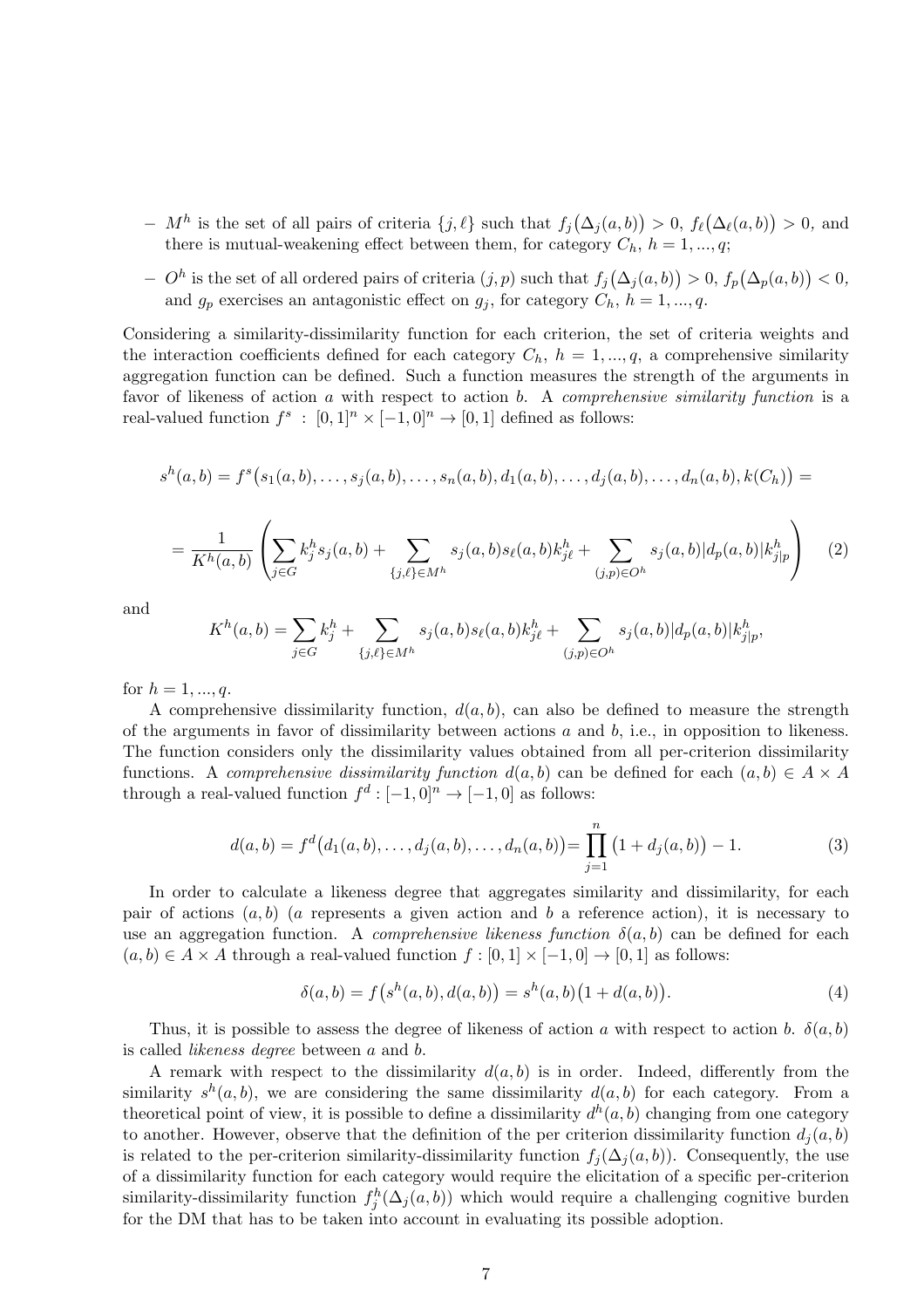#### 2.3. Relation between actions and reference actions

In order to assign actions to category  $C_h$ ,  $h = 1, \ldots, q$ , each action has to be compared to each reference action,  $b_{h\ell}$ ,  $\ell = 1, ..., |B_h|$ , computing the likeness degree, i.e.,  $\delta(a, b_{h\ell})$ , between a and  $b_{h\ell}$ . A likeness degree between the action a and the reference set  $B_h$  can be defined as follows:  $\delta(\alpha)$ 

$$
a, B_h) = \max_{\ell=1,\dots,|B_h|} \{ \delta(a, b_{h\ell}) \}.
$$
 (5)

A likeness threshold,  $\lambda^h$ , can be chosen by the DM for each category  $C_h$ ,  $h = 1, ..., q$ . This preference parameter is the minimum likeness degree considered necessary to say that an action a is similar to the set  $B_h$ ,  $h = 1, ..., q$ , taking all criteria into account. It can be interpreted as a majority measure of likeness allowing an action to be assigned to the most adequate categories, if any. Then,  $\lambda^h$  takes a value within the range [0.5, 1]. A likeness binary relation,  $S(\lambda^h)$ , is defined as follows:

$$
aS(\lambda^h)B_h \Leftrightarrow \delta(a, B_h) \geqslant \lambda^h. \tag{6}
$$

#### 2.4. Assignment procedure

The CAT-SD assignment procedure provides at least one category to which an action  $a$  can be assigned. Each category  $C_h$ ,  $h = 1, ..., q$ , is defined to receive actions to be processed in an identical way, at least in a first step. Given  $\lambda^h \in [0.5, 1], h = 1, \ldots, q$ , the likeness assignment procedure was designed for CAT-SD as follows:

- i) Compare action a with set  $B_h$ ,  $h = 1, \ldots, q$ ;
- *ii*) Identify  $U = \{u : aS(\lambda^u)B_u\};$
- iii) Assign action a to category  $C_u$ , for all  $u \in U$ ;
- iv) If  $U = \emptyset$ , assign action a to category  $C_{q+1}$ .

The assignment of an action to a given category is independent from the assignment to another category. Accordingly, a given action a can be assigned to:

- $-$  A single category (including  $C_{q+1}$ ), in the case of a being only suitable to one category  $C_h$ ,  $h = 1, ..., q$  (or any);
- $-$  A set of categories (excluding  $C_{q+1}$ ), in the case of a being suitable for more than one category.

# <span id="page-7-0"></span>3. MCHP and the hierarchical CAT-SD method

In some real-world problems, criteria are not all at the same level but they can be structured in a hierarchical way as shown, for example, in Fig. [1.](#page-8-0) It is therefore possible to consider a root criterion  $g_0$ , some macro-criteria descending from the root criterion and so on until the last level where the elementary criteria are placed.

The MCHP has been recently introduced in literature to deal with problems in which actions are evaluated on criteria structured in a hierarchical way [\(Corrente et al., 2012\)](#page-29-6). The application of the MCHP permits to decompose the problem in small sub-problems giving to the DM the possibility to focus on a particular aspect of the problem at hand. In this way, the DM can provide information at partial level, that is considering a single criterion in the hierarchy and, at the same time, the DM can get information on the comparisons between alternatives taking into account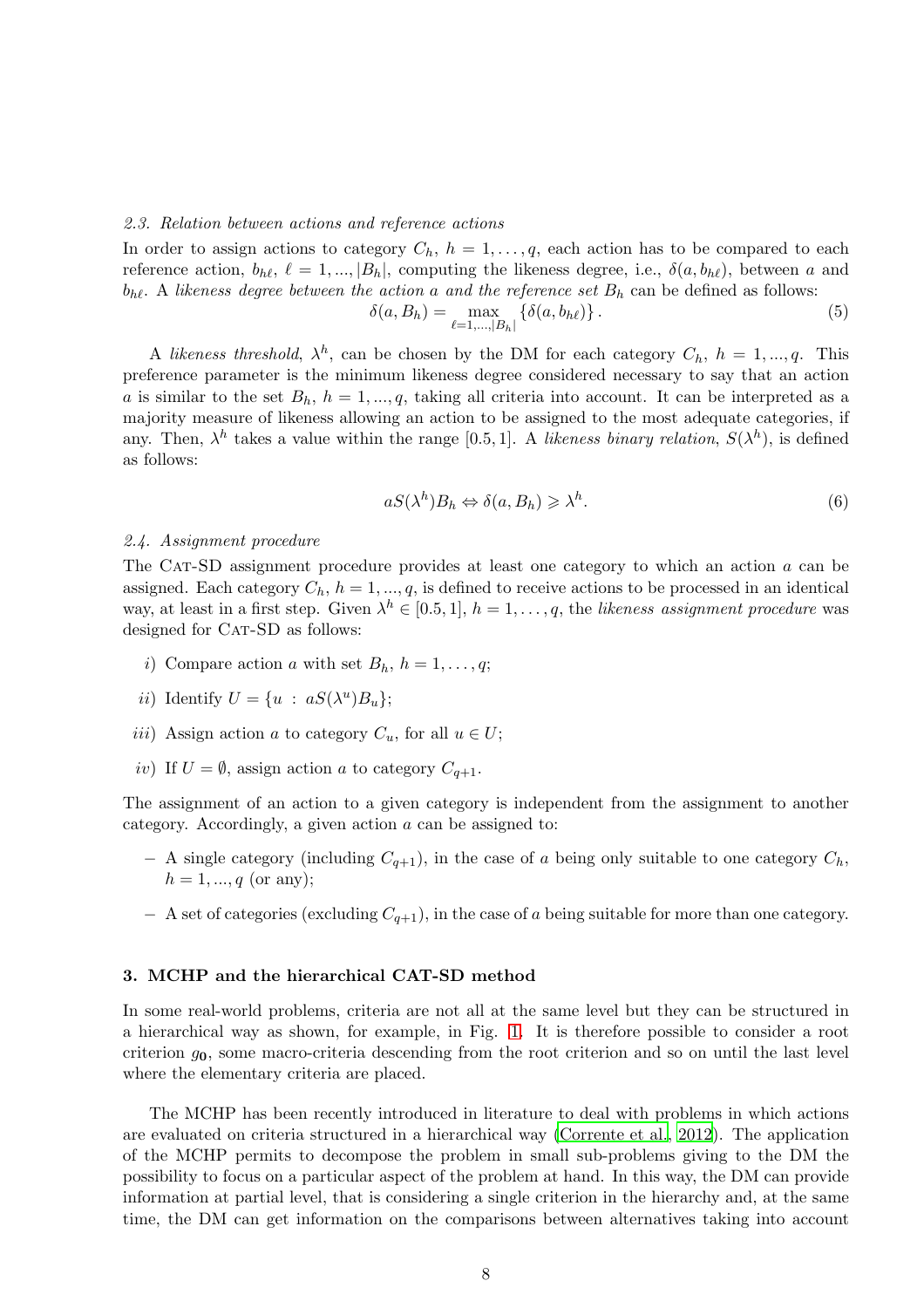<span id="page-8-0"></span>

Figure 1: An example of criteria structured in a hierarchical way

the node on which he is more interested. In this section, we shall detail the extension of the CAT-SD method to the hierarchical case. Therefore, the MCHP and the CAT-SD method will be put together within a unified framework giving arise to the hCAT-SD method. To this aim, regarding the MCHP, we shall use the following notation:

- − G is the set composed of all criteria in the hierarchy;
- $\mathcal{I}_{\mathcal{G}}$  is the set of the indices of criteria in  $\mathcal{G}$ ;
- $EL \subseteq \mathcal{I}_G$  is the set of the indices of elementary criteria;
- $-g_{\mathbf{r}}$ , with  $\mathbf{r} \in \mathcal{I}_{\mathcal{G}} \backslash EL$ , is a generic criterion in the hierarchy and it will be called non-elementary criterion;
- − Given a non-elementary criterion  $g_{\mathbf{r}}, E(g_r) \subseteq EL$  is the set of the indices of the elementary criteria descending from  $g_{\mathbf{r}}$ .

Given a non-elementary criterion  $g_{\bf r}$ , to perform the classification of the actions on  $g_{\bf r}$ , a partial similarity function  $s_{\mathbf{r}}^h(a,b)$  can be defined for each  $(a,b) \in A \times A$  through  $f_{\mathbf{r}}^s : [0,1]^{|E(g_{\mathbf{r}})|} \times$  $[-1, 0]^{E(g_{\mathbf{r}})} \to [0, 1],$  with  $E(g_{\mathbf{r}}) = {\mathbf{t}_1, \dots, \mathbf{t}_r}$ , as follows:

$$
s_{\mathbf{r}}^{h}(a,b) = f_{\mathbf{r}}^{s}(s_{\mathbf{t}_{1}}(a,b),\ldots,s_{\mathbf{t}_{r}}(a,b),d_{\mathbf{t}_{1}}(a,b),\ldots,d_{\mathbf{t}_{r}}(a,b),k(C_{h})) =
$$

<span id="page-8-1"></span>
$$
= \frac{1}{K_{\mathbf{r}}^{h}(a,b)} \left( \sum_{\mathbf{t} \in E(g_{\mathbf{r}})} k_{\mathbf{t}}^{h} s_{\mathbf{t}}(a,b) + \sum_{\substack{\{\mathbf{t}_1,\mathbf{t}_2\} \in M^{h}:\\ \mathbf{t}_1, \mathbf{t}_2 \in E(g_{\mathbf{r}})}} s_{\mathbf{t}_1}(a,b) s_{\mathbf{t}_2}(a,b) k_{\mathbf{t}_1 \mathbf{t}_2}^h + \sum_{\substack{(\mathbf{t}_1,\mathbf{t}_2) \in O^{h}:\\ \mathbf{t}_1, \mathbf{t}_2 \in E(g_{\mathbf{r}})}} s_{\mathbf{t}_1}(a,b) |d_{\mathbf{t}_2}(a,b) | k_{\mathbf{t}_1 | \mathbf{t}_2}^h \right) \tag{7}
$$

and

$$
K^h_{\mathbf{r}}(a,b)=\sum_{\mathbf{t}\in E(g_{\mathbf{r}})}k^h_{\mathbf{t}}+\sum_{\substack{\{\mathbf{t}_1,\mathbf{t}_2\}\in M^h:\\ \mathbf{t}_1,\mathbf{t}_2\in E(g_{\mathbf{r}})}}s_{\mathbf{t}_1}(a,b)s_{\mathbf{t}_2}(a,b)k^h_{\mathbf{t}_1\mathbf{t}_2}+\sum_{\substack{(\mathbf{t}_1,\mathbf{t}_2)\in O^h:\\ \mathbf{t}_1,\mathbf{t}_2\in E(g_{\mathbf{r}})}}s_{\mathbf{t}_1}(a,b)|d_{\mathbf{t}_2}(a,b)|k^h_{\mathbf{t}_1|\mathbf{t}_2}.
$$

In this way, the partial similarity function  $s_{\mathbf{r}}^{h}(a, b)$  computes the similarity between the actions a and b taking into account the elementary criteria descending from  $g_{\mathbf{r}}$  only.

As already done for the partial similarity function, the partial dissimilarity function  $d_{\mathbf{r}}(a, b)$ can be defined for each non-elementary criterion  $g_{\mathbf{r}}$  and for each  $(a, b) \in A \times A$  through  $f_{\mathbf{r}}^d$ :  $[-1,0]^{|E(g_{\bf r})|} \to [-1,0]$  as follows: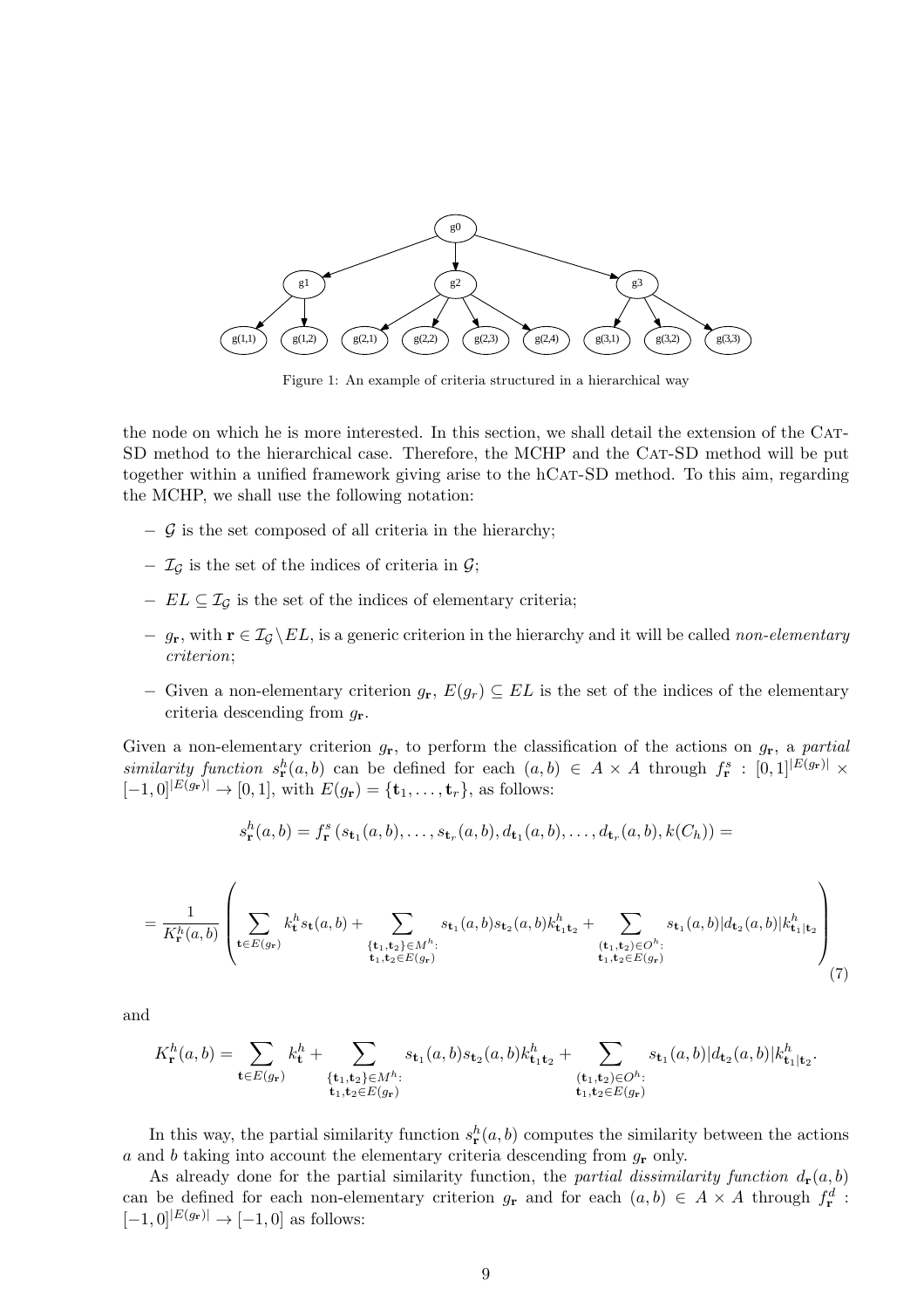<span id="page-9-1"></span>
$$
d_{\mathbf{r}}(a,b) = f_{\mathbf{r}}^d(d_{\mathbf{t}_1}(a,b),\ldots,d_{\mathbf{t}_r}(a,b)) = \prod_{\mathbf{t}\in E(g_{\mathbf{r}})} (1+d_{\mathbf{t}}(a,b)) - 1.
$$
 (8)

On the basis of the partial similarity and dissimilarity functions defined in eqs. [\(7\)](#page-8-1) and [\(8\)](#page-9-1), for each non-elementary criterion  $g_{\mathbf{r}}$  a partial likeness function  $\delta_{\mathbf{r}}(a, b)$  can be defined for each  $(a, b) \in A \times A$  through  $f_{\mathbf{r}} : [0, 1] \times [-1, 0] \to [0, 1]$  as follows (also called likeness degree):

<span id="page-9-2"></span>
$$
\delta_{\mathbf{r}}(a,b) = f_{\mathbf{r}}\left(s_{\mathbf{r}}^h(a,b), d_{\mathbf{r}}(a,b)\right) = s_{\mathbf{r}}^h(a,b)(1 + d_{\mathbf{r}}(a,b)).\tag{9}
$$

In order to assign the actions to the different categories on the non-elementary criterion  $g_r$ , these have to be compared with the reference actions belonging to the reference set of the considered categories. Therefore, on the basis of eq.  $(9)$ , the partial likeness degree between action a and the reference set  $B_h$  on  $g_r$  can be defined:

$$
\delta_{\mathbf{r}}(a, B_h) = \max_{l=1,\dots,|B_h|} \{ \delta_{\mathbf{r}}(a, b_{hl}) \}.
$$
\n(10)

As a consequence, we say that a is alike to  $B_h$  on  $g_{\mathbf{r}}$ , and we write  $aS_{\mathbf{r}}(\lambda_{\mathbf{r}}^h)B_h$ , iff  $\delta_{\mathbf{r}}(a, B_h) \geq \lambda_{\mathbf{r}}^h$ , where  $\lambda_{\mathbf{r}}^h \in [0.5, 1]$  is the likeness threshold. Pay attention to the fact that  $\lambda_{\mathbf{r}}^h$  can be dependent on criterion  $g_{\mathbf{r}}$  we are considering.

The partial classification of  $a \in A$  on  $g_{\mathbf{r}}$  is therefore performed following these steps:

- i) Compare a with the set  $B_h$  on criterion  $g_{\mathbf{r}}, h = 1, \ldots, q$ ,
- *ii*) Identify  $U_{\mathbf{r}} = \{u : aS_{\mathbf{r}}(\lambda_{\mathbf{r}}^u)B_u\},\$
- iii) Assign a to the category  $C_u$  for all  $u \in U_r$ ,
- iv) If  $U_r = \emptyset$ , assign a to  $C_{q+1}$ , being a fictitious category collecting all non-assigned actions.

The added value of the application of MCHP to the CAT-SD method is that one can get the classifications of the actions not only at comprehensive level, therefore considering simultaneously all criteria, but also at a partial level by considering a particular aspect of the problem only. In this way, the DM can have a deeper knowledge of the decision making problem he is dealing with.

#### <span id="page-9-0"></span>4. The hierarchical and imprecise SRF method

As described in the previous section, the classification procedure used in the hCAT-SD method is based on the knowledge of the weights of elementary criteria  $q_t$  ( $k_t$ ), the knowledge of the values representing the mutual-strengthening and mutual-weakening effects between elementary criteria  $g_{\mathbf{t}_1}, g_{\mathbf{t}_2}$  ( $k_{\mathbf{t}_1 \mathbf{t}_2}$ ), and the knowledge of the values representing the antagonistic effect exercised from elementary criterion  $g_{t_2}$  over elementary criterion  $g_{t_1}$  ( $k_{t_1|t_2}$ ). Anyway, asking the DM to provide all these parameters is unreasonable for their huge number as well as for the cognitive burden related to the complexity of their meaning. Therefore, the application of an indirect technique is preferable in this case.

To get the weights of criteria involved in the decision problem at hand, in [Figueira and Roy](#page-29-8) [\(2002](#page-29-8)) the SRF method was proposed. The procedure, known as deck of cards method, extended the proposal of Simos [\(Simos, 1990a](#page-31-2)[,b](#page-31-3)) by permitting the DM to introduce the value z representing the ratio between the weight of the most important and the weight of the least important criteria. A further extension of the SRF method was recently introduced in [Corrente et al. \(2017](#page-29-9)), permitting the DM to provide imprecise information regarding both the number of cards that should be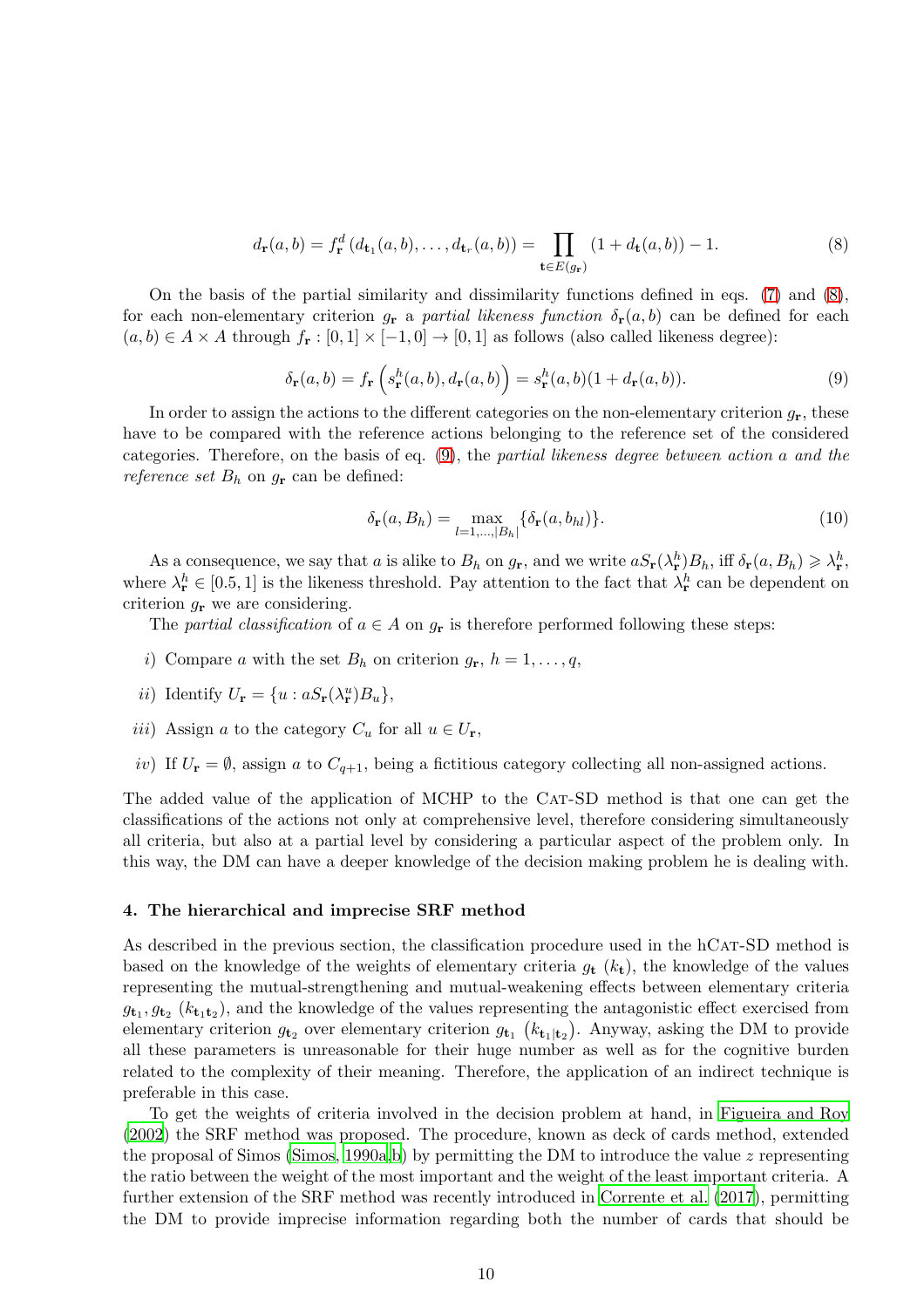included between two successive subsets of criteria and the z-value introduced in the SRF method. The method was also applied to hierarchical structures of criteria. In the following, we shall briefly recall the main steps involved in the application of the SRF method to the set  ${g_{(r,1)}, \ldots, g_{(r,n(r))}}$ composed of the immediate sub-criteria of the non-elementary criterion  $g_r$ :

- 1. Rank the criteria from the least important  $L_1^{\mathbf{r}}$ , to the most important  $L_v^{\mathbf{r}}$ , where  $v \leq n(\mathbf{r})$ , with the possibility of some ex-aequo;
- 2. Define an interval  $[low_s^r, upp_s^r]$  in which  $e_s^r$  can vary, where  $e_s^r$  is the number of blank cards to be included between  $L_s^{\mathbf{r}}$  and  $L_{s+1}^{\mathbf{r}}$ , with  $s = 1, \ldots, v-1$ . The greater the number of blank cards between  $L_s^{\mathbf{r}}$  and  $L_{s+1}^{\mathbf{r}}$ , the more important are criteria in  $L_{s+1}^{\mathbf{r}}$  with respect to criteria in  $L_s^{\mathbf{r}}$ ;
- 3. Define an interval  $[z_{low}^r, z_{upp}^r]$  in which  $z^r$  can vary, where  $z^r$  is the ratio between weights of criteria in  $L_1^{\mathbf{r}}$  and criteria in  $L_1^{\mathbf{r}}$ .

Denoting by  $K_{L^{\mathbf{r}}_s}$  the weight of a criterion in  $L^{\mathbf{r}}_s$ , with  $s = 1, \ldots, v$ , and by  $C_{\mathbf{r}}$  the importance of a blank card included between two successive subsets of criteria, the previous preference information is translated into the following set of linear constraints (see [Corrente et al.](#page-29-9), [2017](#page-29-9), for more details):

$$
E_{\mathbf{r}}\left\{\n\begin{array}{l}\nK_{L_{s+1}^{r}} \geqslant K_{L_{s}^{r}} + (\text{low}_{s}^{r} + 1) \cdot C_{\mathbf{r}}, \\
K_{L_{s+1}^{r}} \leqslant K_{L_{s}^{r}} + (\text{upp}_{s}^{r} + 1) \cdot C_{\mathbf{r}}, \\
C_{\mathbf{r}} > 0, \\
z_{\text{low}}^{r} \cdot K_{L_{1}^{r}} - K_{L_{s}^{r}} \leqslant 0, \\
K_{L_{v}^{r}} - z_{\text{upp}}^{r} \cdot K_{L_{1}^{r}} \leqslant 0, \\
K_{L_{1}^{r}} > 0.\n\end{array}\n\right\}\n\text{for all } s = 1, \ldots, v - 1,
$$

Let us observe that constraints in  $E_r$  can be expressed in terms of the weights of elementary criteria assuming that, for each non-elementary criterion  $g_{\bf r}$ ,  $K_{\bf r} = \sum_{\bf t \in E(g_{\bf r})} k_{\bf t}$ . Moreover, for each  $s = 1, \ldots, v$  and for each  $g_{(\mathbf{r},j)} \in L^{\mathbf{r}}_{s}, K_{(\mathbf{r},j)} = K_{L^{\mathbf{r}}_{s}}$ .

Concerning the parameters  $k_{t_1t_2}$  and  $k_{t_1|t_2}$ , with  $t_1, t_2 \in EL$ , the following constraints translate the preferences of the DM:

> $E_{int}$  $\sqrt{ }$  $\int$  $\overline{\mathcal{L}}$  $k_{\mathbf{t}_1 \mathbf{t}_2} > 0$  if  $g_{\mathbf{t}_1}$  and  $g_{\mathbf{t}_2}$  present a mutual-strengthening effect,  $k_{\mathbf{t}_1 \mathbf{t}_2} < 0$  if  $g_{\mathbf{t}_1}$  and  $g_{\mathbf{t}_2}$  present a mutual-weakening effect,  $k_{\mathbf{t}_{1}|\mathbf{t}_{2}} < 0$  if  $g_{\mathbf{t}_{2}}$  presents an antagonistic effect over  $g_{\mathbf{t}_{1}}$ .

The following technical constraints have also to be satisfied:

$$
(E_{Norm}) \sum_{\mathbf{t} \in EL} k_{\mathbf{t}} + \sum_{\{\mathbf{t}_1, \mathbf{t}_2\} \subseteq EL} k_{\mathbf{t}_1 \mathbf{t}_2} = 100,
$$
  

$$
(E_{Net}) k_{\mathbf{t}_1} - \sum_{\{\mathbf{t}_1, \mathbf{t}_2\} \subseteq EL} |k_{\mathbf{t}_1 \mathbf{t}_2}| - \sum_{\mathbf{t}_3 \in EL} |k_{\mathbf{t}_1 \mathbf{t}_3}| \ge 0 \text{ for all } \mathbf{t}_1 \in EL.
$$

Let us observe that  $E_{Norm}$  is a technical constraint used only to put an upper bound on the coefficients. This will be useful in the sampling procedure that we will describe in Section [5.](#page-17-0) Anyway, if one uses the direct technique, that is the DM provides directly the values of the coefficients involved in the computations, then this constraint can be neglected. The space of the parameters involved in the hierarchical and imprecise SRF method is therefore defined by the constraints in the set:

$$
E = \bigcup_{\mathbf{r} \in \mathcal{I}_{\mathcal{G}} \backslash EL} E_{\mathbf{r}} \cup E_{int} \cup E_{Norm} \cup E_{Net}.
$$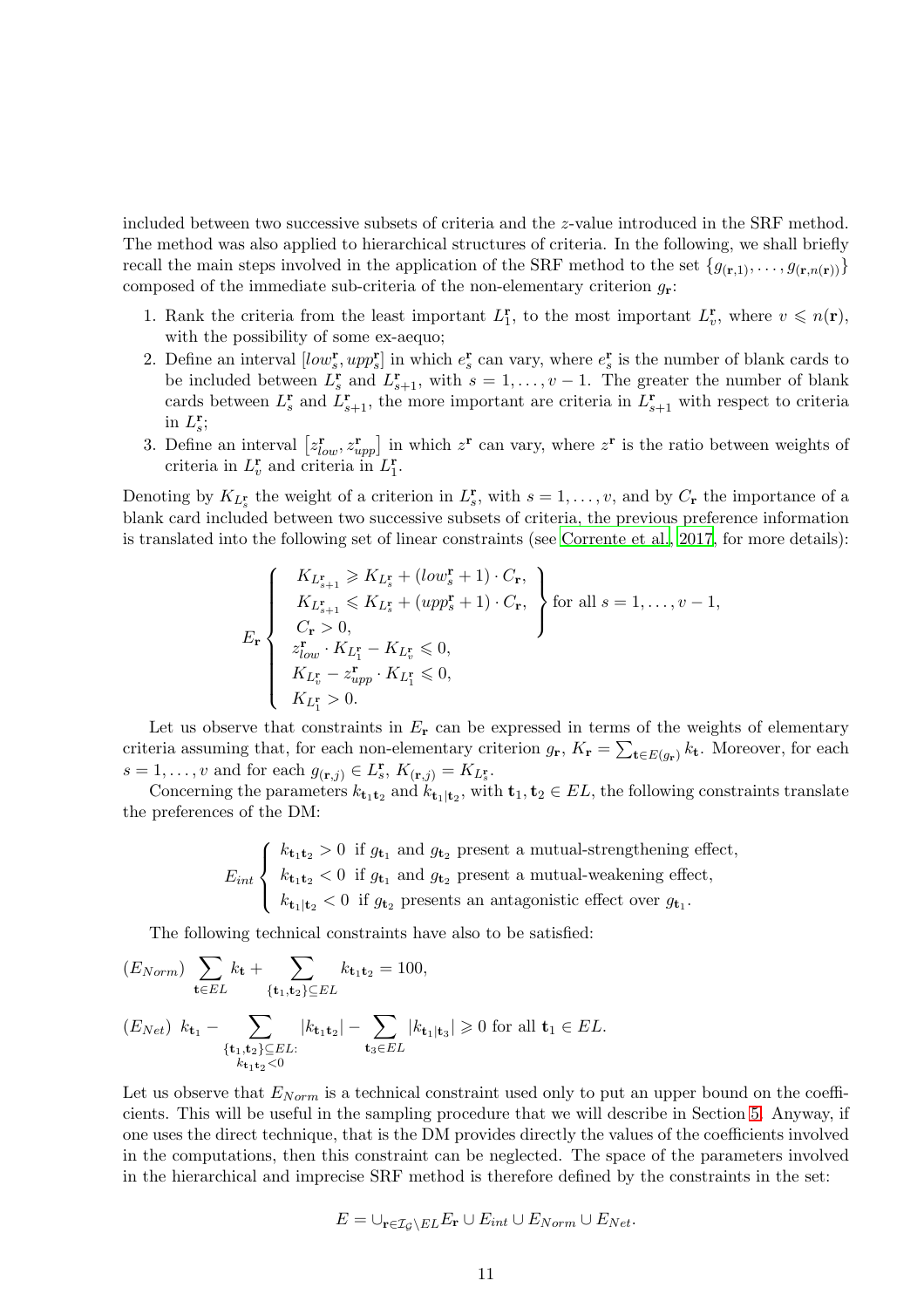To check if there exists at least one set of parameters compatible with the preferences provided by the DM, one has to solve the following LP problem:

<span id="page-11-0"></span>
$$
\varepsilon^* = \max \varepsilon, \text{ subject to } E' \tag{11}
$$

where  $E'$  is obtained by E converting the strict inequality constraints in weak ones by using an auxiliary variable  $\varepsilon$ . For example, constraint  $C_{\mathbf{r}} > 0$  is converted into  $C_{\mathbf{r}} \geq \varepsilon$ , while  $k_{\mathbf{t}_1 \mathbf{t}_2} < 0$  is converted into  $k_{\mathbf{t}_1 \mathbf{t}_2} \leqslant -\varepsilon$ . If  $E'$  is feasible and  $\varepsilon^* > 0$ , then the space of parameters is not empty while, in the opposite case, the set of constraints  $E'$  is infeasible and the cause of the infeasibility can be checked by using one of the methods proposed by [Mousseau et al. \(2003b\)](#page-30-7).

Let us observe that the hierarchical and imprecise SRF method involves the application of the imprecise SRF method to each node of the hierarchy. For example, if one deals with a hierarchical structure of criteria such that one shown in Fig. [1,](#page-8-0) the imprecise SRF method has to be applied at first to the set of criteria  ${g_1, g_2, g_3}$ , and then to the three sets of elementary criteria  ${g_{(1,1)}, g_{(1,2)}}, {g_{(2,1)}, g_{(2,2)}, g_{(2,3)}, g_{(2,4)}}$  and  ${g_{(3,1)}, g_{(3,2)}, g_{(3,3)}}$ .

# 4.1. Eliciting interaction and antagonistic coefficients with the SRF method

In [Corrente et al. \(2017](#page-29-9)) only the sign of the interaction coefficients and the presence of antagonistic coefficients were considered and coded with constraints in  $E_{int}$ . Instead it is possible to get more precise preference information from the DM by considering additional cards referred to pairs of criteria for which there is an interaction or an antagonistic effect. More precisely:

- − in case of mutual-strengthening [mutual-weakening] effect between criteria  $g_i$  and  $g_j$ , a card will be associated to the the pair of criteria  $\{g_i, g_j\}$  and the value  $K(\{g_i, g_j\})$  assigned to that card will represent the importance of the two criteria together so that we have  $K(\lbrace g_i, g_j \rbrace) = k_i + k_j + k_{ij}$  where  $k_{ij} > 0$   $[k_{ij} < 0]$  is a parameter used to represent the mutual-strengthening [mutual-weakening] effect between the two criteria at hand;
- $-$  in case of an antagonistic effect exercised by  $g_j$  over  $g_i$ , two cards will be associated to  $g_i$ , and they will be denoted by  $k_i$  and  $k'_{i|j}$ . The first  $(k_i)$  denotes the importance of  $g_i$ when the antagonistic effect is not taken into account. The second  $(k'_{i|j})$  denotes, instead, the importance of  $g_i$  when  $g_j$  exercises the antagonistic effect over it and, consequently,  $k'_{i|j} = k_i + k_{i|j}$  where  $k_{i|j} < 0$  is a parameter representing the magnitude of the antagonistic effect.

In this way, applying the imprecise SRF method with the addition of these cards, the DM can provide more precise information not only regarding the type of interactions but also on its magnitude expressed by the eventual presence of blank cards between successive subsets of criteria.

In the following didactic example we shall show how the new procedure works. Suppose that there are four criteria:  $g_1, g_2, g_3$  and  $g_4$ . Assume that there is:

- − a mutual-strengthening effect between g<sup>3</sup> and g4;
- $-$  a mutual-weakening effect between  $g_2$  and  $g_4$ ;
- $-$  an antagonistic effect exercised by  $g_3$  over  $g_4$ .

To apply the SRF method, the DM is therefore provided with:

- $-$  a card for each criterion  $g_1, g_2, g_3$  and  $g_4$ ;
- $-$  a card for the pairs  ${g_3, g_4}$  and  ${g_2, g_4}$  of interacting criteria;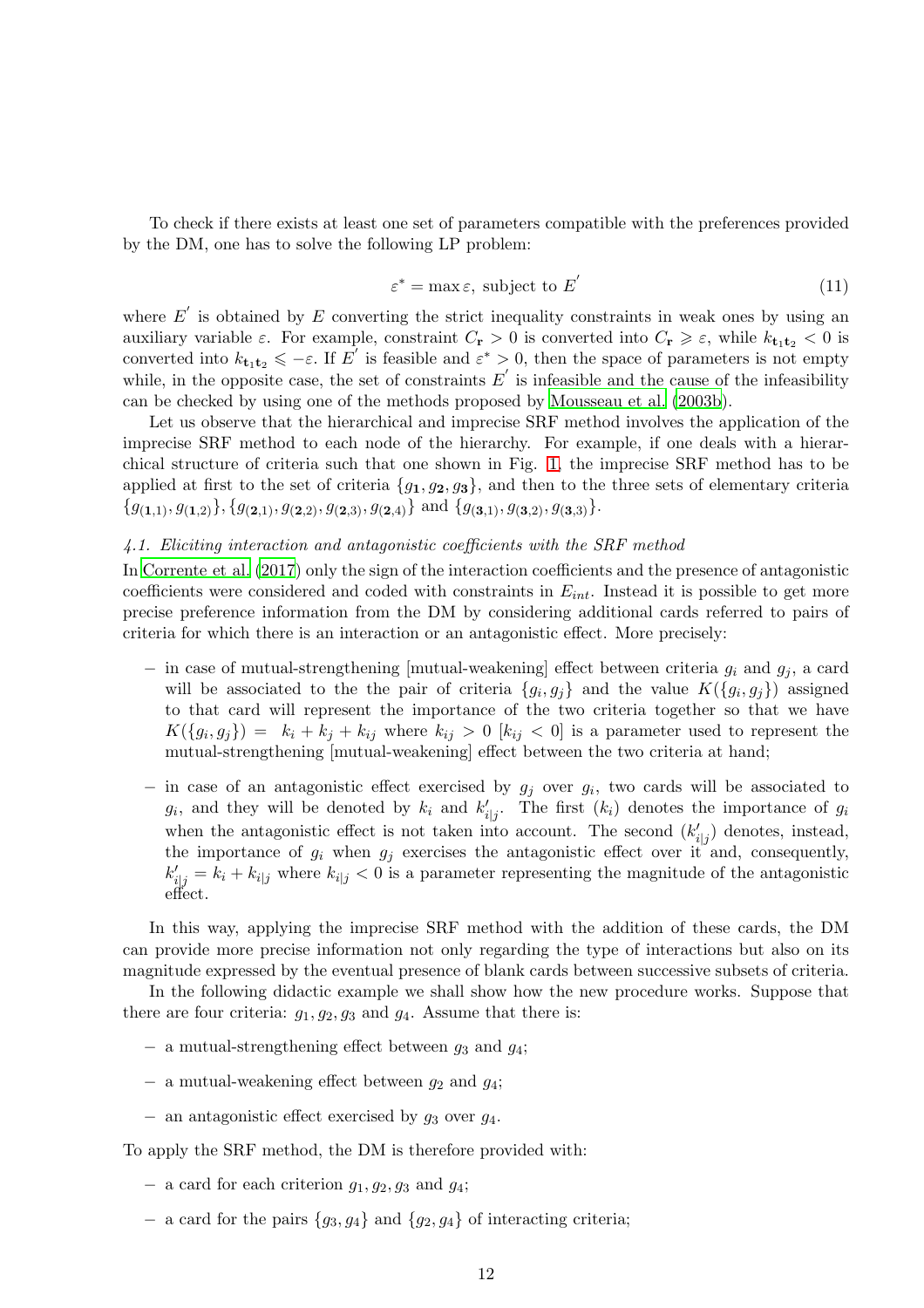- $-$  a card representing criterion  $g_4$  when  $g_3$  exercises an antagonistic effect over it;
- − a certain number of blank cards that can be used to represent the difference of importance between criteria, pairs of criteria or the criterion  $g_4$  subject to the antagonistic effect exercised by  $q_3$  over it.

Suppose the DM provides the following order of importance with respect to the criteria  $g_1, g_2, g_3$ and  $g_4$ , the pairs of criteria  $\{g_3, g_4\}$  and  $\{g_2, g_4\}$  and the criterion  $g_4$  when  $g_3$  exercises an antagonistic effect over it which is denoted by  $g'_{4|3}$   $(g_i \prec g_j$  means that " $g_j$  is strictly more important than  $q_i$ "):

$$
g_3 \prec g_1 \prec g'_{4|3} \prec g_4 \prec g_2 \prec \{g_3, g_4\} \prec \{g_2, g_4\}.
$$

The DM added the number of blank cards among parenthesis to increase the difference of importance between successive subsets of criteria or pairs of criteria:

$$
g_3
$$
 [1]  $g_1$  [2]  $g'_{4|3}$  [0]  $g_4$  [2]  $g_2$  [0]  $\{g_3, g_4\}$  [2]  $\{g_2, g_4\}$ .

Let us note that not placing blank cards between two consecutive criteria or pairs of criteria does not mean that they have the same importance, but only that their difference is minimal. The number of units between  $g_3$  and  $\{g_2, g_4\}$  is  $(1+1) + (2+1) + (0+1) + (2+1) + (0+1) + (2+1) = 13$ . The DM declares that the pair of criteria  $\{g_2, g_4\}$  is 20 times more important than  $g_3$ , that is,  $z = 20$ , so that, giving value 1 to  $g_3$  and value 20 to  $\{g_2, g_4\}$ , we get the value of the unit (a single card):  $u = \frac{20-1}{13} = 1.4615$ . Consequently, considering the number of units separating two consecutive criteria, pairs of criteria and criterion  $g_4$  under antagonistic effect, their importance is the following:

$$
v(g_3) = 1, v(g_1) = 3.9231, v(g'_{4|3}) = 8.3077, v(g_4) = 9.7693, v(g_2) = 14.1539,
$$
  
 $v({g_3, g_4}) = 15.6154, v({g_2, g_4}) = 20.$ 

After normalization  $(E_{Norm})$ , we get

$$
k_3=3.3592,\ k_1=13.1783,\ k'_{4|3}=27.9070,\ k_4=32.8165,\ k_2=47.5452,
$$

$$
K(\lbrace g_3, g_4 \rbrace) = 52.4548, K(\lbrace g_2, g_4 \rbrace) = 67.1835
$$

from which we obtain that:

- − the mutual-strengthening coefficient of criteria  $g_3$  and  $g_4$  is  $k_{34} = K({g_3, g_4}) k_3 k_4 =$ 16.2791,
- − the mutual-weakening coefficient of criteria  $g_2$  and  $g_4$  is  $k_{24} = K({g_2, g_4}) k_2 k_4 =$ −13.1782,
- − the antagonistic coefficient of criterion  $g_3$  over criterion  $g_4$  is  $k_{4|3} = k'_{4|3} k_4 = -4.9096$ .

Let us observe that constraints  $E_{Net}$  are satisfied, that is,  $k_2 + k_{24} = 34.367 \ge 0$  and  $k_4 + k_{24} +$  $k_{4|3} = 29.4574 \geqslant 0.$ 

After the positive result of this last control, the weights  $k_i$ ,  $i = 1, 2, 3, 4$ , the interaction coefficients  $k_{24}$  and  $k_{34}$ , and the antagonistic coefficient  $k_{4|3}$  can be adopted and applied in a CAT-SD procedure, as well as in any Electre, or even in general, outranking method considering interaction and antagonistic effects between criteria. In Section [7](#page-21-0) the new proposal further extended by coupling it with the imprecise SRF method is applied to the considered case study.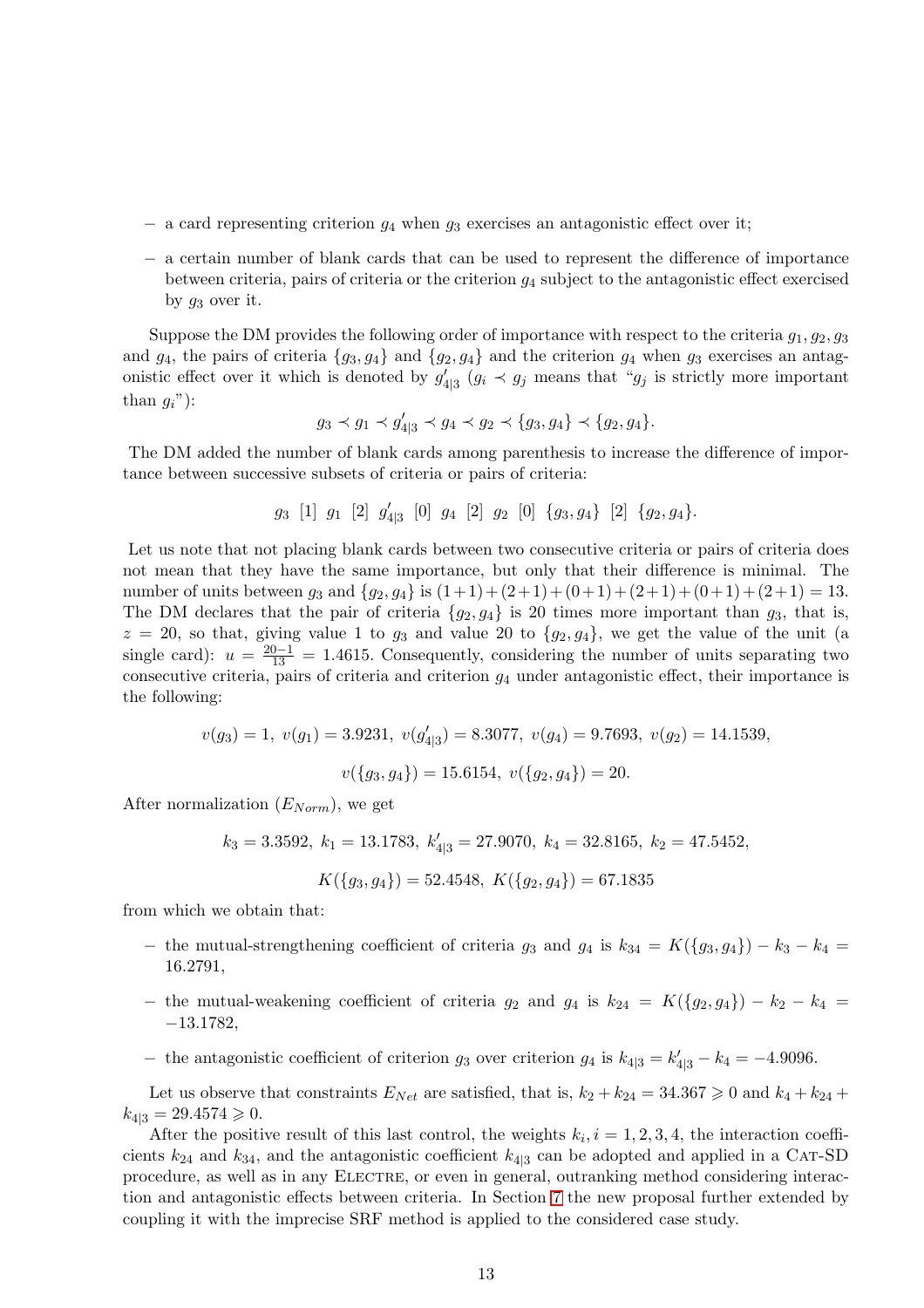What to do if the required interaction between criteria stated by the DM is not obtained as the result of the application of the SRF method or if constraints in  $E_{Net}$  are not satisfied? In other words, in applying the SRF method as explained above, it is possible that  $k_{ij} > 0$  even if the DM declared that there is a mutual-weakening effect between  $g_i$  and  $g_j$  or, conversely, that  $k_{ij} < 0$  even if the DM declared that there is a mutual-strengthening effect between the same criteria. How to proceed? In this case the preference information provided by the DM applying the SRF method and stating the desired signs and types of interactions between criteria is not coherent with the adopted model. This is a situation that can be encountered in any MCDA elicitation procedure. For example, in UTA [\(Jacquet-Lagreze and Siskos, 1982\)](#page-30-8), one of the most adopted methods to construct a value function on the basis of a certain number of preference pairwise comparison of reference alternatives, the value function is built by minimizing the sum of the errors, so that it is accepted that some piece of preference information cannot be exactly represented by the model. Of course, the preference comparisons not represented by the model have to be discussed with the DM, who has to eventually accept that the recommendation provided by the decision model can present some approximation and imprecision. In the same perspective, also for the modification of the deck of cards method we are proposing, one can use a procedure that looks for some minimal "modifications" of the preference information in terms of number of blank cards or  $z$  value, such that the required interaction between criteria and the constraints  $E_{Net}$  are satisfied. Let us first introduce the necessary notation:

- $MS = \{\{g_{j_1}, g_{j_2}\}\subseteq G$  for which there is mutual-strengthening effect between  $g_{j_1}$  and  $g_{j_2}\},$
- $MW = \{\{g_{j_1}, g_{j_2}\}\subseteq G$  for which there is mutual-weakening effect between  $g_{j_1}$  and  $g_{j_2}\},$
- $AN = \{(g_{j_1}, g_{j_2}), g_{j_1}, g_{j_2} \in G, \text{ for which } g_{j_2} \text{ exercises an antagonistic effect over } g_{j_1}\}\,$
- $L_1, \ldots, L_q \subseteq G \cup MW \cup AN, L_s \cap L_{s'} = \emptyset$  for all  $s, s' = 1, \ldots, q, \bigcup_{s=1}^r L_s = G \cup MW \cup AN$  (that is,  $\{L_1, \ldots, L_q\}$  is a partition of  $G \cup MW \cup AN$  are the levels of criteria, pairs of interacting criteria or pairs of antagonistic criteria according to the order given by the DM (that is  $L_1$  contains the criteria, pairs of interacting criteria and pairs of antagonistic criteria of the smallest level,  $L_2$  contains the criteria, pairs of interacting criteria and pairs of antagonistic criteria of the second level, and so on),
- $e_r$ ,  $r = 1, \ldots, q-1$ , is the number of blank cards that the DM puts between the level  $L_r$  and the level  $L_{r+1}$ ,
- $K_r$  and  $k_r$ ,  $r = 1, \ldots, q$ , are the values given to the elements in  $L_r$ , before and after the normalization is applied, respectively,
- $K_{j_1}$  and  $k_{j_1}$  are the non-normalized and normalized values assigned to criterion  $g_{j_1} \in G$  when  $g_{j_1} \in L_r$ , that is,  $K_{j_1} = K_r$  and  $k_{j_1} = k_r$ ,
- $K_{j_1j_2}$  and  $k_{j_1j_2}$  are the non-normalized and normalized values assigned to the pair of criteria  ${g_{j_1}, g_{j_2}} \in MS \cup MW$  when  ${g_{j_1}, g_{j_2}} \in L_r$ , that is,  $K_{j_1j_2} = K_r$  and  $k_{j_1j_2} = k_r$ ,
- $K_{j_1|j_2}$  and  $k_{j_1|j_2}$  are the non-normalized and normalized values assigned to the ordered pair of criteria  $(g_{j_1}, g_{j_2}) \in AN$  when  $(g_{j_1}, g_{j_2}) \in L_r$ , that is,  $K_{j_1|j_2} = K_r$  and  $k_{j_1|j_2} = k_r$ ,
- z is the number of times that the value assigned to the elements in the highest level  $L_q$  is greater than the value assigned to the elements in the lowest level  $L_1$ , that is,  $z = \frac{K_q}{K_1}$  $\frac{K_q}{K_1} = \frac{k_q}{k_1}$  $\frac{\kappa_q}{k_1},$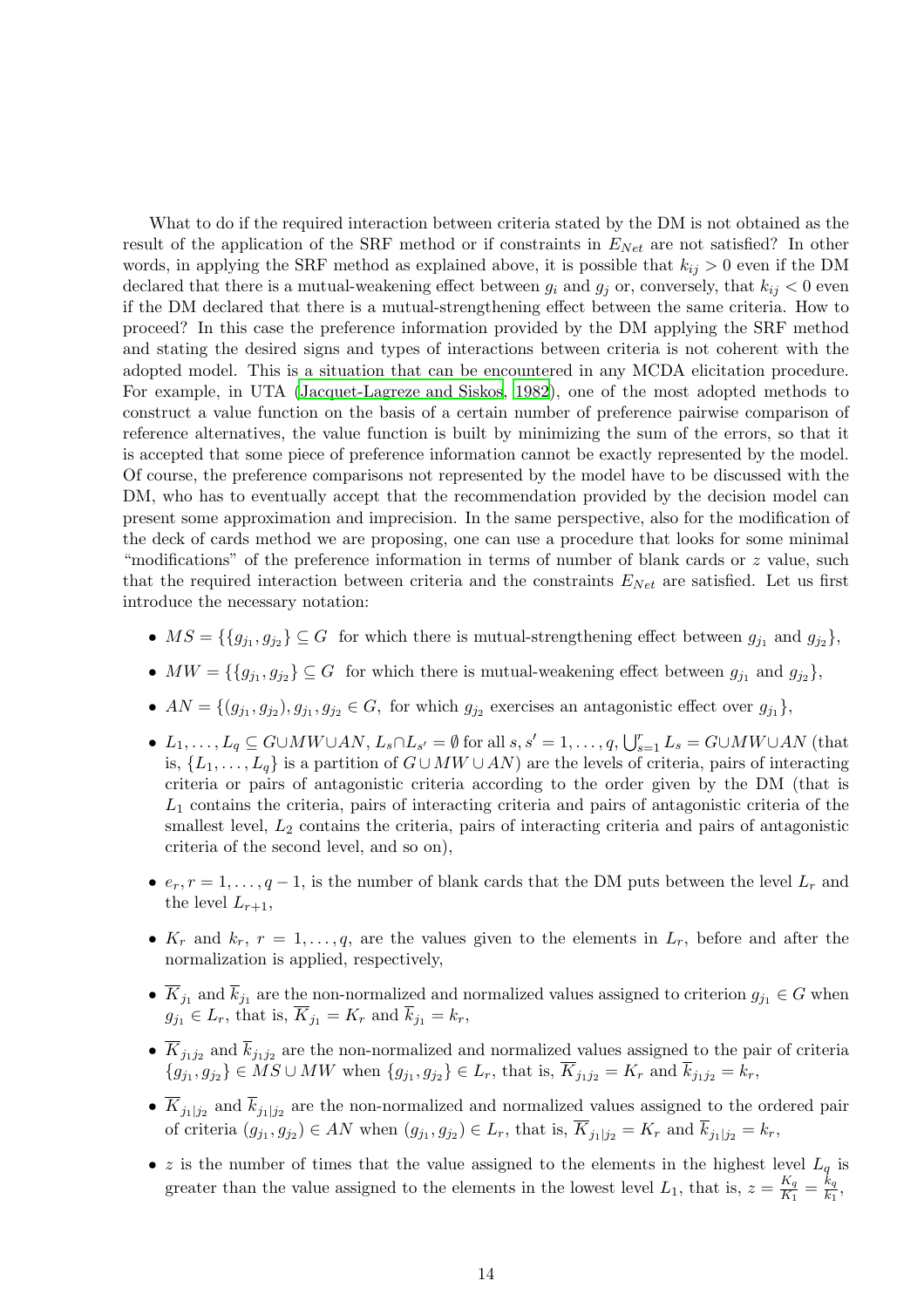- $c = \frac{z-1}{z-1}$  $\sum$  $\frac{z-1}{q-1}$  is the value of each card for the computation of the non-normalized weights  $p=1$  $(e_p + 1)$  $K_r, r = 1, \ldots, q$ , that is: –  $K_{r+1} = K_r + e_r \cdot c, r = 1, ..., q-1$ , with  $K_1 = 1$ , or, equivalently,  $-K_r = 1 + \sum^{r}$  $p=1$  $(e_p + 1) \cdot c$ ,
- $e'_r$ ,  $r = 1, \ldots, q-1$ , denotes the corrected number of blank cards between levels  $L_r$  and  $L_{r+1}$  $e_r$ ,  $r = 1, \ldots, q - 1$ , denotes the corrected number of blank cards between levels  $L_r$  and  $L_{r+1}$  so that the required interaction and the constraints in  $E_{Net}$  are satisfied; analogously,  $K'_r$ ,  $k'_r$ ,  $\overline{K}'$  $'_{j_1}, \overline{k}'_j$  $'_{j_1},\,\overline{K}'_j$  $'_{j_1j_2},\, \overline{k}'_j$  $\overline{K}_{j_1j_2},\,z',\,c'$  denote the corrected values of  $K_r,\,k_r,\,\overline{K}_{j_1},\,\overline{K}_{j_1,j_2},\,\overline{K}_{j_1j_2},\,z,\,c,\,c$ respectively,
- $\delta$  is a positive value representing the maximal deviation of  $z'$  with respect to the original  $z$ value, that is  $|z'-z| \leq \delta$ ,
- $\varepsilon_r^+, \varepsilon_r^-, r = 1, \ldots, q-1$ , represent the number of cards to be added to or to be subtracted from  $e_r$  to obtain  $e'_r$ , that is,  $e'_r = e_r + \varepsilon_r^+ - \varepsilon_r^-$ ; observe that  $\varepsilon_r^- \leqslant e_r$   $r = 1, \ldots, q-1$  so that  $\overline{e}'_r\geqslant 0,$
- $\varepsilon^*$  is a maximal threshold for  $\varepsilon_r^+, \varepsilon_r^-, r = 1, \ldots, q-1$ , that is,  $\varepsilon_r^+ \leqslant \varepsilon^*$ , and  $\varepsilon_r^- \leqslant \varepsilon^*$ ,  $r = 1, \ldots, q - 1,$
- $\gamma$  is a minimal positive threshold permitting to the constraints translating a certain interaction to be satisfied. For example, the mutual-strengthening effect between criteria  $g_{j_1}$  and  $g_{j_2}$ , is satisfied if

$$
\overline{K}_{j_1j_2} - \overline{K}_{j_1} - \overline{K}_{j_2} \geqslant \gamma.
$$

Let us observe that the normalized values  $k_{j_1}, k_{j_1j_2}$ , and  $k_{j_1|j_2}$ , are obtained from the corresponding non-normalized values  $K_{j_1}, K_{j_1j_2}, K_{j_1|j_2}$  as follows

$$
D = \sum_{g_j \in G} \overline{K}_j + \sum_{\{g_{j_1}, g_{j_2}\} \in MS \cup MW} (\overline{K}_{j_1 j_2} - \overline{K}_{j_1} - \overline{K}_{j_2}),
$$
  

$$
\overline{k}_{j_1} = \frac{\overline{K}_{j_1}}{D}, \qquad \overline{k}_{j_1 j_2} = \frac{\overline{K}_{j_1 j_2}}{D}, \qquad \overline{K}_{j_1 | j_2} = \frac{\overline{K}_{j_1 | j_2}}{D}.
$$

If the weights obtained as the result of the application of the deck of cards method with the blank cards and the  $z$  value specified by the DM cannot be accepted (some interactions or some antagonistic effects are not reflected by the obtained values as well as some net balance constraint is not satisfied), the minimal modifications in the number of blank cards and in the  $z$  value permitting to restore the exact information and satisfying all technical constraints can be obtained by solving the following optimization problem (P1):

$$
\min \sum_{r=1}^q \left(\varepsilon_r^+ + \varepsilon_r^-\right)
$$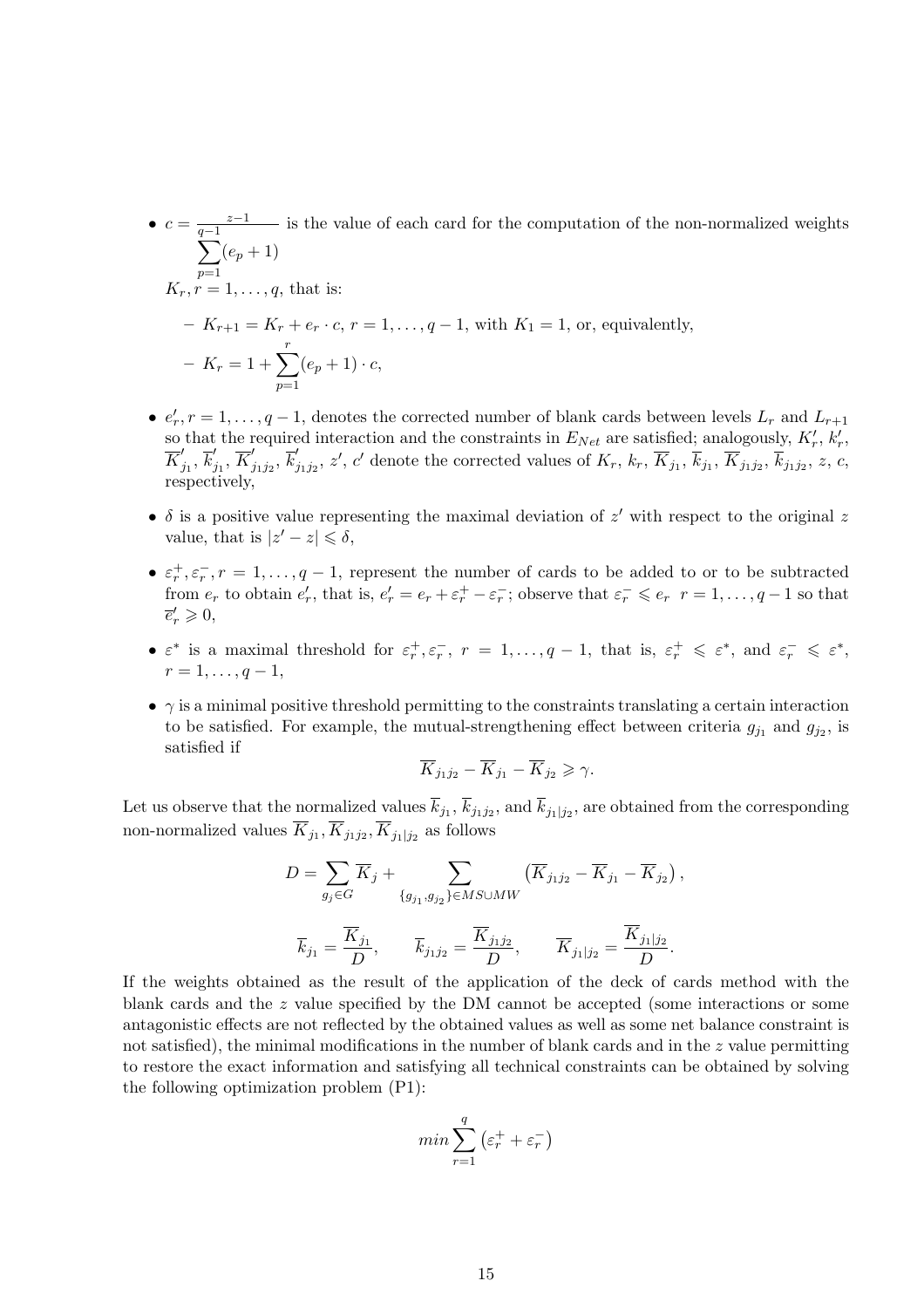subject to

$$
\left\{ \begin{aligned} &e'_{r}=e_{r}+\varepsilon_{r}^{+}-\varepsilon_{r}^{-},\:\:r=1,\ldots,q-1\\ &\varepsilon_{r}^{+}\leqslant\varepsilon^{*},\:\: \varepsilon_{r}^{-}\leqslant\varepsilon^{*},\:\:r=1,\ldots,q-1\\ &\varepsilon_{r}^{-}\leqslant e_{r}\:\:r=1,\ldots,q-1\\ &z'-z\leqslant\delta\\ &z-z'\leqslant\delta\\ &K'_{1}=1\\ &\qquad \qquad \sum_{r=1}^{z'-1} (e'_{r}+1)\\ &\qquad \qquad \sum_{r=1}^{z'-1} (e'_{r}+1)\cdot c',\:\:r=2,\ldots,q,\\ &\overline{K}'_{j_{1}j_{2}}-\overline{K}'_{j_{1}}-\overline{K}'_{j_{2}}\geqslant\gamma,\:\:\text{for all}\:\: \{g_{j_{1}},g_{j_{2}}\}\in MS\\ &\overline{K}'_{j_{1}j_{2}}-\overline{K}'_{j_{1}}-\overline{K}'_{j_{2}}\leqslant-\gamma,\:\:\text{for all}\:\: \{g_{j_{1}},g_{j_{2}}\}\in MW\\ &m_{j_{1}j_{2}}=\overline{K}'_{j_{1}j_{2}}-\overline{K}'_{j_{1}}-\overline{K}'_{j_{2}}\:\:\text{for all}\:\: \{g_{j_{1}},g_{j_{2}}\}\in MW\\ &m_{j_{1}j_{2}}=\overline{K}'_{j_{1}}-\overline{K}'_{j_{1}}\:\:\text{for all}\:\: (g_{j_{1}},g_{j_{2}})\in AN\\ &\overline{K}'_{j_{1}}+\sum_{(g_{j_{1}},g_{j_{2}})\in MN}\:\:\:m_{j_{1}j_{2}}\neq\sum_{(g_{j_{1}},g_{j_{2}})\in AN}\:\:\text{for all}\:\: g_{j_{1}}\in G\\ &\quad \ \ (\text{that is, the net balance constraints are satisfied)}\\ &\varepsilon_{r}^{+},\:\varepsilon_{r}^{-}\in\mathbb{N}_{0}. \end{aligned} \right.
$$

Let us observe that the above optimization problem (P1) has integer variables and it is not linear. However, it can be solved using some heuristic approach such as the evolutionary algorithm supplied by the commercial solver Microsoft Excel, that we used in the didactic example shown in the eappendix.

The above procedure can also be extended to the case in which the DM considers intervals for the number of blank cards to be added as well as for the value of z.

Let us again introduce the necessary notation:

- $e_r^l$  and  $e_r^u$ ,  $r = 1, \ldots, q-1$ , are the lower and upper bounds of the number of blank cards that the DM put between the level  $L_r$  and the level  $L_{r+1}$ , so that, if  $e_r^l = e_r^u$  there is a precise number of blank cards between levels  $L_r$  and  $L_{r+1}$ ,
- $z<sup>l</sup>$  and  $z<sup>u</sup>$  are the lower and upper bounds of the number of times that the value assigned to the elements in the highest level  $L_q$  is greater than the value assigned to the elements in the lowest level  $L_1$ , that is,  $z^l \leqslant \frac{K_q}{K_1}$  $\frac{K_q}{K_1} = \frac{k_q}{k_1}$  $\frac{k_q}{k_1} \leqslant z^u,$
- $\bar{e}_r^l$  and  $\bar{e}_r^u$ ,  $r = 1, \ldots, q-1$ , denotes the lower and the upper value for the number of corrected blank cards between  $L_r$  and  $L_{r+1}$ , so that the required interactions and the constraints in  $E_{Net}$  are satisfied,
- $\varepsilon_r^{l-}$ ,  $r = 1, \ldots, q-1$  represents the number of cards to be subtracted from  $e_r^l$  to obtain  $\bar{e}_r^l$ ; observe that  $\varepsilon_r^{l-} \leqslant e_r^{l}, r = 1, \ldots, q-1$  so that  $\overline{e}_r^{l} \geqslant 0$ ,
- $\varepsilon_r^{u+}$ ,  $r = 1, \ldots, q-1$  represents the number of cards to be added to  $e_r^u$  to obtain  $\bar{e}_r^u$ ,
- $\varepsilon^*$  is a maximal threshold for  $\varepsilon_r^{l-}$  and  $\varepsilon_r^{u+}$ ,  $r = 1, \ldots, q-1$ , that is,  $\varepsilon_r^{l-} \leqslant \varepsilon^*$ , and  $\varepsilon_r^{u+} \leqslant \varepsilon^*$ ,  $r = 1, \ldots, q - 1,$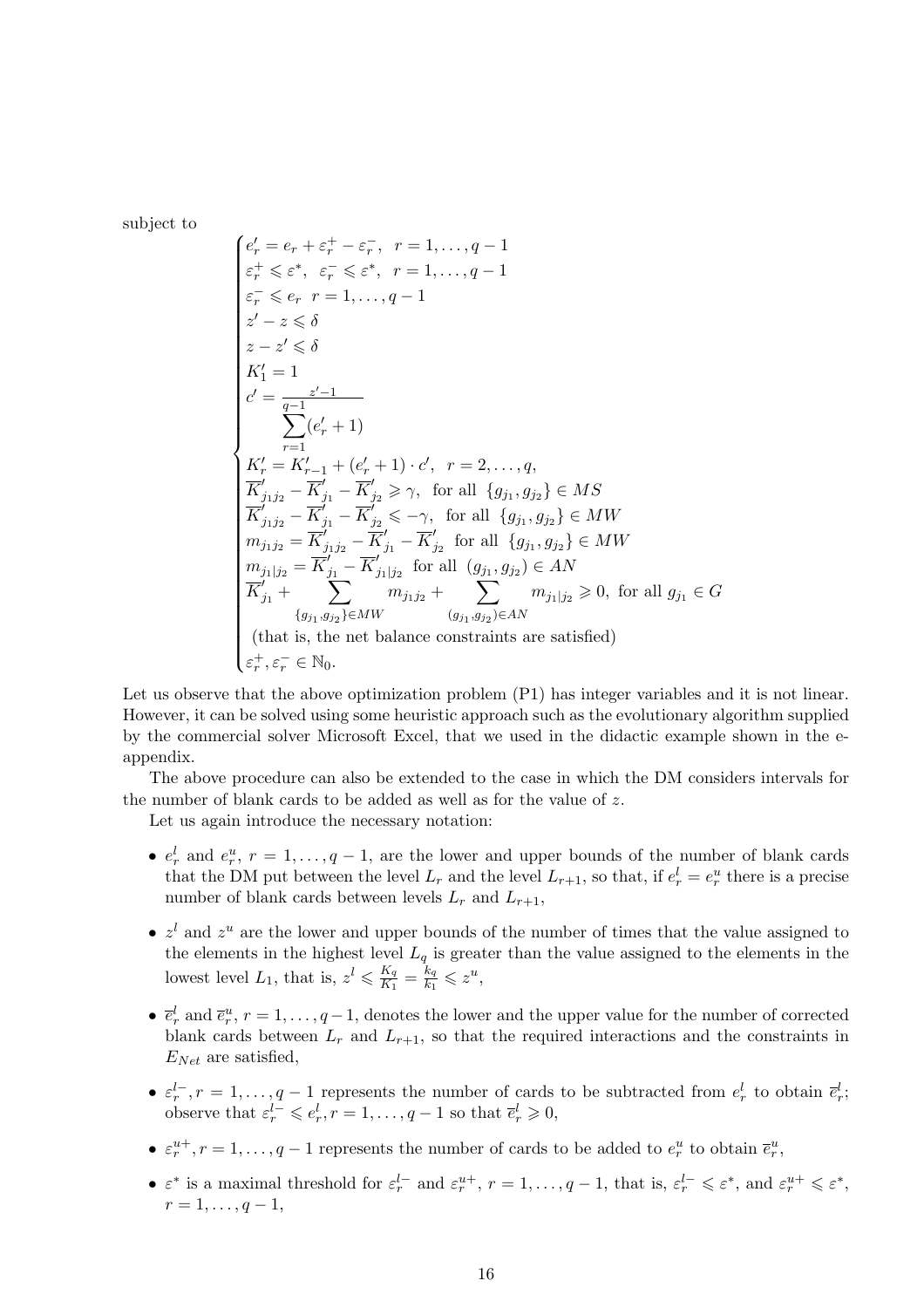- $\bar{z}^l$  and  $\bar{z}^u$ ,  $\bar{z}^l \leq z^l$  and  $\bar{z}^u \geq z^u$ , represent the modified values of  $z^l$  and  $z^u$ , respectively, permitting that the interactions and the constraints in  $E_{Net}$  hold,
- $\delta$  is a positive value representing the maximal deviation of  $\bar{z}^l$  and  $\bar{z}^u$  with respect to the original values of  $z^l$  and  $z^u$ , that is  $z^l - \overline{z}^l \leq \delta$  and  $\overline{z}^u - z^u \leq \delta$ ,
- $(e_1, \ldots, e_{r-1}, z)$ ,  $e_r^l \leqslant e_r \leqslant e_r^u$ ,  $r = 1, \ldots, r-1$ ,  $z^l \leqslant z \leqslant z^u$ , is a feasible configuration of blank cards and z-value,
- $K_r$  and  $k_r$ ,  $r = 1, \ldots, q$ , are the values given to the elements in  $L_r$  according to the feasible configuration  $(e_1, \ldots, e_{r-1}, z)$ , before and after the normalization is applied, respectively,
- $K_{j_1}, k_{j_1}, K_{j_1, j_2}, k_{j_1, j_2}, K_{j_1, j_2}, k_{j_1, j_2}$  and  $\gamma$  maintain their meaning.

To verify if there exists at least one feasible configuration of blank cards and z value  $(e_1,\ldots,e_{q-1},z)$  ,  $e_r^l\leqslant$  $e_r \leqslant e_r^u, r = 1, \ldots, q-1, z^l \leqslant z \leqslant z^u$ , compatible with the required interactions and the constraints in  $E_{Net}$ , the following optimization problem (P2) has to be solved

$$
\min \sum_{r=1}^q \left( \varepsilon_r^{u+} + \varepsilon_r^{l-} \right)
$$

subject to

$$
\left\{ \begin{aligned} & \overline{e}^l_r = e^l_r - \overline{e}^{l-}_r, \ r=1,\ldots,q-1 \\ & \varepsilon^l_r \leqslant e^l_r, \ r=1,\ldots,q-1 \\ & \overline{e}^u_r = e^l_r + \varepsilon^{u+}_r, \ r=1,\ldots,q-1 \\ & \varepsilon^{u+}_r \leqslant \varepsilon^*, \ \varepsilon^l_r \leqslant \varepsilon^*, \ r=1,\ldots,q \\ & \overline{e}^l_r \leqslant e_r \leqslant \overline{e}^u_r, \ r=1,\ldots,q-1 \\ & \overline{z}^u - z^u \leqslant \delta \\ & \overline{z}^l - \overline{z}^l \leqslant \delta \\ & \overline{z}^l \leqslant z \leqslant \overline{z}^u \\ & K_1 = 1 \\ & \sum_{r=1}^{z-1} (e_r + 1) \\ & \sum_{r=1}^{z-1} (e_r + 1) \\ & \overline{K}_{j_1j_2} - \overline{K}_{j_1} - \overline{K}_{j_2} \geqslant \gamma, \ \text{for all } \{g_{j_1}, g_{j_2}\} \in MS \\ & \overline{K}'_{j_1j_2} - \overline{K}_{j_1} - \overline{K}_{j_2} \leqslant -\gamma, \ \text{for all } \{g_{j_1}, g_{j_2}\} \in MW \\ & m_{j_1j_2} = \overline{K}_{j_1j_2} - \overline{K}_{j_1} - \overline{K}_{j_2} \ \text{for all } \{g_{j_1}, g_{j_2}\} \in MW \\ & m_{j_1j_2} = \overline{K}_{j_1j_2} - \overline{K}_{j_1} - \overline{K}_{j_2} \ \text{for all } \{g_{j_1}, g_{j_2}\} \in MW \\ & m_{j_1|j_2} = \overline{K}_{j_1} - \overline{K}_{j_1|j_2} \ \text{for all } (g_{j_1}, g_{j_2}) \in AN \\ & \overline{K}'_{j_1} + \sum_{\{g_{j_1}, g_{j_2}\} \in MW} m_{j_1j_2} + \sum_{\{g_{j_1}, g_{j_2}\} \in AN} m_{j_1|j_2} \geqsl
$$

If the above optimization problem is solved with  $min \sum_{r=1}^{q} (\varepsilon_r^{u+} + \varepsilon_r^{l-}) = 0$ , then there exists at least one feasible configuration of blank cards and z value  $(e_1, \ldots, e_{q-1}, z)$ ,  $e_r^l \leq e_r \leq e_r^u$ ,  $r =$  $1, \ldots, q-1, z^l \leqslant z \leqslant z^u$ , compatible with the required interactions and the constraints in  $E_{Net}$ .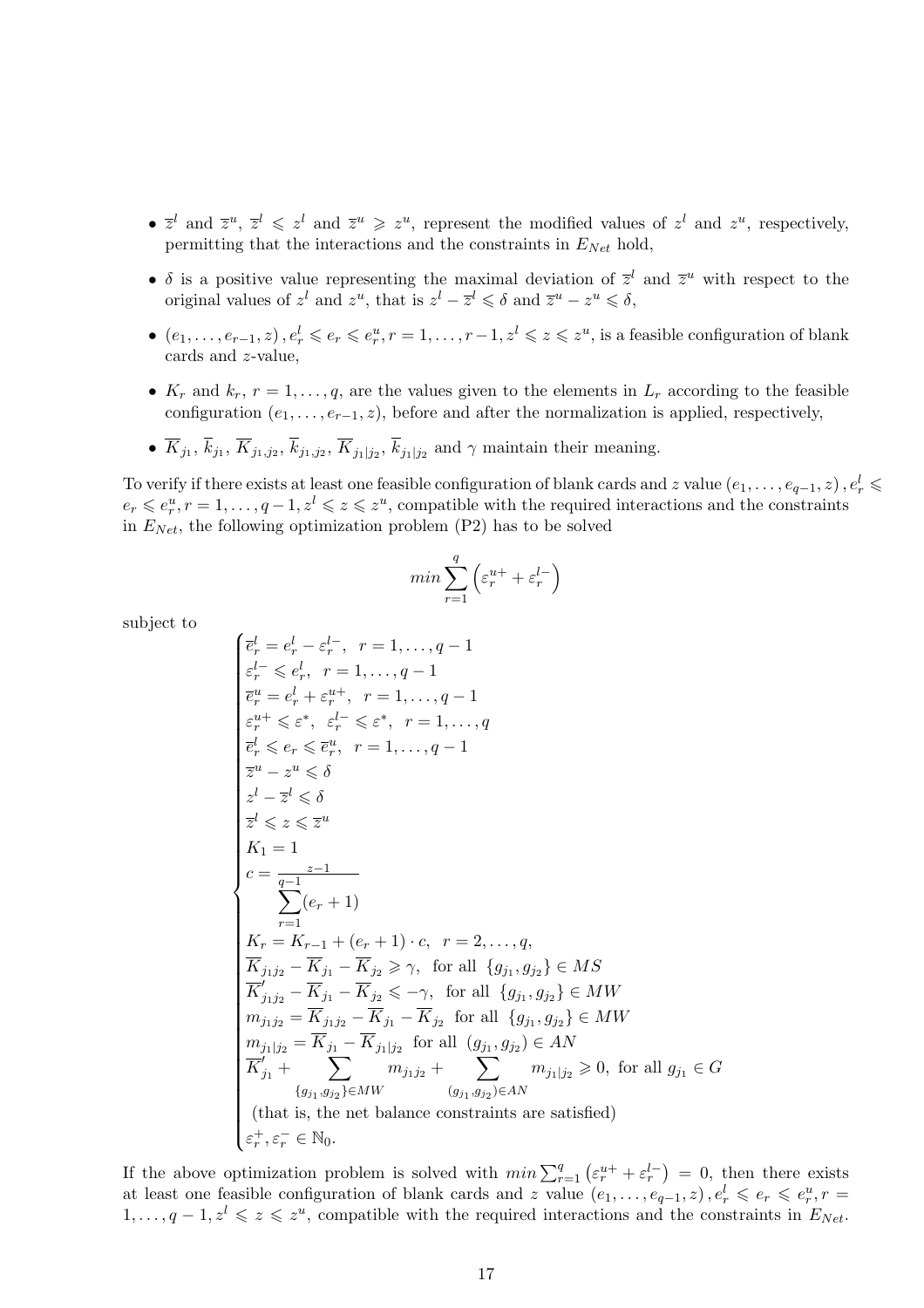Therefore the sampling procedure can be applied by maintaining the configuration of blank cards for which required interactions and constraints in  $E_{Net}$  hold. If the above optimization problem is solved with  $min \sum_{r=1}^q (\varepsilon_r^{u+} + \varepsilon_r^{l-}) > 0$ , then the modified lower and upper bounds of blank cards  $\bar{e}_r^l$ and  $\bar{e}_r^u$ ,  $r = 1, \ldots, q-1$ , as well as the modified lower and upper bounds  $\bar{z}^l$  and  $\bar{z}^u$  of z value have to be discussed with the DM, that can accept or not. In case the DM accepts, one can proceed as in the previous case. When the DM does not accept the new bounds  $\bar{e}_r^l$  and  $\bar{e}_r^u$ ,  $r = 1, \ldots, q-1$ , and  $\bar{z}^l$  and  $\bar{z}^u$ , the preference information has to be rediscussed with the DM that has to supply a configuration of cards and z-value, and a requirement on interaction between criteria being compatible between them. This is also the case, in which the above optimization problem does not admit solutions. An example of the proposed procedure is provided in the e-appendix.

#### <span id="page-17-0"></span>5. SMAA and the SMAA-hCAT-SD method

As already stated in the previous section, the set of constraints E defines the space of vectors of parameters compatible with the preferences provided by the DM. Anyway, in general, if there exists one vector of parameters compatible with the preferences of the DM, then there exists more than one. Therefore, using only one of them could be considered arbitrary or meaningless. To avoid this choice, in this paper we shall apply the SMAA (see [Lahdelma and Salminen 2010](#page-30-5); [Pelissari et al.](#page-30-6) [2019,](#page-30-6) for two surveys on SMAA; some recent extensions of the SMAA method have been presented in [Arcidiacono et al. 2018;](#page-28-3) [Corrente et al. 2017,](#page-29-9) [2019](#page-29-12)) which provides robust recommendations on the problem at hand taking into account all compatible vectors of parameters. In this section, we describe the application of SMAA to the hCAT-SD method building, therefore, the SMAA-hCAT-SD method. It starts from the sampling of several vectors of compatible parameters. Since the constraints in  $E$  define a convex space of parameters, one can use the Hit-And-Run (HAR) method to sample them [\(Smith](#page-31-4), [1984](#page-31-4); [Tervonen et al.](#page-31-5), [2013](#page-31-5); [Van Valkenhoef et al., 2014\)](#page-31-6). Of course, for each sampled vector of parameters, a classification of the actions at hand on the considered macrocriteria can be performed. Denoting by  $K$  the space of the vectors of parameters compatible with the preferences provided by the DM, for each  $k \in \mathcal{K}$ ,  $a \in A$ ,  $g_{\mathbf{r}}$  and  $C_h$ , writing  $a \longrightarrow C_h$  we mean that alternative a is assigned to class  $C_h$  on criterion  $g_r$ , considering the parameters in k. One can therefore define the set  $\mathcal{K}_{\mathbf{r}}^h(a) \subseteq \mathcal{K}$  composed of the vectors of compatible parameters for which a is assigned to  $C_h$  on  $g_{\mathbf{r}}$ , that is  $\mathcal{K}_{\mathbf{r}}^h(a) = \left\{ k \in \mathcal{K} : a \underset{k,\mathbf{r}}{\longrightarrow} C_h \right\}$ . As observed in Section [3,](#page-7-0) each action could be assigned to more than one category. Consequently, for each  $\mathcal{C} \subseteq \{C_1, \ldots, C_q\}$ , we can define also the set  $\mathcal{K}_{\mathbf{r}}^{\mathcal{C}}(a) = \left\{ k \in \mathcal{K} : \ \forall C_h \in \mathcal{C}, \ a \xrightarrow[k,\mathbf{r}] \right\}$  composed of the vectors of compatible parameters for which  $\alpha$  is assigned simultaneously to all categories in  $\mathcal{C}$ .

SMAA applied to the hCAT-SD method permits therefore to calculate the approximate estimation of the probability with which an action is assigned to a single category (or a set of categories) on criterion  $g_{\mathbf{r}}$ , that is,  $b_{\mathbf{r}}^{h}(a) = \frac{|\mathcal{K}_{\mathbf{r}}^{h}(a)|}{|\mathcal{K}|}$  and  $b_{\mathbf{r}}^{C}(a) = \frac{|\mathcal{K}_{\mathbf{r}}^{C}(a)|}{|\mathcal{K}|}$ .

In this way, it is possible to analyze not only the probability of the assignments when all elementary criteria are taken into account, but also when a particular macro-criterion is considered.

#### <span id="page-17-1"></span>6. Additional requirements for the assignments

The two new aspects of the approach we are proposing with respect to the basic model presented in [Costa et al. \(2018](#page-29-4)) are the probabilistic nature of the classification and the hierarchy of criteria. Let us discuss their implications and their advantages. The idea of probabilistic classification has gained a great success in the domain of data mining and ML (see, for example, [Taskar et al. 2001;](#page-31-7)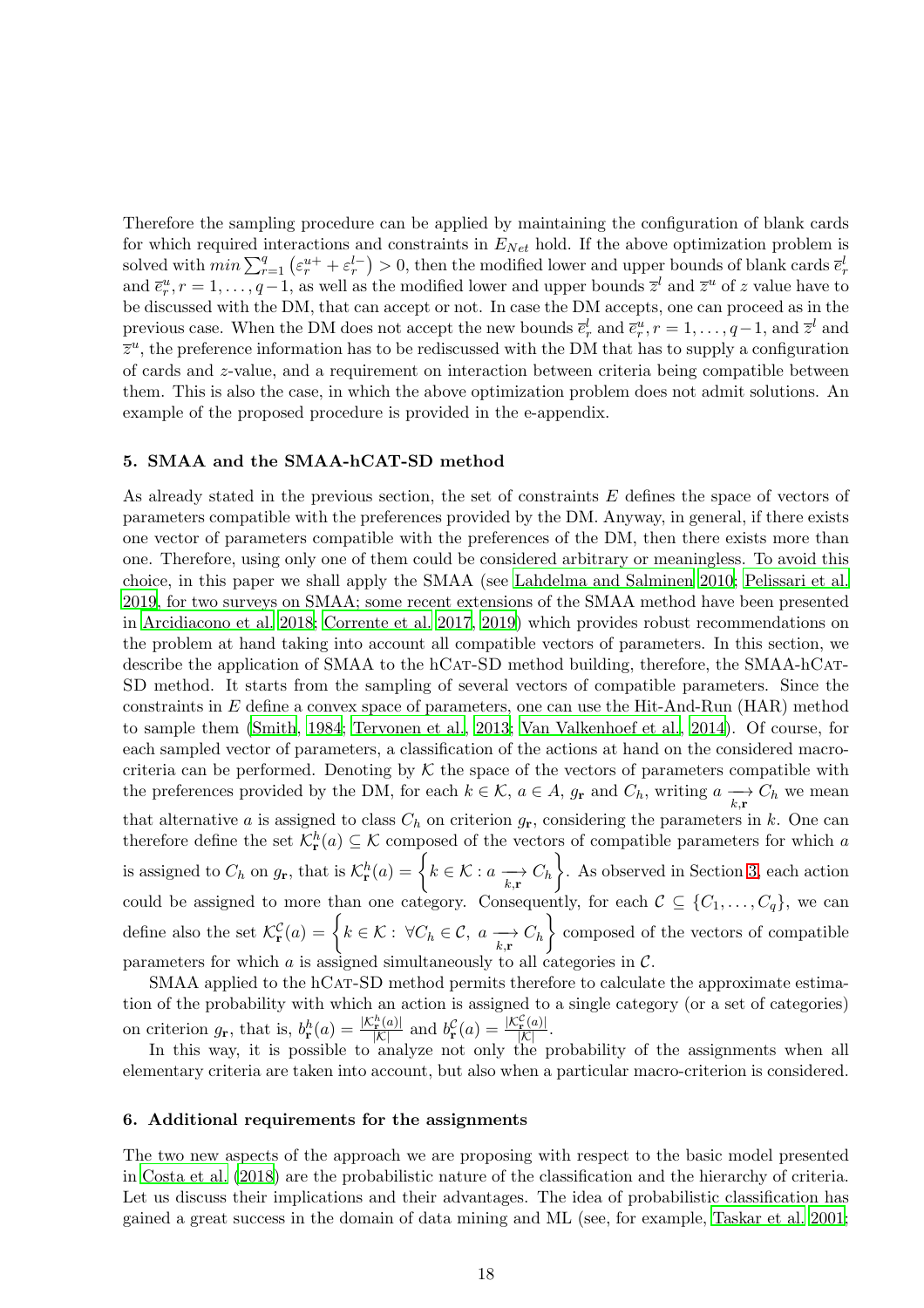[Williams and Barber 1998\)](#page-31-8). The probabilistic aspect of the classification we are considering regards the imprecision related to the weights representing the importance of criteria, but, of course, other types of imprecision could be considered, such as values of other parameters of the model, as the likeness thresholds or the shape of the per-criterion similarity  $s_i(a, b)$  through the function  $f_i(\Delta_i(a, b)).$ 

The robustness concerns are taken into account through a probabilistic classification that gives, for each action, the probability to be assigned to a given category with respect to all non-elementary criteria in the hierarchy. The probability we compute expresses, the share of compatible vectors of parameters for which a given action is assigned to some categories with respect to some nonelementary criteria. SMAA has therefore the advantage of stating in a clear way that, on the basis of the preference information provided by the DM, one or several classifications are possible and, in this second case, how much one is more probable than the others. However, in general, for fulfilling his objectives, a DM needs one deterministic nominal classification. Consequently, there is a need to pass from the probabilistic classification to the deterministic classification in the most reasonable way and, in any case, taking into account the probabilistic classification supplied by SMAA.

In this perspective, let us remember some methodologies using the probabilistic results of SMAA to obtain precise non probabilistic recommendations in MCDA problems. [Leskinen et al. \(2006\)](#page-30-9) suggests some procedures that supply a precise ranking on the basis of the probability  $p(a, b)$  that an alternative  $a$  is preferred to another alternative  $b$ . Three examples of such rules are:

- $\bullet$  the Copeland score that gives to each alternative a a value equal to the number of alternatives b such that  $p(a, b) > 0.5$  minus the number of alternatives c such that  $p(a, c) < 0.5$ ,
- the mean score that gives to each alternative a a value equal to the mean of  $p(a, b)$  for all  $b \neq a$ ,
- the Simpson rule that gives to each alternative a a value equal to the  $\min_{b\neq a} p(a, b)$ .

A similar approach is considered in Kadziński and Michalski  $(2016)$  which proposes different scoring procedures to summarize the probabilistic information got by the SMAA application. With the analogous objective of obtaining a precise ranking from the probability values  $p(a, b)$  as well as from the probability  $p(a, k)$  that an alternative  $a \in A$  attains a given ranking position k, [Vetschera \(2017\)](#page-31-9) proposes a different approach in which a function representing the quality of the obtained rank is optimized. More precisely, it is suggested to maximize the average probability of the assigned ranks or the sum of probability values  $p(a, b)$  such that a precedes b in the considered ranking.

We propose here a procedure permitting to obtain a precise nominal classification on the basis of the probabilistic nominal classification  $b_{\mathbf{r}}^{h}(a)$ . Our proposal is similar to the approach of [Vetschera](#page-31-9) [\(2017](#page-31-9)), however:

- instead of maximizing an objective function representing the quality of the proposed recommendation, we minimize an objective function representing the expected value of the sum of the possible regrets of assigning an action to class,
- instead of considering a ranking problem, we consider a nominal classification problem. Regarding this aspect we can say that, to the best of our knowledge, our procedure is the first one proposed in the literature which provides a deterministic nominal classification from probabilistic information.

More precisely, the procedure we are proposing aims to provide a deterministic nominal classification that: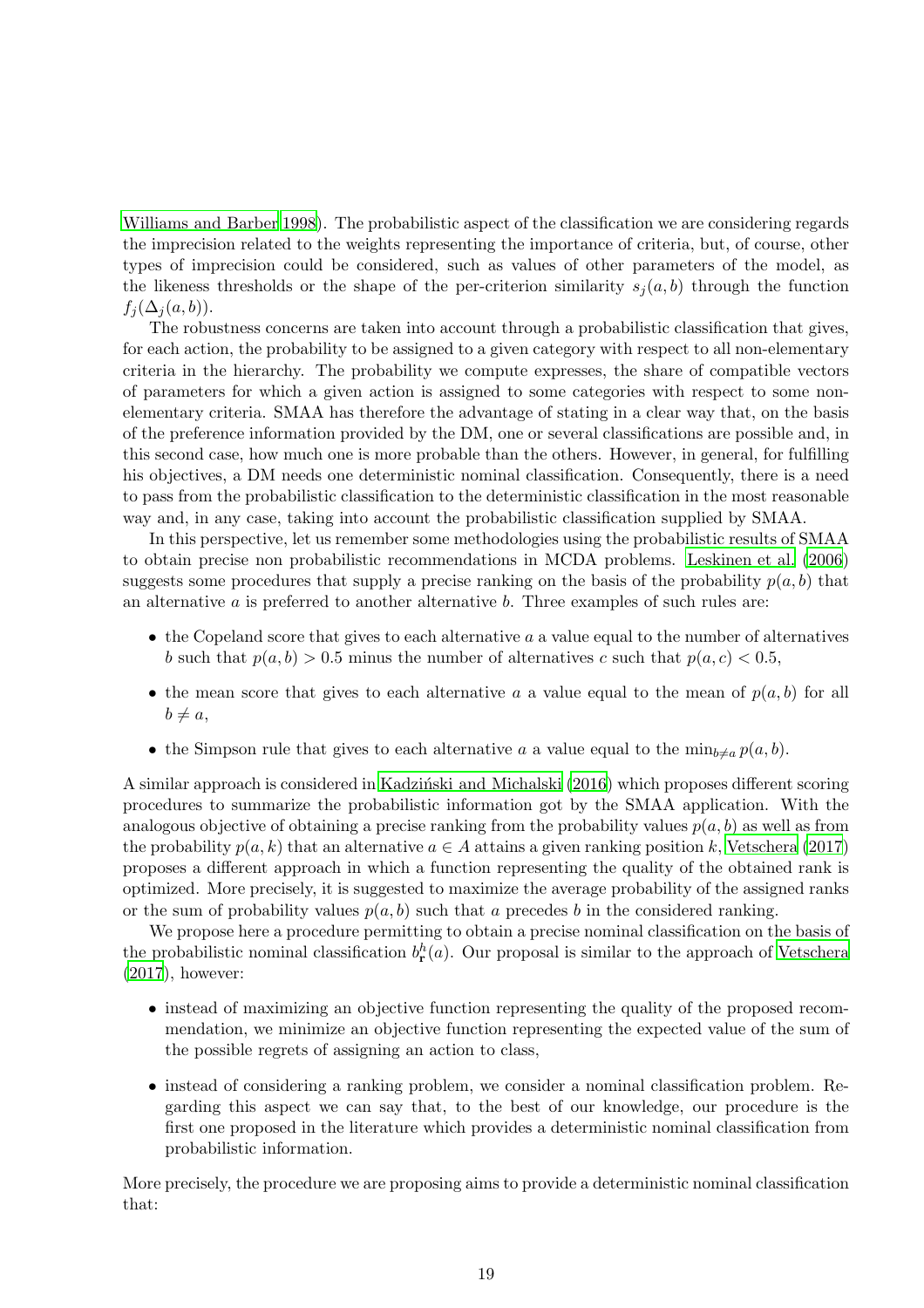- 1. Minimizes the error of misclassification taking into account the probabilistic information given by the application of the SMAA methodology;
- 2. Fulfills some prespecified requirements related to the cardinality of the considered categories [\(Mousseau et al., 2003a;](#page-30-11) Kadziński et al., [2015](#page-30-12); Kadziński and Słowiński, 2013; Özpeynirci et al., [2018](#page-30-14); [Stal-Le Cardinal et al., 2011](#page-31-10)), such as:
	- R1) At least  $s_h$  alternatives should be assigned to each category  $C_h$ ,  $h = 1, \ldots, q$ ;
	- **R2**) At most  $s'_h$  alternatives should be assigned to each category  $C_h$ ,  $h = 1, \ldots, q$ ;
	- **R3)** At most  $s'_{q+1}$  alternatives should be assigned to the category  $C_{q+1}$ , etc.

Even if the introduced requirements could be considered "ad hoc", it is important to note that the successful application of any decision aiding procedure depends on the appropriate customization of the adopted formal model to the concrete decision problem at hand, so that many important points of the formal procedure depends on the context and must be ad hoc with respect to the specific problem. In general, we have to observe that the idea that all concepts in any discipline are in some form ad hoc is gaining more and more consensus (see, e.g., [Casasanto and Lupyan 2015\)](#page-29-13).

With respect to Point 1. above, a deterministic nominal classification will be obtained, for each non-elementary criterion  $g_{\mathbf{r}}$ , minimizing the following loss function [\(Gneiting and Raftery](#page-29-14), [2007;](#page-29-14) [Savage](#page-30-15), [1971;](#page-30-15) [Schervish](#page-31-11), [1989\)](#page-31-11)

<span id="page-19-0"></span>
$$
L(\mathbf{y_r}) = \sum_{a \in A} \sum_{h=1}^{q+1} y_{a,\mathbf{r}}^h \sum_{k \neq h} b_{\mathbf{r}}^k(a)
$$
\n(12)

where, for each  $g_{\mathbf{r}}, \mathbf{r} \in \mathcal{I}_{\mathcal{G}} \setminus EL$ ,  $\mathbf{y}_{\mathbf{r}} = [y_{a,\mathbf{r}}^h, a \in A, h = 1, ..., q+1]$  and  $y_{a,\mathbf{r}}^h = 1$  if action a is assigned to category  $C_h$  with respect to  $g_{\mathbf{r}}$ , while  $y_{a,\mathbf{r}}^h = 0$  otherwise.

Let us observe that, if a "true" classification could be observed ex-post (for example in case of a pathology classification) and for this "true" classification  $b_r^k(a)$ ,  $k = 1, \ldots, q+1$ , would represent an ex-ante probability distribution, for each  $a \in A$  and for each  $h = 1, \ldots, q+1$ , the quantity  $\sum$  $k{\neq}h$  $b_r^k(a)$ 

in eq. [\(12\)](#page-19-0) represents the probability of error made in assigning a to  $C_h$  w.r.t.  $g_r$  considering the probabilistic information given by the SMAA methodology. For example, considering a nonelementary criterion  $g_{\mathbf{r}}$ , let us assume that a could be assigned to only one between  $C_1, C_2, C_3$ and  $C_4$  with frequencies 10%, 20% and 65% and 5% respectively, where  $C_4$  is the dummy category receiving actions not assigned to the other categories. Then, it is obvious that the probability of error made in assigning a to the considered categories is  $90\%$   $(20\% + 65\% + 5\%)$ ,  $80\%$   $(10\% +$  $65\% + 5\%$ ,  $35\%$   $(10\% + 20\% + 5\%)$  and  $95\%$   $(10\% + 20\% + 65\%)$ , respectively. Therefore, taking into account only a, the minimum value of  $L(\mathbf{y_r})$  will be obtained when  $y_{a,\mathbf{r}}^1 = y_{a,\mathbf{r}}^2 = y_{a,\mathbf{r}}^4 = 0$  and  $y_{a,\mathbf{r}}^3 = 1.$ 

When a "true" classification does not exist (for instance, in the illustrative example we present in section 7, where some individuals have to be assigned to categories representing the specific job they could do) the above loss function maintains its interest and can be interpreted in terms of a measure of the overall uncertainty of the considered classification. Let us observe that, in general, the term error is used when the true classification is known and one would like to measure how far the obtained classification is from the true one. In this context, we have not a true classification and, consequently, the optimal value of the loss function, that we called error, can be considered as a measure of the overall uncertainty on the fact that the classification is the optimal one.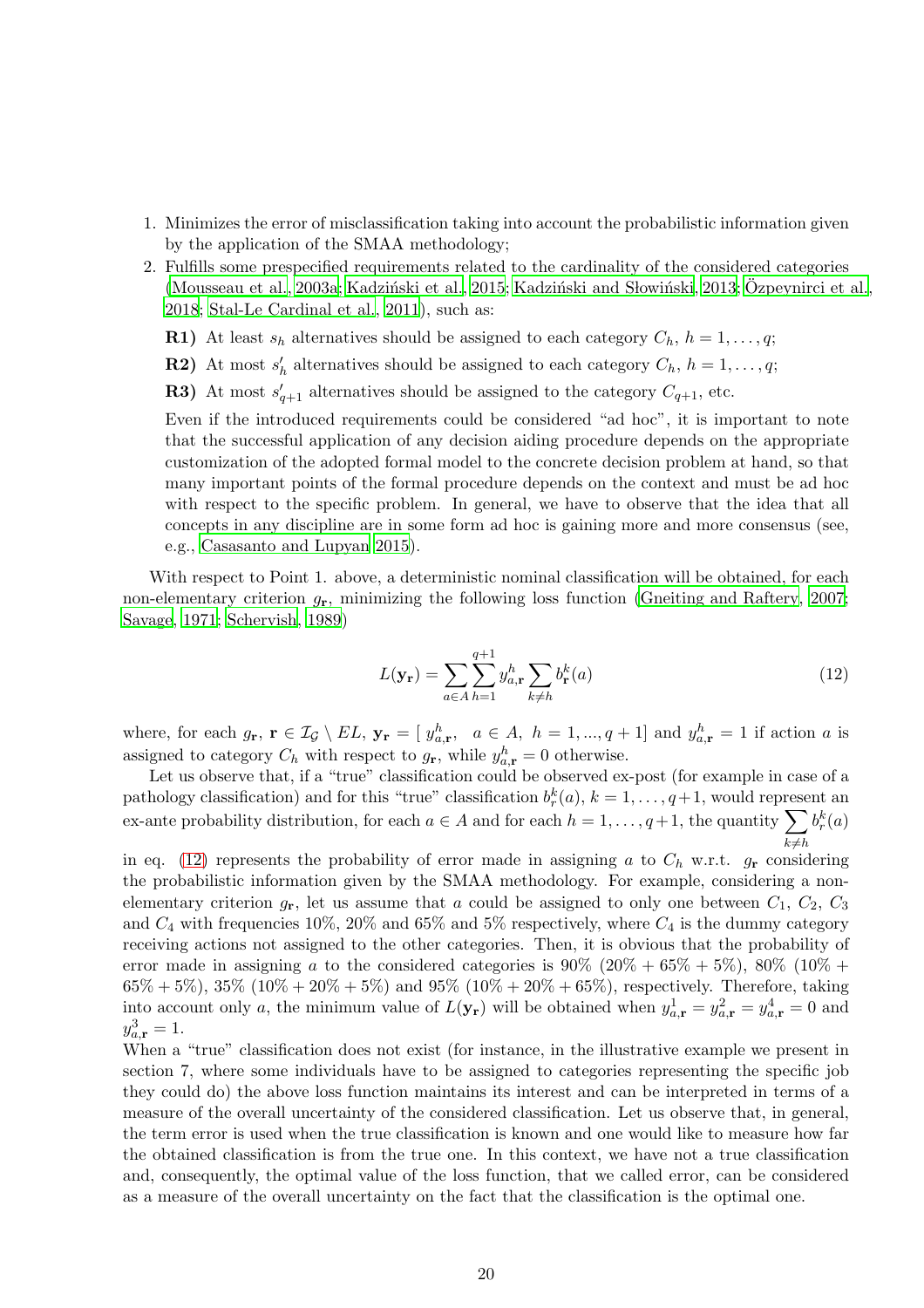If the nominal classification is exclusive in the sense that for each vector of preference parameters each action a is assigned to a single category  $C_h$ ,  $h = 1, \ldots, q+1$ , we would have that  $\sum$  $q+1$  $h=1$  $b_{\mathbf{r}}^{h}(a)=1.$ 

In this case,  $\sum$  $k \neq h$  $b_{\mathbf{r}}^{k}(a) = 1 - b_{\mathbf{r}}^{h}(a)$ , so that equation [\(12\)](#page-19-0) could be rewritten as

<span id="page-20-0"></span>
$$
L(\mathbf{y_r}) = \sum_{a \in A} \sum_{h=1}^{q+1} y_{a,r}^h (1 - b_{\mathbf{r}}^h(a)).
$$
\n(13)

Moreover, since each action  $a$  has to be finally assigned to a single class, possibly the dummy one  $C_{q+1}$ , for each  $a \in A$  we have  $\sum$  $q+1$  $_{h=1}$  $y_{a,\mathbf{r}}^h = 1$ , so that only |A| of the  $y_{a,\mathbf{r}}^h$  have a value of 1 and [\(13\)](#page-20-0) becomes

$$
L'(\mathbf{y_r}) = |A| - \sum_{a \in A} \sum_{h=1}^{q+1} y_{a,\mathbf{r}}^h b_{\mathbf{r}}^h(a). \tag{14}
$$

Minimization of this loss function corresponds to the maximization of  $G(\mathbf{y_r}) = \sum$ a∈A  $\sum$  $q+1$  $h=1$  $b_{\mathbf{r}}^{h}(a)$ . In this

perspective, one could imagine to maximize the conjoint probability of all assignments supposing that they are independent, that is, maximizing a∈A,  $h=1,...,q+1$  $b_{\mathbf{r}}^{h}(a)$ . This is equivalent to maximize

 $G'(\mathbf{y_r}) = \sum$ a∈A  $\sum$  $q+1$  $h=1$  $\log(b_{\mathbf{r}}^h(a))$  corresponding to the approach proposed by [Vetschera \(2017](#page-31-9)) for ranking problems. Observe that the nominal classification of Cat-SD we are considering is not exclusive,

and, consequently the loss function  $L(\mathbf{y_r})$  is not equivalent to the loss function  $L'(\mathbf{y_r})$ . However, in any case, maximization of  $G(\mathbf{y_r})$  or  $G'(\mathbf{y_r})$  can be considered as possible alternative approaches to the minimization of  $L(\mathbf{y}_r)$ .

With respect to point 2. above, the considered requirements will be translated into linear constraints that should be respected while minimizing  $L(\mathbf{y}_r)$ . For example, assuming that requirements R1), R2) and R3) hold for each non-elementary criterion  $g_{\rm r}$ , they are translated into the constraints

$$
C1) \sum_{a \in A} y_{a,r}^h \geqslant s_h \text{ for all } h = 1, \ldots, q;
$$

$$
\textbf{C2)}\ \sum_{a\in A} y_{a,\mathbf{r}}^h \leqslant s_h'\text{ for all }h=1,\ldots,q;
$$

$$
C3) \sum_{a \in A} y_{a,r}^{q+1} \leqslant s'_{q+1}.
$$

Moreover, to impose that each alternative is assigned exactly to one category (including the dummy one), the constraint  $\sum_{h=1}^{q+1} y_{a,\mathbf{r}}^h = 1$  should be added for each alternative  $a \in A$ .

Let us observe that more than one deterministic nominal classification can restore the same value of the loss function  $L(\mathbf{y}_r)$ . Denoting by  $\mathbf{y}_r^*$  the binary vector obtained as a solution of the minimization of eq. [\(12\)](#page-19-0) and by  $z_r^*$  the number of 1s in  $y_r^*$ , one can check for the existence of another deterministic nominal classification respecting the provided requirements and having the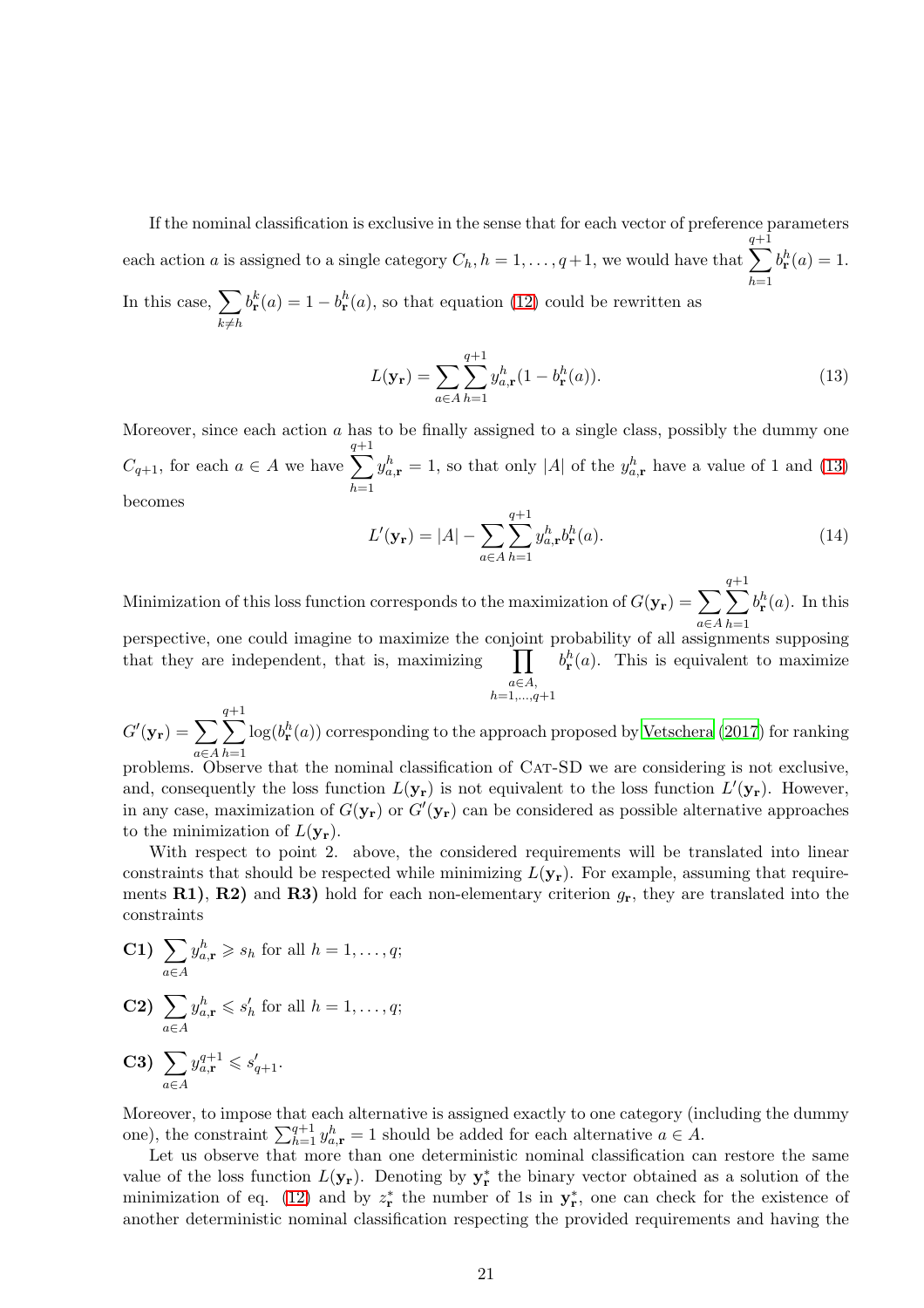same value  $L(\mathbf{y}_r^*)$  by minimizing eq. [\(12\)](#page-19-0) subject to the constraints translating the considered requirements with the addition of the following ones:

$$
L(\mathbf{y_r}) = L(\mathbf{y_r^*}),
$$
  

$$
\sum_{y_{a,\mathbf{r}}^h \in \mathbf{y_r^*}: y_{a,\mathbf{r}}^h = 1} y_{a,\mathbf{r}}^h \le z_{\mathbf{r}}^* - 1.
$$

The first constraint is used to avoid a deterioration of the optimal value of the loss function previously found, while the second one avoids to obtain, again, the deterministic nominal classification previously obtained. If the LP problem is feasible, then another nominal classification is obtained, otherwise, the previously found is unique. By proceeding in an iterative way, it is therefore possible to obtain all the deterministic nominal classifications minimizing the misclassification error and respecting all the considered requirements.

Let us conclude this section observing that without any additional requirements provided by the DM, the nominal classification got minimizing the loss function in eq. (12) is obtained in a straightforward way considering the class assignment probabilities of SMAA. Indeed, for all  $a \in A$ , the solution of the programming problem will give back  $y_{a,\mathbf{r}}^h = 1$  iff  $b_{\mathbf{r}}^h = \max_k b_{\mathbf{r}}^k$ , that is, the class to which the alternative  $a$  has been more frequently assigned taking into account all the compatible models.

#### <span id="page-21-0"></span>7. Illustrative example

In this section, we shall apply the SMAA-hCAT-SD method presented in the previous sections extending the numerical example presented in [Costa et al. \(2018](#page-29-4)).

<span id="page-21-1"></span>Seven soldiers  $(a_1, \ldots, a_7)$  have to be assigned to five categories  $(C_1, \ldots, C_5)$ : snipers  $(C_1)$ , breachers  $(C_2)$ , communications operators  $(C_3)$ , heavy weapons operators  $(C_4)$ , and non-assigned candidates  $(C_5)$ . Their evaluation is performed considering several criteria structured in a hierarchical way as shown in Fig. [2.](#page-21-1)



Figure 2: Hierarchical structure of criteria considered in the case study

The hierarchy of criteria is composed of three macro-criteria that are Mental Sharpness  $(MS)$ , Mental Resilience  $(MR)$  and Physical and other Features  $(PoF)$ . Each of these macro-criteria has three elementary criteria descending from them. In particular, World Knowledge  $(WK)$ , Paragraph Comprehension ( $PC$ ) and Arithmetic reasoning and Mathematics knowledge  $(ArMk)$  descend from MS; Performance Strategies  $(PS)$ , Psychological Resilience  $(PR)$  and Personality Traits  $(PT)$ descend from  $MR$ ; finally, Physical Fitness  $(PF)$ , Motivation  $(M)$  and Teamwork Skills  $(TS)$  are sub-criteria of  $PoF$ . The description of the nine considered elementary criteria is given in Table [1.](#page-22-0)

The performance of the seven soldiers on the nine elementary criteria is given in Table [2.](#page-22-1)

Each reference set  $B_h$  is composed of one reference action only. Their performances are provided in Table [3.](#page-22-2)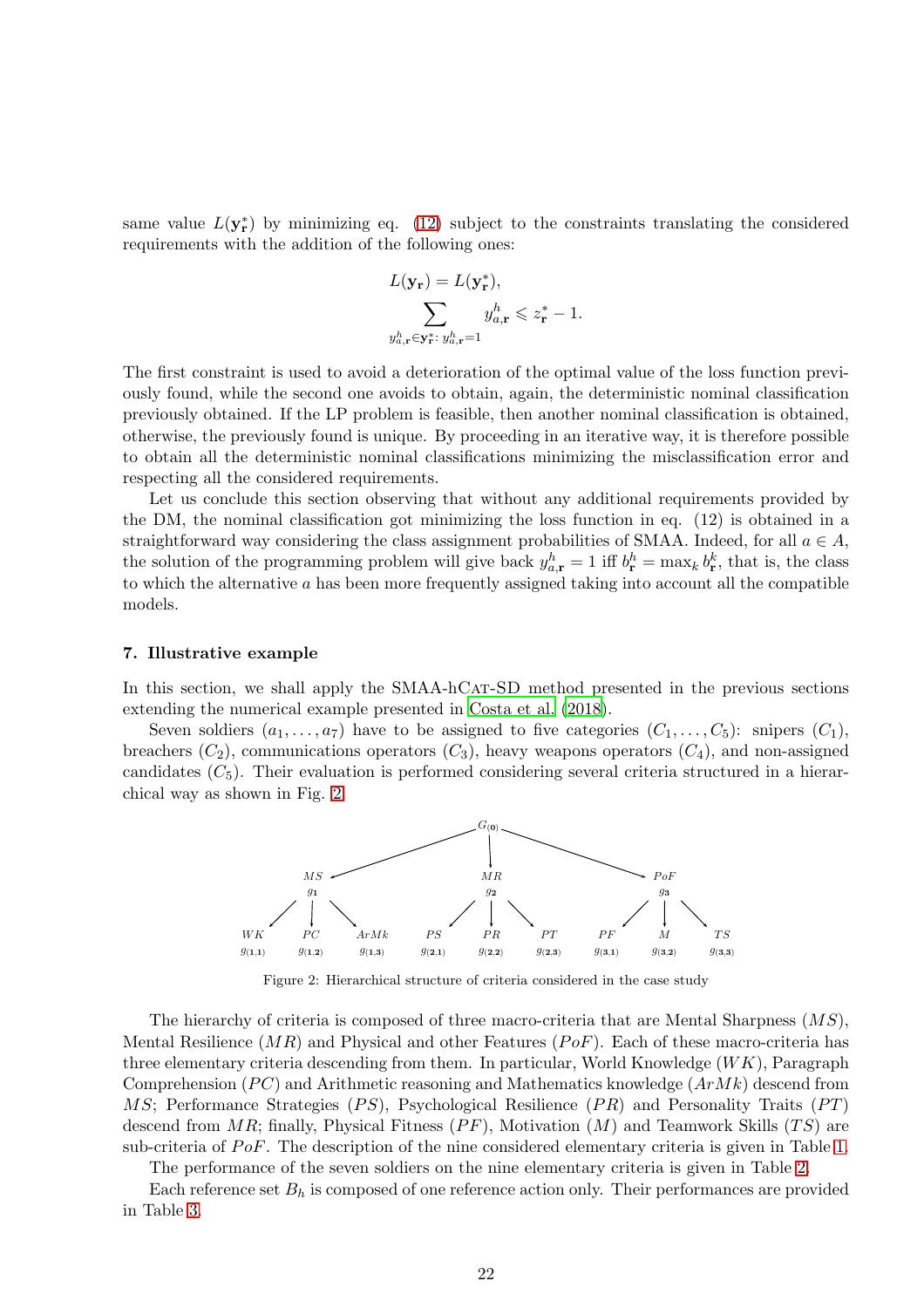#### Table 1: Description of the elementary criteria

<span id="page-22-0"></span>

| Macro-criterion | Elementary criterion | Elementary criterion description                                                                         |
|-----------------|----------------------|----------------------------------------------------------------------------------------------------------|
| $\overline{MS}$ | WК                   | Identification of word synonyms and right definition of words in a given context                         |
|                 | $_{PC}$              | Identification of the meaning of texts                                                                   |
|                 | ArMk                 | Solving arithmetic problems and knowledge of mathematics principles (algebra and geometry)               |
| MR              | PS                   | Goal setting, self-talk, and emotional control                                                           |
|                 | PR                   | Acceptance of life situations, and ability for dealing with cognitive challenges and threats             |
|                 | PT                   | Character traits such as adaptability, dutifulness, social orientation, self-reliance, stress tolerance, |
|                 |                      | vigilance, and impulsivity                                                                               |
| PoF             | PF                   | Physical ability with respect to aerobic fitness and strength                                            |
|                 | М                    | Self motivation, persistence, and dedication                                                             |
|                 | ТS                   | Communication skills and camaraderie                                                                     |

<span id="page-22-1"></span>Table 2: Performance of the considered soldiers on the elementary criteria at hand

| Soldier         | $g_{(1,1)}$ | $g_{(1,2)}$ | $g_{(1,3)}$ | $g_{(2,1)}$    | $g_{(2,2)}$ | $g_{(2,3)}$ | $g_{(3,1)}$ | $g_{(3,2)}$ | $g_{(3,3)}$ |
|-----------------|-------------|-------------|-------------|----------------|-------------|-------------|-------------|-------------|-------------|
| $a_1$           | 75          | 75          | 90          | 3              | 4           | 4           | 740         | 6           | 4           |
| $a_2$           | 67          | 80          | 73          | 3              | 3           | 3           | 760         | 5           | 6           |
| $a_3$           | 60          | 70          | 70          | 4              | 3           | 3           | 770         | 5           | 6           |
| $a_4$           | 80          | 90          | 75          | $\overline{2}$ | 3           | 3           | 880         | 4           | 5           |
| $a_5$           | 65          | 65          | 70          | 3              | 2           | 3           | 870         | 6           | 6           |
| $a_6$           | 70          | 75          | 85          | 4              | 3           | 4           | 750         | 5           | 4           |
| $a_7$           | 75          | 70          | 70          | 4              | 3           | 3           | 710         | 5           | 6           |
| <b>Function</b> | J2          | 12          | T2          | Jз             | Jз          | Jз          |             | Jз          | Jз          |

Table 3: Performance of the reference soldiers on the elementary criteria at hand

<span id="page-22-2"></span>

| Reference set    | Reference action       | $g_{(1,1)}$ | $g_{(1,2)}$ | $g_{(1,3)}$ | $g_{(2,1)}$ | $g_{(2,2)}$ | $g_{(2,3)}$ | $g_{(3,1)}$ | $g_{(3,2)}$ | $g_{(3,3)}$ |
|------------------|------------------------|-------------|-------------|-------------|-------------|-------------|-------------|-------------|-------------|-------------|
|                  | $v_{11}$               | 80          | 75          | 85          |             |             |             | 700         |             |             |
| $\mathbf{D}_{2}$ | $\scriptstyle{0_{21}}$ | 70          | 70          | 75          |             |             |             | 800         |             |             |
| $D_3$            | $_{031}$               | 80          | 90          | 85          |             |             |             | 950         |             |             |
|                  | 041                    | 60          | 65          | 65          |             |             |             | 700         |             |             |

The interested reader is deferred to the e-appendix for the formulation and representation of the per-criterion similarity-dissimilarity functions  $f_1$ ,  $f_2$  and  $f_3$ .

To get the weights of the elementary criteria and the interaction coefficients, the hierarchical and imprecise SRF method has been applied for each category. Anyway, since the DM provided some information regarding interactions and antagonistic effects between few elementary criteria, we had to adapt the imprecise and hierarchical SRF method as described in the following lines.

Let us suppose that the DM provided the following information:

- 1. There is a mutual-strengthening effect between  $ArMk$  and  $PR$ ;
- 2. There is a mutual-weakening effect between  $PF$  and  $TS$ ;
- 3. There is an antagonistic effect exercised by  $PF$  over  $PS$ .

Each of the previous three pieces of preference information implies a small modification in the application of the imprecise SRF method:

− In consequence of the first piece of preference information, a mutual-strengthening effect between MS and MR exists too. Therefore, in applying the SRF method at the first level, that is the level composed of criteria  $\{MS, MR, PoF\}$ , the DM is provided with an additional card with the name of the two criteria MS and MR on, to consider their importance together. Then, the SRF method will be applied to the set composed now of 4 cards  $\{MS, MR, \{MS, MR\}, PoF\}$ . From a technical point of view, in addition to the weights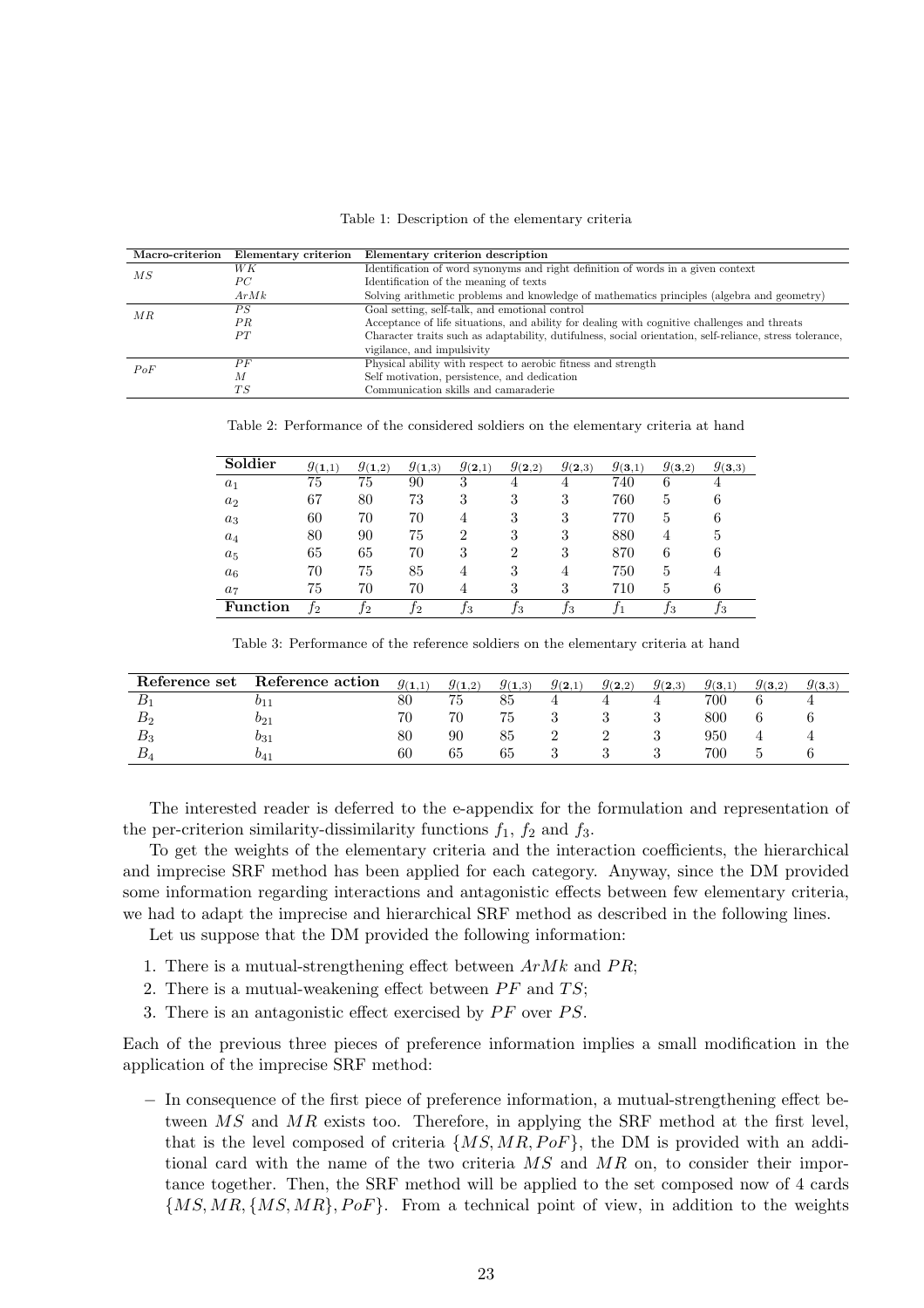$K_{MS}$ ,  $K_{MR}$ , and  $K_{PoF}$  representing the importance of criteria MS, MR and PoF, respectively, we shall take into account also the weight  $K(\{MS, MR\})$ . In consequence of the mutual-strengthening effect between  $ArMk$  and PR, we have that

$$
K(\lbrace MS, MR \rbrace) = K_{MS} + K_{MR} + k_{ArMk,PR},
$$

where  $k_{ArMk,PR} > 0$  represents, indeed, the value of this effect. Of course,  $K(\lbrace MS, MR \rbrace)$  $K_{MS}$  and  $K(\lbrace MS, MR \rbrace) > K_{MR};$ 

 $-$  Since elementary criteria  $PF$  and TS descend from the same macro-criterion PoF, the mutual-weakening effect between them is considered adding another card for the pair  $\{PF, TS\}$ to take into account their importance together. The imprecise SRF method will be therefore applied to the set  $\{PF, M, TS, \{PF, TS\}\}\$ . The weight of the pair of criteria  $\{PF, TS\}\$ , that is  $K(\{PF, TS\})$ , will be such that

$$
K(\{PF, TS\}) = k_{PF} + k_{TS} + k_{PF, TS}
$$

where,  $k_{PFTS} < 0$  is a parameter representing the mutual-weakening effect between them; of course, in consequence of the net flow condition [\(1\)](#page-5-0),  $K(PF, TS) > k_{PF}$  and  $K(PF, TS) >$  $k_{TS}$ ;

 $-$  Finally, in consequence of the antagonistic effect exercised by  $PF$  over  $PS$ , the original weight of PS will be reduced. The DM is therefore asked to apply the SRF method to the subset of criteria  $\{PS, PS', PR, PT\}$ , where  $K(PS')$  is the importance of criterion PS when PF is exercising its antagonistic effect over it. Consequently, we have

$$
K(PS') = k_{PS} + k_{PS|PF}
$$

where  $k_{PS|PF} < 0$  represents the magnitude of the antagonistic effect. In this way, if the DM, for example, in applying the SRF method will order  $PS'$  after  $PR$ , then this means that  $PS$ is more important than  $PR$  even if there is another criterion  $(PF)$  opposing to it.

As a consequence of the description above, the hierarchical and imprecise SRF method is therefore applied to the sets of criteria  $\{MS,MR, \{MS,MR\}, PoF\}, \{PF, M, TS, \{PF, TS\}\}, \{PS, PS', PR, PT\}$ and  $\{WK, PC, ArMK\}$  for each of the four categories. Table [4](#page-24-0) summarizes the preference information provided by the DM. For example, considering the category  $C_1$ , the DM states that  $PoF$ is less important than  $MR$  that is less important than  $MS$  that, in turn, is less important than  $\{MS, MR\}$ . The number of blank cards to be inserted between  $\{MS, MR\}$  and MS belongs to the interval [2, 3]; the number of blank cards between MS and MR varies in the interval [1, 2], while there is one blank card between MR and PoF. Finally, the ratio between the weight of  $\{MS, MR\}$ and the weight of PoF belongs to the interval [4, 6]. Other information contained in the Table can be analogously explained.

Introducing all the constraints translating the preference information provided by the DM, we solved the LP problem [\(11\)](#page-11-0) obtaining  $\varepsilon^* > 0$ . Therefore, there exists at least one set of parameters compatible with the preferences provided by the DM and, consequently, we applied the HAR method to sample 100,000 sets of compatible parameters for each of the four categories.<sup>[2](#page-23-0)</sup>

Considering the likeness thresholds for each category shown in Table [5,](#page-24-1) and assuming that they are the same for each non-elementary criterion  $g_{\mathbf{r}}$ , we applied the hCAT-SD method for each sampled vector of compatible parameters. Therefore, we were able to compute the probability of assigning each soldier to the considered categories reported in Table [6.](#page-24-2)

<span id="page-23-0"></span> $2$ The interested reader is deferred to the e-appendix for more details on the steps performed to get the considered assignments.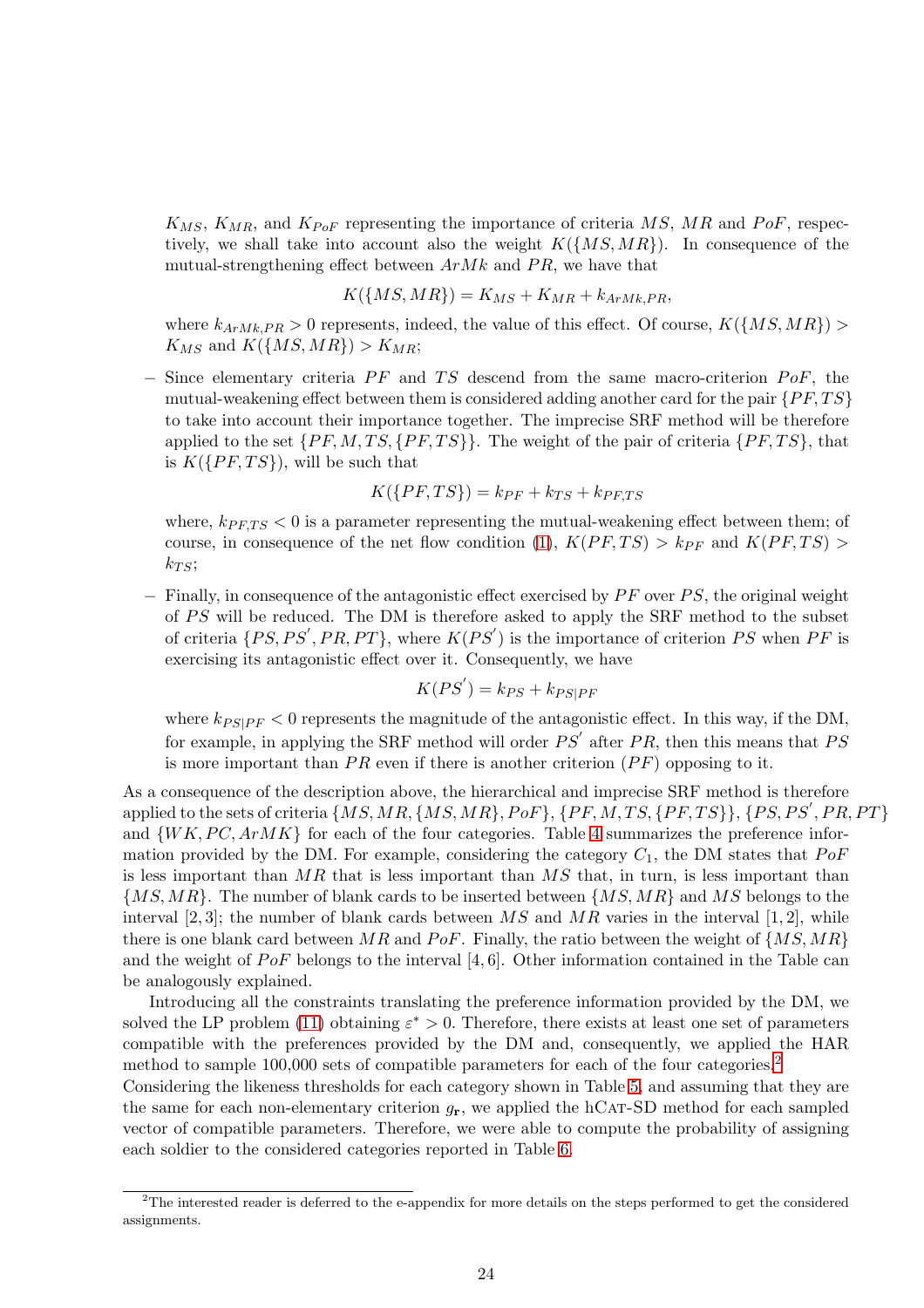<span id="page-24-0"></span>

|                 |                         | $C_1$           |                  |                  | $C_2$           |                  |                 | $C_3$              |                  |                 | $C_4$           |                  |
|-----------------|-------------------------|-----------------|------------------|------------------|-----------------|------------------|-----------------|--------------------|------------------|-----------------|-----------------|------------------|
| Rank            | Criterion               | No. blank cards | $\boldsymbol{z}$ | Criterion        | No. blank cards | $\boldsymbol{z}$ | Criterion       | No. blank cards    | $\boldsymbol{z}$ | Criterion       | No. blank cards | $\boldsymbol{z}$ |
|                 | $\{MR, \overline{MS}\}$ | [2, 3]          | [4, 6]           | MS, MR           | [2,3]           | 6                | PoF             |                    | [4, 6]           | ${MS, MR}$      | [1, 2]          | 9                |
| $\overline{2}$  | $\overline{MS}$         | [1, 2]          |                  | MR               |                 |                  | $\{MS,MR\}$     | [2, 3]             |                  | MR              |                 |                  |
| 3               | MR                      |                 |                  | $\overline{MS}$  | [1, 2]          |                  | MR              | [2, 3]             |                  | $\overline{MS}$ | [1, 2]          |                  |
| 4               | PoF                     |                 |                  | PoF              |                 |                  | $\overline{MS}$ |                    |                  | PoF             |                 |                  |
|                 | ArMk                    | [0, 2]          | 3                | ArMk             | $\Omega$        | [3, 5]           | WK, ArMk        |                    | [2, 4]           | ArMk            | [1, 2]          | 4                |
| $\overline{2}$  | PC                      | [0,1]           |                  | PC               | [1, 2]          |                  | $_{PC}$         |                    |                  | PC, WK          |                 |                  |
| $\bullet$<br>3  | WK                      |                 |                  | WK               |                 |                  |                 |                    |                  |                 |                 |                  |
|                 | PT                      |                 | [2, 3]           | PT               | [0, 1]          | [3, 4]           | PS. PT          |                    | [2, 4]           | PT              | [0,1]           | [2, 4]           |
| $\Omega$        | PR                      | [1, 2]          |                  | PR               |                 |                  | PR              | [0,1]              |                  | PR              | $\Omega$        |                  |
| $\bullet$<br>a. | PS                      | [0,1]           |                  | PS               | [0,1]           |                  | PS              |                    |                  | PS              | [0,1]           |                  |
| 4               | PS                      |                 |                  | PS               |                 |                  |                 |                    |                  | PS'             |                 |                  |
|                 | $\{PF, TS\}$            | [1, 2]          | [4, 6]           | $\{PF,TS\}$      |                 | [3, 6]           | $\{PF, TS\}$    | [0,1]              | [3, 4]           | $\{PF, TS\}$    | [1, 3]          | [3, 5]           |
| $\Omega$        | TS                      | [1, 2]          |                  | TS               | [2, 3]          |                  | PF, M           | $\left[1,2\right]$ |                  | M, TS           | [1, 2]          |                  |
| 3               | PF                      | [1, 2]          |                  | $\boldsymbol{M}$ | [1, 2]          |                  | $T_{S}$         |                    |                  | PF              |                 |                  |
| 3               | М                       |                 |                  | PF               |                 |                  |                 |                    |                  |                 |                 |                  |

Table 4: Data used in the hierarchical and imprecise SRF

Table 5: Likeness threshold for the four categories

|                               | $h = 1$ $h = 2$ $h = 3$ $h = 4$ |      |      |
|-------------------------------|---------------------------------|------|------|
| $\lambda_{\bf r}^h$ 0.65 0.60 |                                 | 0.65 | 0.60 |

<span id="page-24-3"></span><span id="page-24-2"></span><span id="page-24-1"></span>

| (a) Comprehensive level |          |          |          |          |                              |                     |          |  |  |  |  |
|-------------------------|----------|----------|----------|----------|------------------------------|---------------------|----------|--|--|--|--|
| Soldier                 |          | $C_1$    | $C_2$    | $C_3$    | $C_4$                        | $\{C_2, C_4\}$      | $C_5$    |  |  |  |  |
| $a_1$                   |          | 100      | 0        | 0        | 0                            | 0                   | 0        |  |  |  |  |
| a <sub>2</sub>          |          | 0        | 0        | 0        | 0                            | 100                 | $\theta$ |  |  |  |  |
| $a_3$                   |          | 0        | 0        | 0        | 0                            | 100                 | $\Omega$ |  |  |  |  |
| $a_4$                   |          | 0        | 0        | 100      | 0                            | O                   | $\theta$ |  |  |  |  |
| $a_5$                   |          | 0        | 100      | $\Omega$ | 0                            | 0                   | 0        |  |  |  |  |
| a <sub>6</sub>          |          | 100      | $\theta$ | 0        | 0                            |                     | 0        |  |  |  |  |
| $a_7$                   |          | 0        | 0        | 0        | 0                            | 100                 | $\theta$ |  |  |  |  |
|                         |          |          |          |          | (c) Mental Resilience $(MR)$ |                     |          |  |  |  |  |
| Soldier                 | $C_1$    | $C_2$    | $C_3$    | $C_4$    | $\{C_2, C_4\}$               | $\{C_2, C_3, C_4\}$ | $C_5$    |  |  |  |  |
| a <sub>1</sub>          | 100      | $\theta$ | $\Omega$ | $\theta$ | $\Omega$                     | 0                   | $\theta$ |  |  |  |  |
| a <sub>2</sub>          | 0        | $\Omega$ | $\Omega$ | $\theta$ | 100                          | 0                   | $\Omega$ |  |  |  |  |
| $a_3$                   | 0        | $\Omega$ | $\Omega$ | $\theta$ | 100                          | $\Omega$            | $\Omega$ |  |  |  |  |
| a <sub>4</sub>          | $\theta$ | $\Omega$ | $\Omega$ | $\theta$ | $\Omega$                     | 100                 | 0        |  |  |  |  |
| $a_5$                   | $\Omega$ | $\Omega$ | $\Omega$ | $\theta$ | 100                          | $\Omega$            | $\Omega$ |  |  |  |  |
| a <sub>6</sub>          | 100      | $\Omega$ | $\Omega$ | $\theta$ | $\Omega$                     | $\Omega$            | $\Omega$ |  |  |  |  |
| $a_7$                   | 0        | $\Omega$ | $\theta$ | $\bf{0}$ | 100                          | $\theta$            | 0        |  |  |  |  |

(b) Mental Sharpness  $(MS)$ 

| Soldier | U1  | $C_2$    | $\scriptstyle{C_3}$ | C4       |     | $C_2, C_4$ |     |
|---------|-----|----------|---------------------|----------|-----|------------|-----|
| $a_1$   | O   | 0        | 0                   | 0        | 100 | u          |     |
| $a_2$   | 0   | 100      | 0                   | 0        |     |            |     |
| $a_3$   |     | $^{(1)}$ | 0                   | $^{(1)}$ |     | 100        |     |
| $a_4$   | 0   | 0        | 0                   | $^{(1)}$ |     | 0          | 100 |
| $a_5$   |     | 0        | 0                   | $^{(1)}$ |     | 100        |     |
| $a_6$   | 100 | 0        | 0                   | 0        |     | 0          |     |
| $a_7$   |     |          | 0                   | U        |     | 100        |     |

(d) Physical and other Features  $(PoF)$ 

<span id="page-24-4"></span>

| Soldier | G1  | U2       | - 3    | U4  | $\{C_{2}, C_{4}\}$ | U5    |
|---------|-----|----------|--------|-----|--------------------|-------|
| $a_1$   | 100 |          |        |     |                    |       |
| $a_2$   |     |          |        |     | 100                |       |
| $a_3$   |     |          |        |     | 100                |       |
| $a_4$   |     |          | 97.269 | 0   |                    | 2.731 |
| $a_5$   |     | 100      |        |     |                    |       |
| $a_6$   | 100 | $^{(1)}$ |        |     |                    |       |
| $a_7$   |     |          |        | 100 |                    |       |
|         |     |          |        |     |                    |       |

Looking at Tables  $6(a)-6(d)$  $6(a)-6(d)$  one can observe that the results are quite stable, that is, the frequency of assignment is very close to 100% in almost all cases. This is due to the fact that the preference information provided by the DM was quite precise and, consequently, the space of vector of parameters compatible with this information was quite narrow. However, one can observe the following:

- − At comprehensive level (Table [6\(a\)\)](#page-24-3), all candidates are assigned to at least one category. In particular,  $a_1$  and  $a_6$  are surely suitable to be snipers  $(C_1)$ ,  $a_5$  can be assigned with certainty to the breachers  $(C_2)$ ,  $a_3$  is surely suitable to be a communication operator  $(C_3)$ , while the other three candidates, that is  $a_2$ ,  $a_3$  and  $a_7$ , can be included among breachers or heavy weapons operators  $({C_2, C_4})$ ;
- − With respect to MS, only two candidates can be assigned with certainty to a unique category. In particular,  $a_2$  is always assigned to breachers  $(C_2)$  and  $a_6$  is always assigned to snipers  $(C_1)$ ; regarding the remaining candidates,  $a_1$  can cover both snipers and communications operators  $({C_1, C_3})$ ,  $a_3$ ,  $a_5$  and  $a_7$  can be included in breachers and heavy weapons operator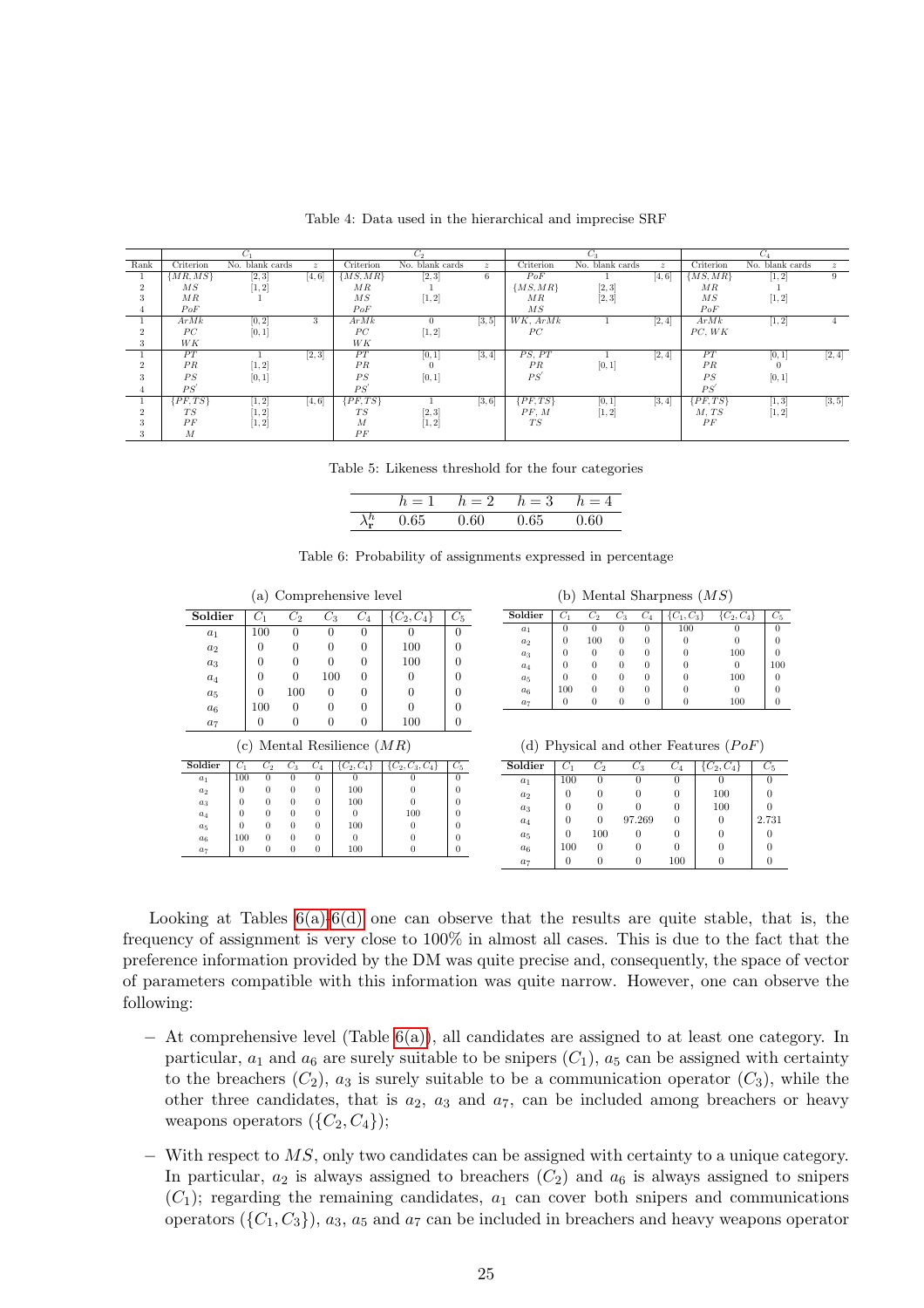simultaneously  $({C_2, C_4})$ ; finally,  $a_4$  is not idoneous to any of the considered categories;

- $-$  On MR, all candidates are assigned with certainty to at least one category.  $a_1$  and  $a_6$ are idoneous to be included in the snipers category  $(C_1)$ ;  $a_4$  has evaluations such that he can be included in all categories apart from snipers one  $({C_2, C_3, C_4})$ ; finally, all the other candidates  $(a_2, a_3, a_5 \text{ and } a_7)$  can be breachers or heavy weapons operators  $({C_2, C_4})$ ;
- $-$  Considering PoF, there is a better distribution of the candidates among the different categories:  $a_1$  and  $a_6$  are assigned with certainty to the snipers  $(C_1)$ ;  $a_5$  is surely assigned to the breachers  $(C_2)$ ;  $a_4$  is included among the communication operators  $(C_3)$  with a frequency of the 97.269%, while he is not assigned to any category in the remaining cases;  $a_7$  is certainly idoneous to be included in the heavy weapons operators category  $(C_4)$ . The remaining two candidates, that is  $a_2$  and  $a_3$ , can be assigned to the breachers and heavy weapons operators categories  $({C_2, C_4})$ .

To conclude this section, we shall show how the classification procedure described in Section [6](#page-17-1) can be applied to this problem to get a deterministic nominal classification taking into account the results obtained by using the SMAA methodology and the following additional requirements that are specified by the DM for each non-elementary criterion  $g_{\mathbf{r}}$ :

- **R1)** At least one soldier should be assigned to each  $C_h$ ,  $h = 1, \ldots, 4;$
- **R2**) At most two soldiers should be assigned to each  $C_h$ ,  $h = 1, \ldots, 4;$
- R3) At most two soldiers should not be assigned (at most two soldiers should be assigned to the dummy category  $C_5$ ).

Taking into account the SMAA results given in tables [6\(a\)](#page-24-3)[-6\(d\),](#page-24-4) one deterministic nominal classification can be obtained for each non-elementary criterion. Anyway, in the following we shall explain in detail how to get the deterministic nominal classification at comprehensive level, that is considering  $g_0$ .

<span id="page-25-0"></span>Looking at Table [6\(a\)](#page-24-3) we observe that  $a_2$ ,  $a_3$  and  $a_7$  can be always simultaneously assigned to categories  $C_2$  and  $C_4$ . Therefore, since we would like to consider a nominal classification assigning soldiers to one among  $C_1 - C_4$  or to the dummy category  $C_5$  we rewrite the table [6\(a\)](#page-24-3) as shown in Table [7.](#page-25-0)

| Soldier | $C_1$ | $C_2$        | $C_{3}$ | $\scriptstyle C_4$ | $C_{5}$ |
|---------|-------|--------------|---------|--------------------|---------|
| $a_1$   | 100   | $\mathbf{0}$ |         |                    | U       |
| $a_2$   | 0     | 100          |         | 100                | 0       |
| $a_3$   | 0     | 100          | 0       | 100                | 0       |
| $a_4$   | 0     | 0            | 100     | 0                  | 0       |
| $a_5$   | 0     | 100          | 0       |                    | 0       |
| $a_6$   | 100   | $\mathbf{0}$ |         | 0                  | 0       |
| $a_7$   | 0     | 100          |         | 100                |         |

Table 7: Frequencies of assignments at comprehensive level

Considering that, in this case,  $A = \{a_1, \ldots, a_7\}$ , a deterministic nominal classification taking into account the probabilistic information given by the SMAA methodology and the requirements provided by the DM, one has to solve the following optimization problem where all variables are binary and constraints  $[C1] - [C3]$  translate the requirements provided by the DM: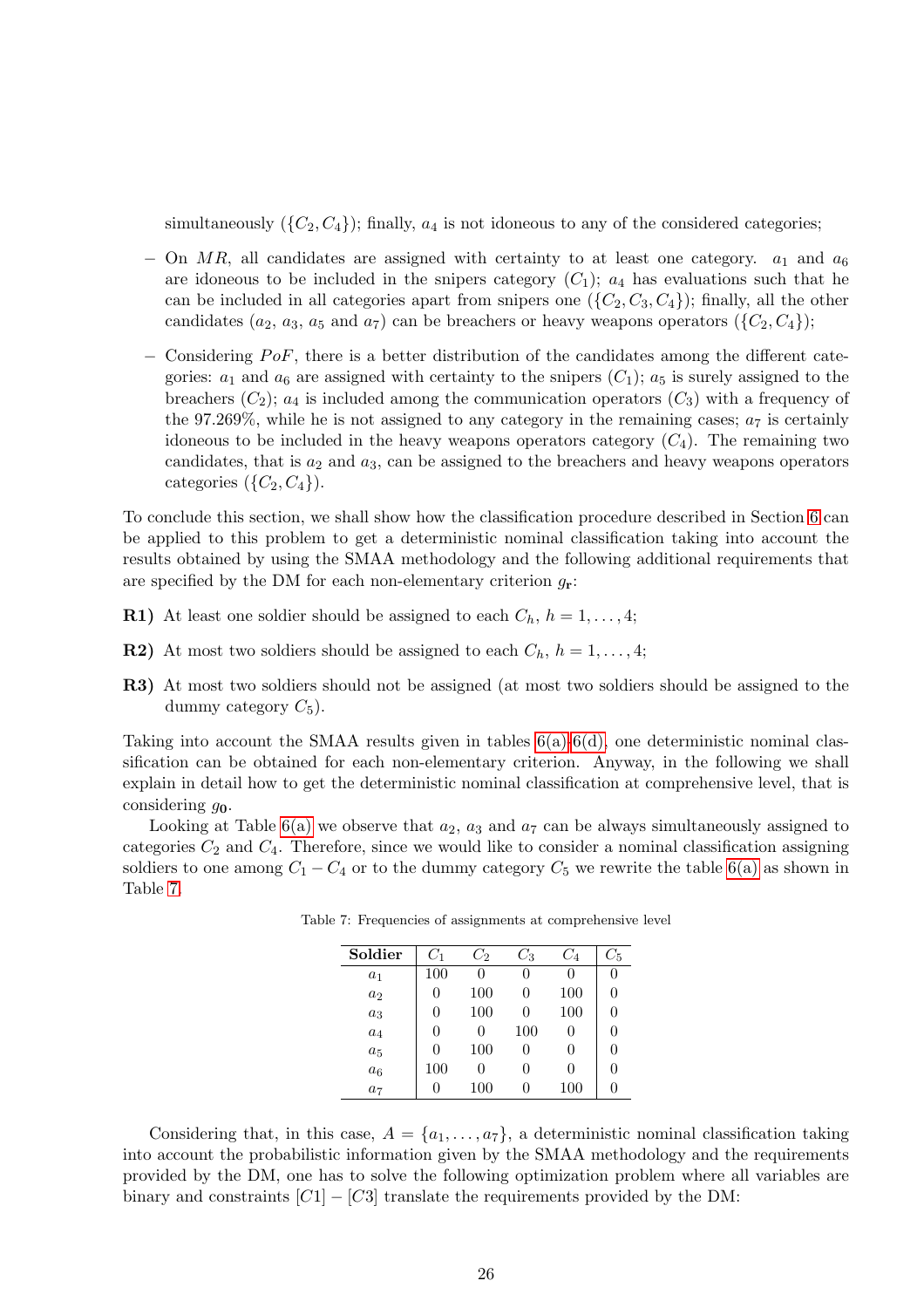<span id="page-26-0"></span>
$$
\min L(\mathbf{y_0}) = \sum_{a \in A} \sum_{h=1}^{5} y_{a,\mathbf{0}}^h \sum_{k \neq h} b_0^k(a), \text{ subject to}
$$
\n
$$
\text{for each } h = 1, \dots, 4, \sum_{a \in A} y_{a,\mathbf{0}}^h \ge 1 \qquad [C1]
$$
\n
$$
\text{for each } h = 1, \dots, 4, \sum_{a \in A} y_{a,\mathbf{0}}^h \le 2 \qquad [C2]
$$
\n
$$
\sum_{a \in A} y_{a,\mathbf{0}}^5 \le 2 \qquad [C3] \qquad E^{LF}
$$
\n
$$
\text{for each } a \in A, \sum_{h=1}^{5} y_{a,\mathbf{0}}^h = 1 \qquad y_{a,\mathbf{0}}^h \in \{0, 1\}, \forall a \in A, \forall h = 1, \dots, 5.
$$
\n
$$
(15)
$$

<span id="page-26-1"></span>Solving the problem [\(15\)](#page-26-0), we get  $y_{1,\mathbf{0}}^{1,*} = y_{2,\mathbf{0}}^{4,*} = y_{3,\mathbf{0}}^{2,*} = y_{4,\mathbf{0}}^{3,*} = y_{5,\mathbf{0}}^{2,*} = y_{6,\mathbf{0}}^{1,*} = y_{7,\mathbf{0}}^{4,*} = 1$ , while all the other binary variables are equal to zero. This means that the deterministic nominal classification shown in the first column of Table [8](#page-26-1) is therefore obtained.

Table 8: Deterministic nominal classifications obtained at comprehensive level

| Soldier        | 1st     | 2nd   | 3rd   |
|----------------|---------|-------|-------|
| $a_1$          | $C_1$   | $C_1$ | $C_1$ |
| a <sub>2</sub> | $C_A$   | $C_2$ | $C_A$ |
| $a_3$          | $C_2$   | $C_A$ | $C_A$ |
| $a_4$          | $C_3$   | $C_3$ | $C_3$ |
| $a_{5}$        | C,      | Сэ    | $C_2$ |
| $a_{6}$        | $C_1$   | $C_1$ | $C_1$ |
| a <sub>7</sub> | $C_{4}$ | $C_4$ | $C_2$ |

To check for the existence of another deterministic nominal classification, considering that the optimal value of the loss function previously found is  $L_{y_0^*} = 300$ , one has to solve the same problem [\(15\)](#page-26-0) with the addition of the constraints

$$
L(\mathbf{y_0}) = 300
$$
 [C1']  

$$
y_{1,0}^1 + y_{2,0}^4 + y_{3,0}^2 + y_{4,0}^3 + y_{5,0}^2 + y_{6,0}^1 + y_{7,0}^4 \le 6
$$
 [C2']

where [C1'] imposes that the optimal value of the loss function should not be deteriorated, while [C2'] ensures that the previous solution of the problem is not found anymore. Proceeding in this way, one gets  $y_{1,0}^{1,*} = y_{2,0}^{2,*} = y_{3,0}^{4,*} = y_{4,0}^{3,*} = y_{5,0}^{2,*} = y_{6,0}^{4,*} = y_{7,0}^{4,*} = 1$  that provides the deterministic nominal classification shown in the second column of Table [8.](#page-26-1) Analogously, we find only another deterministic nominal classification summarizing the results obtained by the application of the SMAA methodology and compatible with the requirements provided by the DM that is shown in the last column of Table [8.](#page-26-1)

A similar procedure can be used to obtain the deterministic nominal classifications w.r.t. each of the three macro-criteria. We will not give the detail of the computations in these cases but the obtained classifications are shown in Tables  $9(a)-9(c)$ .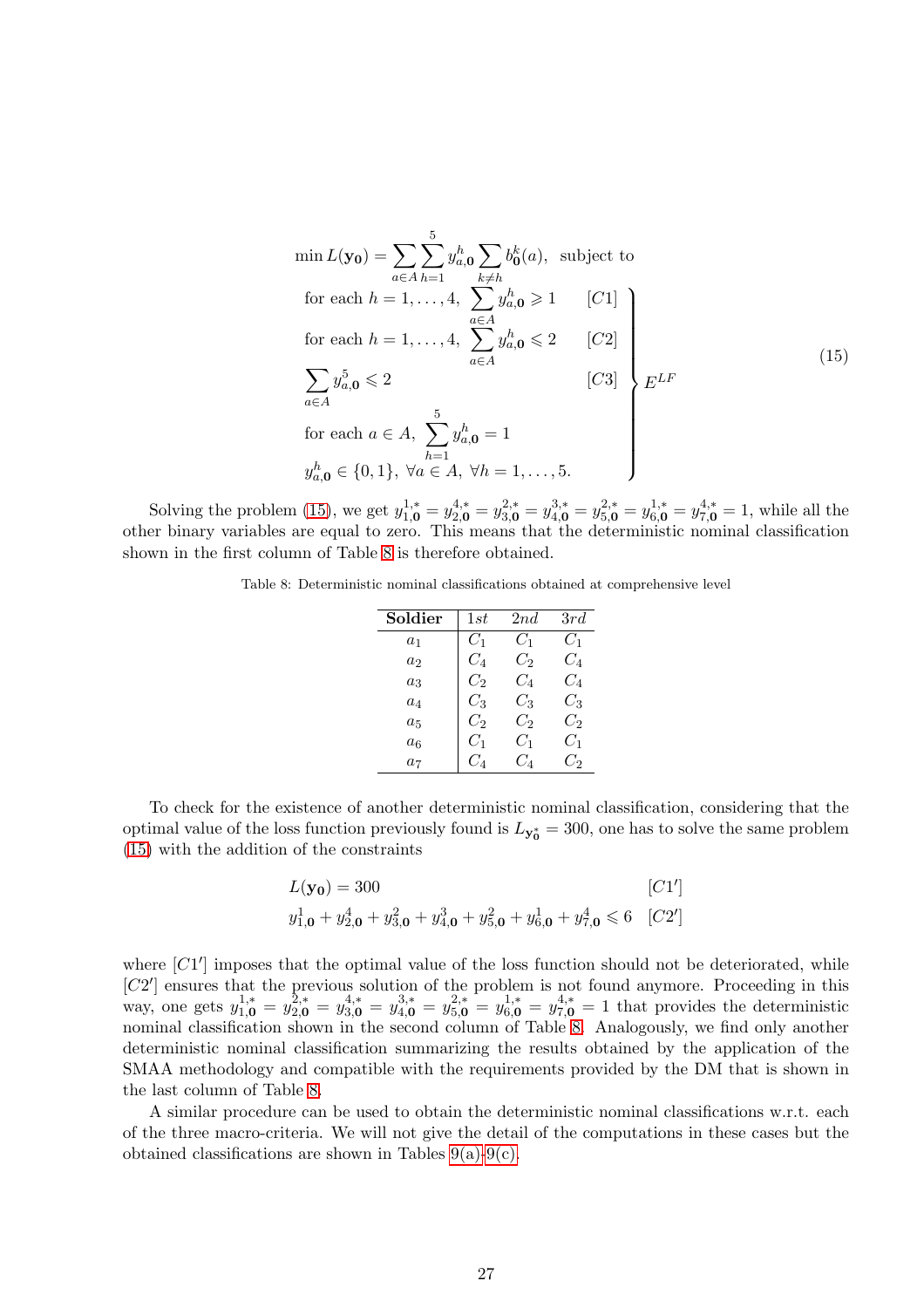<span id="page-27-1"></span>

| (a) Mental Sharpness $(MS)$ |         |         | (b) Mental Resilience $(MR)$ |                         |                |                |                |                         |                |                         | (PoF) |                |         |                    |
|-----------------------------|---------|---------|------------------------------|-------------------------|----------------|----------------|----------------|-------------------------|----------------|-------------------------|-------|----------------|---------|--------------------|
| Soldier                     | 1st     | 2nd     | 3rd                          | Soldier<br>$a_1$        | 1st<br>$C_1$   | 2nd<br>$C_1$   | 3rd<br>$C_1$   | 4th<br>$C_1$            | 5th<br>$C_1$   | 6th<br>$C_1$            |       | Soldier        | 1st     | 2nd                |
| $a_1$                       | $C_3$   | $C_3$   | U3                           | $a_2$                   | C <sub>2</sub> | $C_4$          | $C_2$          | $C_4$                   | $C_4$          | $C_2$                   |       | $a_1$          | $C_{1}$ | $C_1$              |
| $a_2$                       | じっ      | $C_2$   | $C_2$                        | $a_3$<br>$a_4$          | $C_2$<br>$C_3$ | $C_2$<br>$C_3$ | $C_4$<br>$C_3$ | $C_4$<br>$C_3$          | $C_2$<br>$C_3$ | $C_4$<br>$C_3$          |       | a <sub>2</sub> | $C_4$   | Uэ.                |
| $a_3$                       | しっ      | $C_4$   | $C_{4}$                      | $a_5$<br>a <sub>6</sub> | $C_4$<br>$C_1$ | $C_4$<br>$C_1$ | $C_4$<br>$C_1$ | C <sub>2</sub><br>$C_1$ | $C_2$<br>$C_1$ | C <sub>2</sub><br>$C_1$ |       | $a_3$          | С,      | $C_4$              |
| $a_4$                       | $C_{5}$ | $C_5$   | $C_5$                        | a <sub>7</sub>          | $C_4$          | $C_2$          | $C_2$          | $C_2$                   | $C_4$          | $C_4$                   |       | $a_4$          | $C_3$   | $\scriptstyle C_3$ |
| $a_5$                       | $C_4$   | $C_{4}$ | $C_2$                        |                         |                |                |                |                         |                |                         |       | $a_5$          | $C_2$   | $C_2$              |
| $a_6$                       | U1      | $C_1$   | $C_1$                        |                         |                |                |                |                         |                |                         |       | $a_6$          | $C_1$   | $C_1$              |
| $a_7$                       | U4      | $C_{2}$ | U4                           |                         |                |                |                |                         |                |                         |       | a <sub>7</sub> | U4      |                    |

Table 9: Deterministic nominal classification at partial level

<span id="page-27-2"></span>(c) Physical and other Features

## <span id="page-27-0"></span>8. Conclusions

In this paper, we proposed a comprehensive method extending a recently proposed nominal classification method, namely, the CAT-SD method. Firstly, we applied MCHP to the CAT-SD method. Thus, we have introduced the hierarchical CAT-SD, hCAT-SD. The hierarchical decomposition of a complex multiple criteria nominal classification problem is then possible when applying CAT-SD. Secondly, interactions and antagonistic effects between criteria structured in a hierarchical way were handled in our method. Then, to elicit the values of the criteria weights as well as the interactions and antagonistic coefficients used in the hCAT-SD method, we proposed a new development of the hierarchical and imprecise SRF method. We applied SMAA to the hCAT-SD method with the aim of obtaining the probablity with which an action is assigned to a category (or categories) at a comprehensive level and at a macro-criterion level. Finally, considering the concept of loss function, we proposed a procedure that starting from the probabilistic assignments obtained by SMAA provides a final classification that fulfills some requirements given by the DM. Putting together all these aspects, we therefore built the SMAA-hCat-SD method. We presented a numerical example to illustrate the application of SMAA-hCAT-SD.

The proposed method gives to the DM the possibility:

- − To structure the set of criteria in a hierarchical way (logical subsets of criteria can be created in the hierarchy);
- − To provide imprecise information for obtaining the criteria weights as well as the interaction and antagonistic coefficients by using the imprecise SRF method;
- − To analyze, for several sets of compatible parameters, the probability of the assignment results provided by the Cat-SD, considering all criteria or one macro-criterion only;
- − To obtain a final assignment that takes into account robustness concerns as represented by the probabilistic classification provided by SMAA.

Several advantages can be underlined with respect to the application of the proposed method. The main features can be stated as follows:

- 1. In situations in which the DM has to handle a great number of criteria to assess actions, adopting hCat-SD is a more adequate approach than applying Cat-SD considering all criteria at the same level;
- 2. For the elicitation of the criteria weights and interaction and antagonistic coefficients, it is easier for the DM thinking about a small number of related criteria than a large number;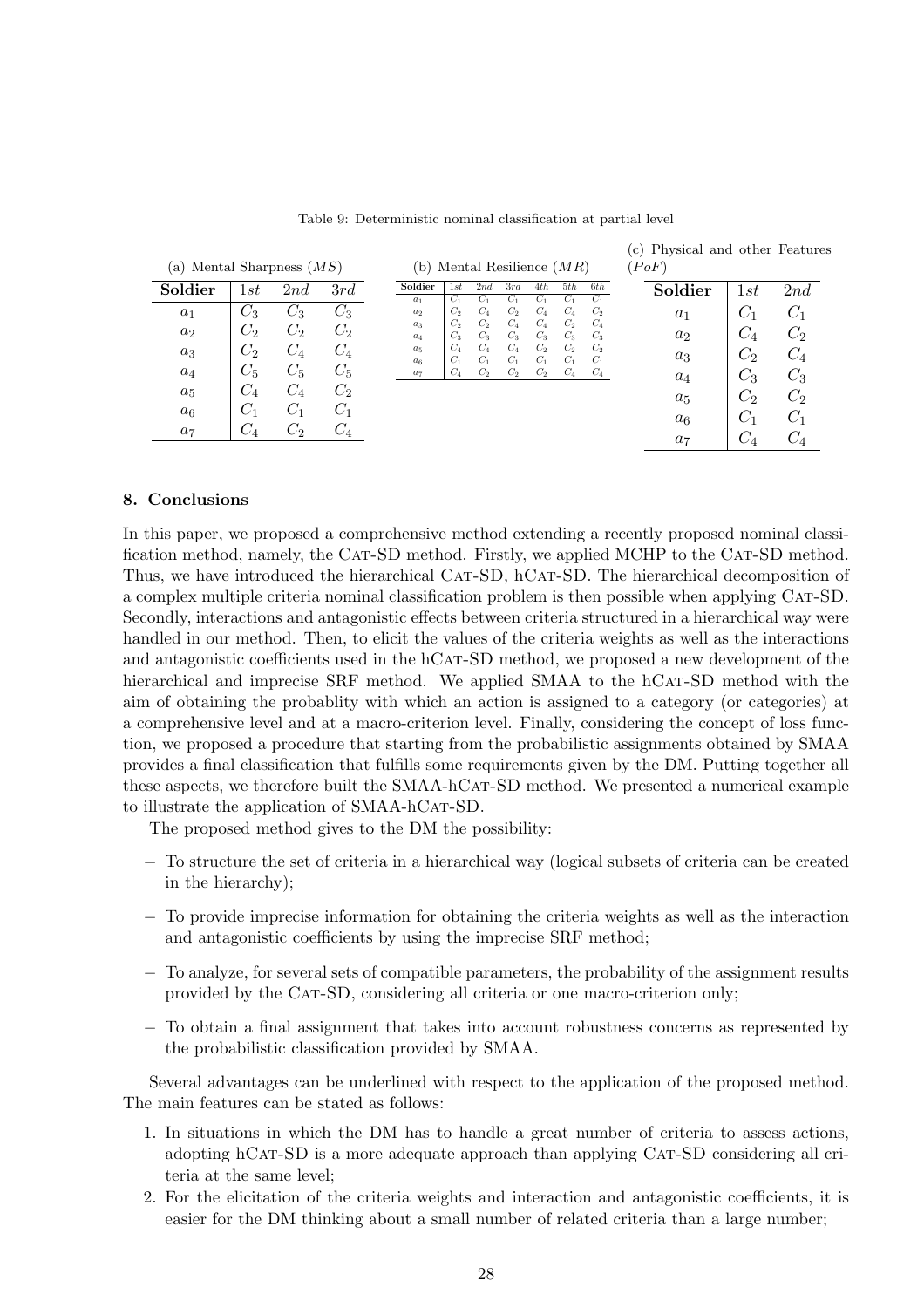- 3. Besides the possibility of eliciting criteria weights for subsets of criteria, our method gives to the DM the possibility to provide imprecise information during the process of determining them;
- 4. Applying SMAA to the hCat-SD, the DM can better understand the decision problem at hand exploring it more in deep.

To sum up, in this work we have considered robustness concerns by taking into account the set of all vectors of weights and interaction and antagonistic coefficients compatible with the preference information provided by the DM, while taking advantage of the hierarchical structure of criteria. Let us remark that:

- − The extension of the SRF method to elicit weights of criteria as well as interaction and antagonistic coefficients can be applied to all Electre methods and, in general, to all outranking methods;
- − The procedure permitting to pass from the probabilistic classification provided by SMAA to the final assignment can be applied to other probabilistic versions of classification methods, also ordinal, such as ELECTRE TRI and its variants.

Future research can rely on applying the SMAA-hCAT-SD method to real-world nominal classification problems. Extending the method to group decision making is also an interesting direction of research.

# Acknowledgments

This work was supported by national funds through FFundação para a Ciência e a Tecnologia (FCT) with reference  $\text{UID}/\text{CEC}/50021/2019$ . Ana Sara Costa acknowledges financial support from Universidade de Lisboa, Instituto Superior Técnico, and CEG-IST (PhD Scholarship). Salvatore Corrente and Salvatore Greco wish to acknowledge the funding by the FIR of the University of Catania "BCAEA3, New developments in Multiple Criteria Decision Aiding (MCDA) and their application to territorial competitiveness" and by the research project "Data analytics for entrepreneurial ecosystms, sustainable development and wellbeing indices" of the Department of Economics and Business of the University of Catania. José Rui Figueira was partially supported under the Isambard Kingdom Brunel Fellowship Scheme during a one-month stay (April-May 2018) at the Portsmouth Business School (April-May 2018), U.K., and acknowledges the support of the hSNS FCT Research Project (PTDC/EGE-OGE/30546/2017) and the FCT grant SFRH/BSAB/139892/2018.

# References

- <span id="page-28-3"></span>Arcidiacono, S.G., Corrente, S., Greco, S., 2018. GAIA-SMAA-PROMETHEE for a hierarchy of interacting criteria. European Journal of Operational Research 270, 606–624.
- <span id="page-28-0"></span>Belacel, N., 2000. Multicriteria assignment method PROAFTN: Methodology and medical application. European Journal of Operational Research 125, 175–183.
- <span id="page-28-1"></span>Belton, V., Stewart, T., 2002. Multiple Criteria Decision Analysis: An Integrated Approach. Kluwer Academic Publishers, Dordrecht, The Netherlands.
- <span id="page-28-2"></span>Bottero, M., Ferretti, V., Figueira, J., Greco, S., Roy, B., 2015. Dealing with a multiple criteria environmental problem with interaction effects between criteria through an extension of the Electre III method. European Journal of Operational Research 245, 837–850.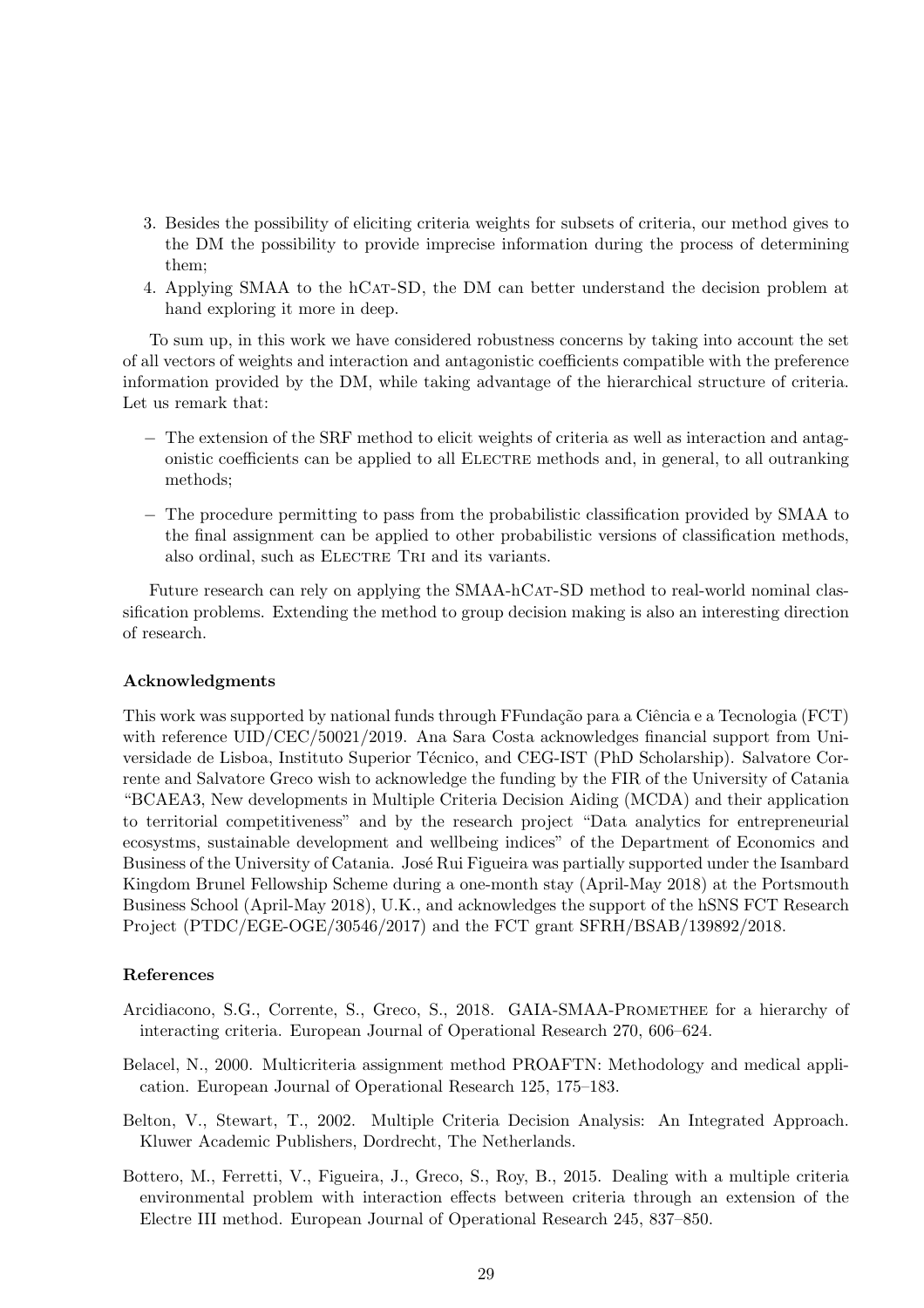- <span id="page-29-13"></span>Casasanto, D., Lupyan, G., 2015. All concepts are ad hoc concepts, in: Margolis, E., Laurence, S. (Eds.), The conceptual mind: New directions in the study of concepts. MIT Press, Cambridge, MA, pp. 543–566.
- <span id="page-29-9"></span>Corrente, S., Figueira, J., Greco, S., Słowiński, R., 2017. A robust ranking method exending Electre III to hierarchy of interacting criteria, imprecise weights and stochastic analysis. Omega 73, 1–17.
- <span id="page-29-2"></span>Corrente, S., Greco, S., Kadziński, M., Słowiński, R., 2013. Robust ordinal regression in preference learning and ranking. Machine Learning 93, 381–422.
- <span id="page-29-12"></span>Corrente, S., Greco, S., Nicotra, M., Romano, M., Schillaci, C.E., 2019. Evaluating and comparing entrepreneurial ecosystems using SMAA and SMAA-S. The Journal of Technology Transfer 44, 485–519.
- <span id="page-29-6"></span>Corrente, S., Greco, S., Słowiński, R., 2012. Multiple criteria hierarchy process in robust ordinal regression. Decision Support Systems 53, 660–674.
- <span id="page-29-4"></span>Costa, A.S., Figueira, J.R., Borbinha, J., 2018. A multiple criteria nominal classification method based on the concepts of similarity and dissimilarity. European Journal of Operational Research 271, 193–209.
- <span id="page-29-11"></span>Costa, A.S., Figueira, J.R., Borbinha, J., 2019a. A multiple criteria nominal classification method in a web-based platform: Demonstration in a case of recruitment for the Portuguese Army. arXiv arXiv:1904.04128.
- <span id="page-29-10"></span>Costa, A.S., Lami, I.M., Greco, S., Figueira, J.R., Borbinha, J., 2019b. A multiple criteria approach defining cultural adaptive reuse of abandoned buildings, in: Huber, S. Geiger, M., de Almeida, A. (Eds.), Multiple Criteria Decision Making and Aiding - Cases on Decision Making Methods and Models with Computer Implementations. Springer, Cham, Switzerland, pp. 193–218.
- <span id="page-29-1"></span>Doumpos, M., Zopounidis, C., 2002. Multicriteria Decision Aid Classification Methods. Kluwer Academic Publishers, Dordrecht, The Netherlands.
- <span id="page-29-7"></span>Figueira, J.R., Greco, S., Roy, B., 2009. ELECTRE methods with interaction between criteria: An extension of the concordance index. European Journal of Operational Research 199, 478–495.
- <span id="page-29-8"></span>Figueira, J.R., Roy, B., 2002. Determining the weights of criteria in the ELECTRE type methods with a revised Simos' procedure. European Journal of Operational Research 139, 317–326.
- <span id="page-29-3"></span>Furems, E.M., 2013. Dominance-based extension of Stepclass for multiattribute nominal classification. International Journal of Information Technology & Decision Making 12, 905–925.
- <span id="page-29-14"></span>Gneiting, T., Raftery, A.E., 2007. Strictly proper scoring rules, prediction, and estimation. Journal of the American Statistical Association 102, 359–378.
- <span id="page-29-5"></span>Greco, A., Figueira, J.R., Ehrgott, M., 2016. Multiple Criteria Decision Analysis: State of the Art Surveys. Springer Science+Business Media, New York, NY. 2nd edition.
- <span id="page-29-0"></span>Henriet, L., 2000. Systèmes d'Évaluation et de Classification Multicritères pour l'Aide à la Décision: Construction de Modèles et Procédures d'Affectation. Ph.D. thesis. Université Paris-Dauphine. Paris, France.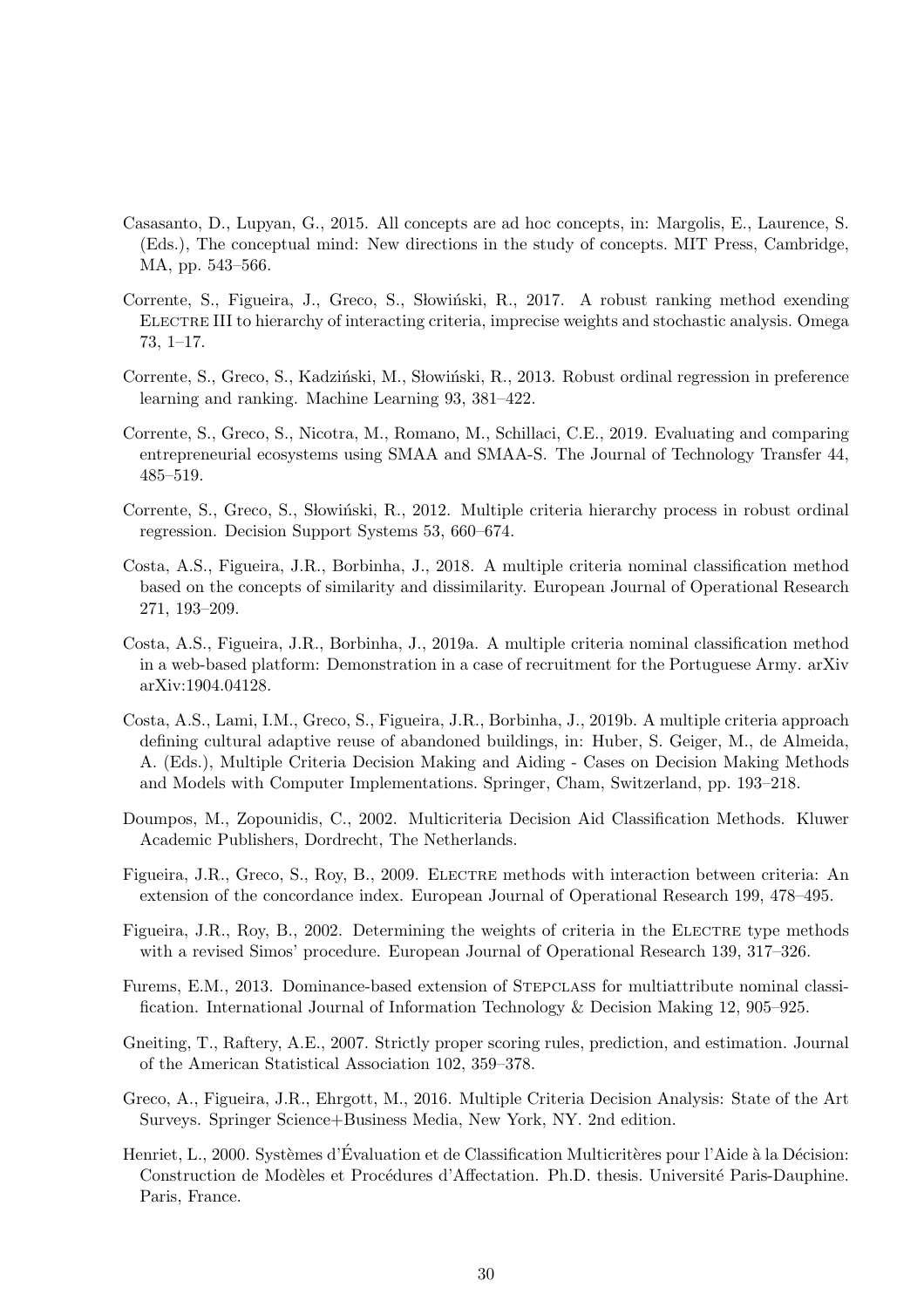- <span id="page-30-3"></span>Ishizaka, A., Nemery, P., 2013. Multicriteria Decision Aid: Methods and Software. John Wiley & Sons, Ltd., Chichester, UK.
- <span id="page-30-8"></span>Jacquet-Lagreze, E., Siskos, Y., 1982. Assessing a set of additive utility functions for multicriteria decision-making, the UTA method. European Journal of Operational Research 10, 151–164.
- <span id="page-30-12"></span>Kadziński, M., Ciomek, K., Słowiński, R., 2015. Modeling assignment-based pairwise comparisons within integrated framework for value-driven multiple criteria sorting. European Journal of Operational Research 241, 830 – 841.
- <span id="page-30-10"></span>Kadziński, M., Michalski, M., 2016. Scoring procedures for multiple criteria decision aiding with robust and stochastic ordinal regression. Computers & Operations Research 71, 54–70.
- <span id="page-30-13"></span>Kadziński, M., Słowiński, R., 2013. DIS-CARD: A new method of multiple criteria sorting to classes with desired cardinality. Journal of Global Optimization 56, 1143–1166.
- <span id="page-30-4"></span>Lahdelma, R., Hokkanen, J., Salminen, P., 1998. SMAA - Stochastic multiobjective acceptability analysis. European Journal of Operational Research 106, 137–143.
- <span id="page-30-5"></span>Lahdelma, R., Salminen, P., 2010. Stochastic multicriteria acceptability analysis (SMAA), in: Ehrgott, M., Figueira, J.R., Greco, S. (Eds.), Trends in Multiple Criteria Decision Analysis, Springer Science+Business Media LLC, New York, NY. pp. 321–354.
- <span id="page-30-1"></span>Léger, J., Martel, J.M., 2002. A multicriteria assignment procedure for a nominal sorting problematic. European Journal of Operational Research 138, 349–364.
- <span id="page-30-9"></span>Leskinen, P., Viitanen, J., Kangas, A., Kangas, J., 2006. Alternatives to incorporate uncertainty and risk attitude in multicriteria evaluation of forest plans. Forest Science 52, 304–312.
- <span id="page-30-11"></span>Mousseau, V., Dias, L., Figueira, J.R., 2003a. On the notion of category size in multiple criteria sorting models. Cahier du LAMSADE 205.
- <span id="page-30-7"></span>Mousseau, V., Figueira, J.R., Dias, L., Gomes da Silva, C., Clímaco, J., 2003b. Resolving inconsistencies among constraints on the parameters of an MCDA model. European Journal of Operational Research 147, 72–93.
- <span id="page-30-14"></span> $\ddot{O}$ zpeynirci, S.,  $\ddot{O}$ zpeynirci,  $\ddot{O}$ ., Mousseau, V., 2018. An interactive algorithm for multiple criteria constrained sorting problem. Annals of Operations Research 267, 447–466.
- <span id="page-30-6"></span>Pelissari, R., Oliveira, M., Amor, S.B., Kandakoglu, A., Helleno, A., 2019. SMAA methods and their applications: A literature review and future research directions. Annals of Operations Research DOI: 10.1007/s10479-019-03151-z.
- <span id="page-30-0"></span>Perny, P., 1998. Multicriteria filtering methods based on concordance and non-discordance principles. Annals of Operations Research 80, 137–165.
- <span id="page-30-2"></span>Rigopoulos, G., Askounis, D.T., Metaxiotis, K., 2010. NexCLass: A decision support system for non-ordered multicriteria classification. International Journal of Information Technology & Decision Making 9, 53–79.
- <span id="page-30-15"></span>Savage, L.J., 1971. Elicitation of personal probabilities and expectations. Journal of the American Statistical Association 66, 783–801.